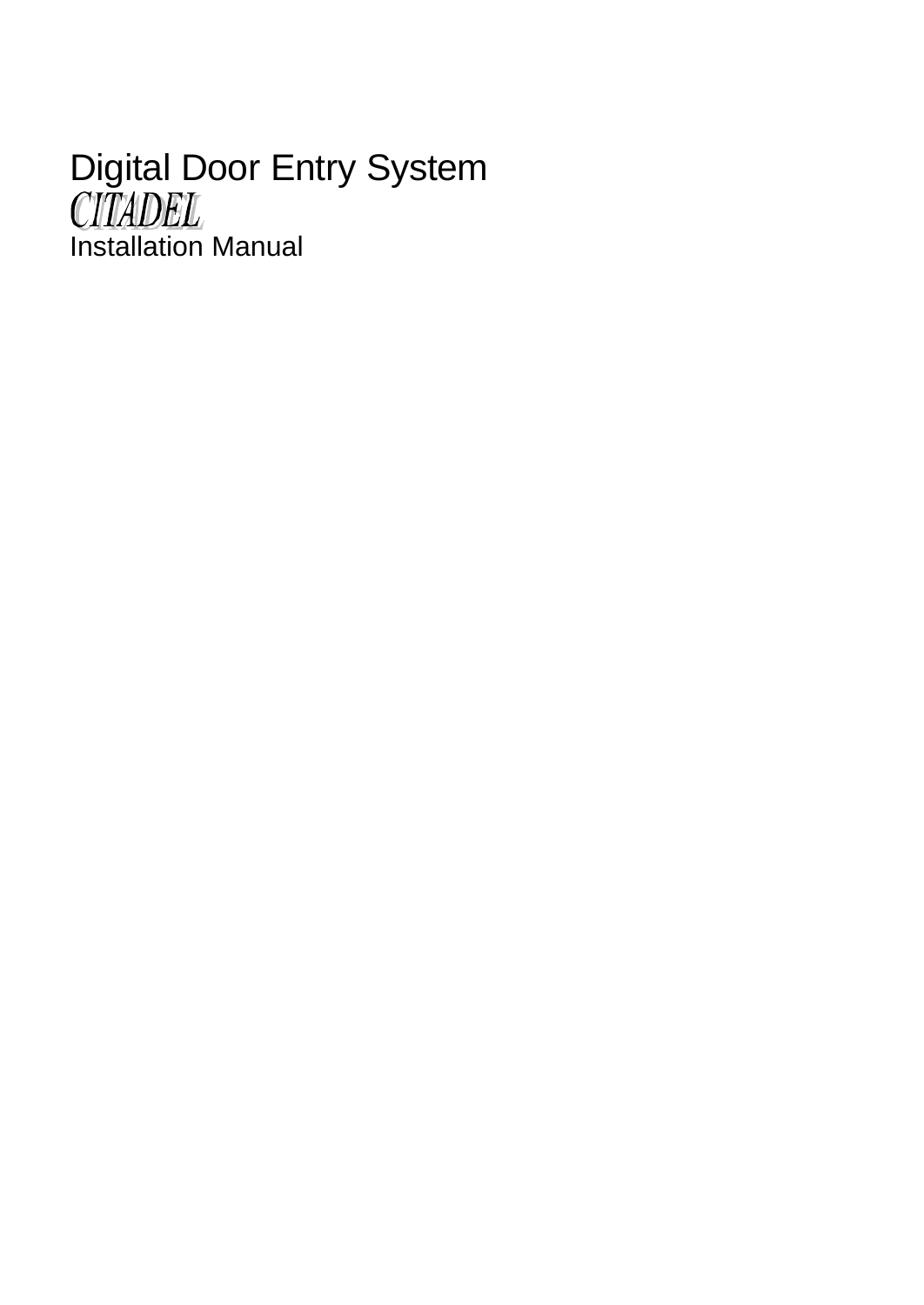In no event shall Planit Security Contracts Limited be liable to anyone for special, collateral, incidental or consequential damages in connection with or arising from purchase or use of these materials.

Planit Security Contracts Limited maintain a policy of active product improvement and development and reserve the right to revise the products on a continuous basis. This documentation describes the state of the product at the time of publication and may not reflect the product at all times in the future.

The contents of this document may not be reproduced either in part or as a whole for re-transmittal in any form either by physical or electronic means without prior approval of Planit Security Contracts Limited.

#### **CE Declaration of Conformity**

We, Planit Security Contracts Limited, declare that the apparatus referred to within this handbook conforms with the protection requirements of Council Directive 89/336/EEC on the approximation of the laws of the Member States relating to electromagnetic compatibility when installed in strict accordance with the instructions contained herein.

#### **Technical Support**

For all technical enquiries relating to the installation of the Citadel system and accessories,

Please telephone: **01268-548248**

Or fax your enquiry to us on: **01268-548257**

Alternatively Email your enquiry to us on: **info@planit-security.co.uk**

Please note: Enquiries can only be dealt with during normal working hours.

#### **You may write to us at:**

Planit Security Contracts Limited 23 Saffron Court **Southfields** Laindon Essex SS15 6SS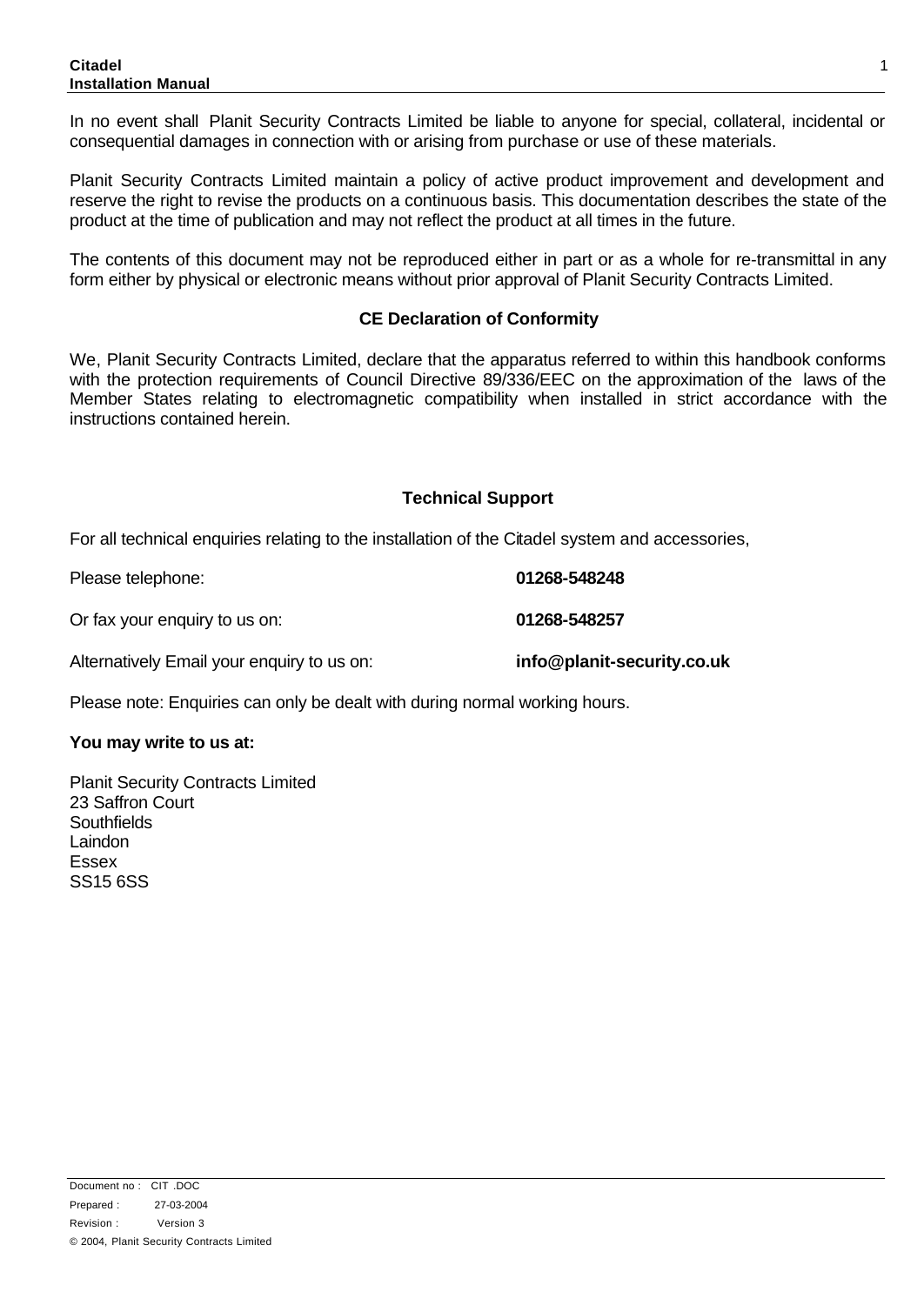|            | <b>CONTENTS</b> | <b>PAGE</b> |
|------------|-----------------|-------------|
| 1.         |                 |             |
| 2.         |                 |             |
| 3.         |                 |             |
| 3.1        |                 |             |
| 3.2        |                 |             |
| 3.3        |                 |             |
| 3.4        |                 |             |
| 4.         |                 |             |
| 4.1        |                 |             |
| 4.2        |                 |             |
| 5.         |                 |             |
| 5.1        |                 |             |
| 5.2        |                 |             |
| 5.2.1      |                 |             |
| 5.2.2      |                 |             |
| 5.2.3      |                 |             |
| 5.3        |                 |             |
| 5.4        |                 |             |
| 5.5        |                 |             |
| 5.6        |                 |             |
| 5.7        |                 |             |
| 5.7.1      |                 |             |
| 5.7.2      |                 |             |
| 5.8        |                 |             |
| 5.9        |                 |             |
|            |                 |             |
|            |                 |             |
|            |                 |             |
| 6.         |                 |             |
| 6.1        |                 |             |
| 6.2        |                 |             |
| 6.3        |                 |             |
| 6.4        |                 |             |
| 6.5        |                 |             |
| 6.6<br>6.7 |                 |             |
| 6.8        |                 |             |
|            |                 |             |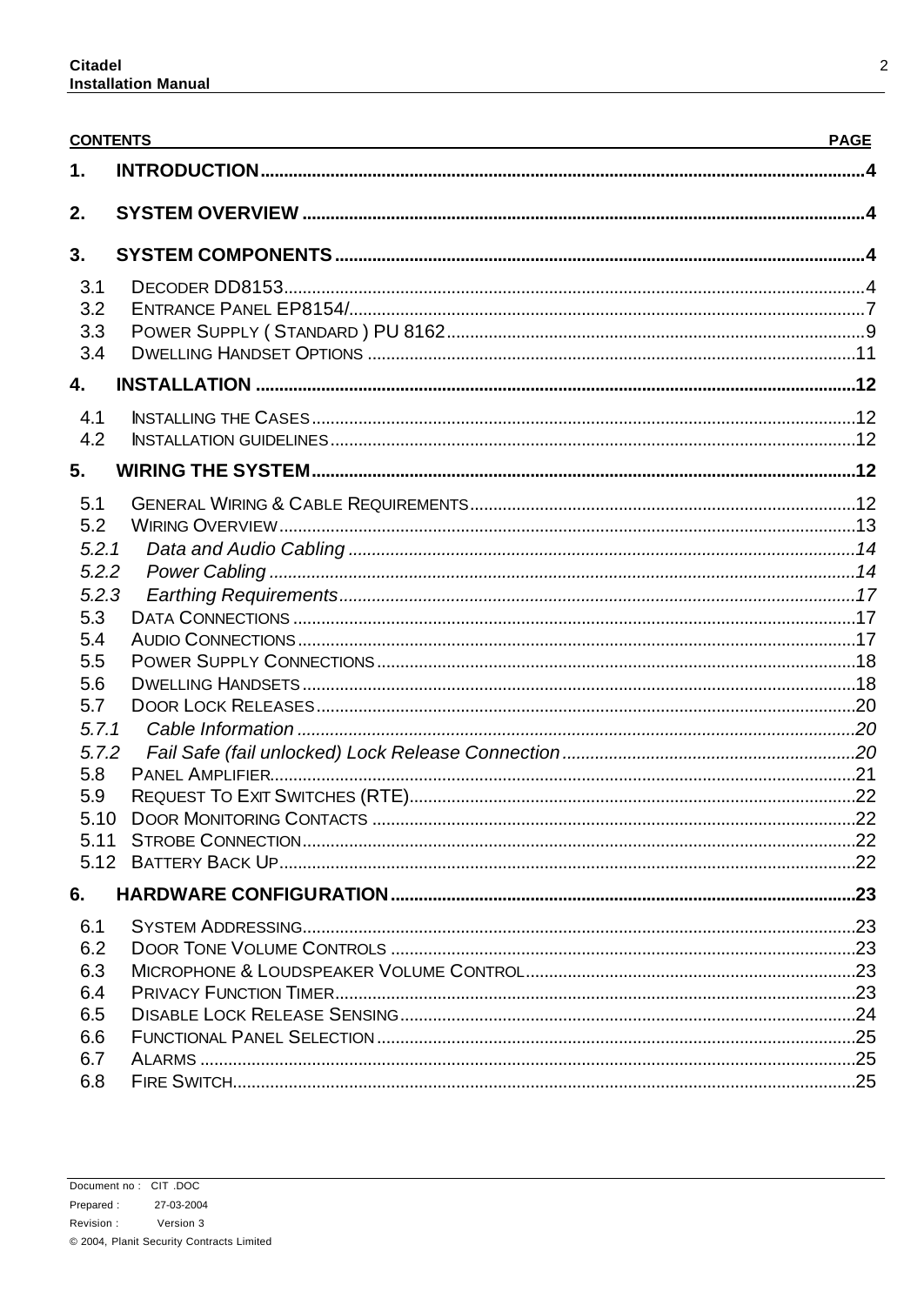| 7.           |                                                                   |  |
|--------------|-------------------------------------------------------------------|--|
| 7.1          |                                                                   |  |
| 7.2          |                                                                   |  |
| 7.2.1        |                                                                   |  |
| 7.2.2<br>7.3 |                                                                   |  |
| 7.4          |                                                                   |  |
| 7.4.1        |                                                                   |  |
| 7.4.2        |                                                                   |  |
| 7.4.3        |                                                                   |  |
| 7.5          |                                                                   |  |
| 8.           |                                                                   |  |
| 8.1          |                                                                   |  |
| 8.2          |                                                                   |  |
| 8.3          |                                                                   |  |
| 8.4          |                                                                   |  |
| 9.           |                                                                   |  |
| 9.1          |                                                                   |  |
| 9.2          |                                                                   |  |
| 9.3          |                                                                   |  |
| 9.4          |                                                                   |  |
| 10.          |                                                                   |  |
| 11.          |                                                                   |  |
| 12.          |                                                                   |  |
| 13.          |                                                                   |  |
|              |                                                                   |  |
| 15.          | APPENDIX 6 - TYPICAL ENTRANCE PANEL KEYBOARD MATRIX INFORMATION46 |  |
| 16.          |                                                                   |  |
|              |                                                                   |  |
|              |                                                                   |  |
|              |                                                                   |  |
|              |                                                                   |  |
|              |                                                                   |  |
|              |                                                                   |  |
|              |                                                                   |  |
| 18.          |                                                                   |  |
| 19.          |                                                                   |  |
|              | Document no: CIT .DOC                                             |  |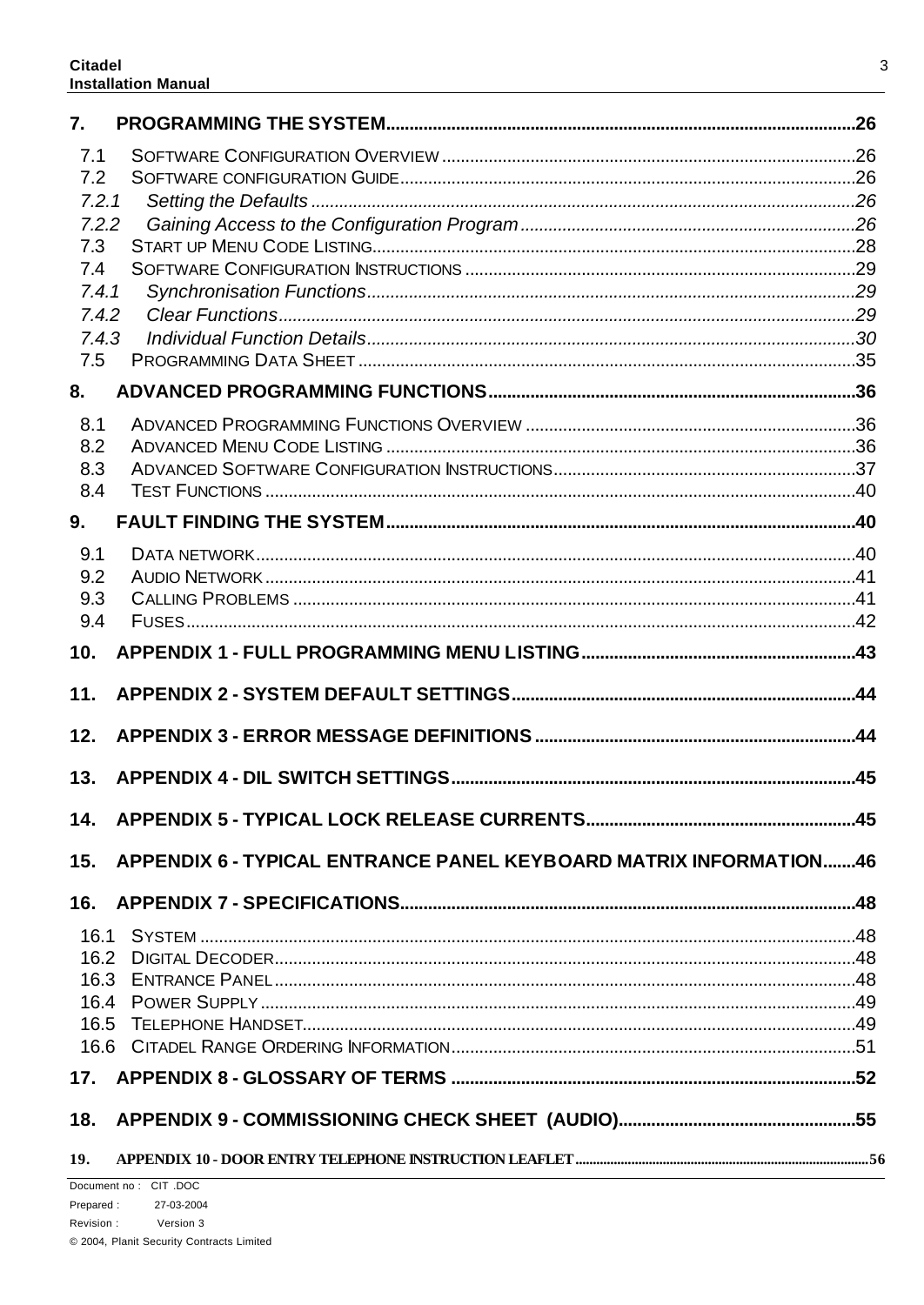### **1. INTRODUCTION**

This manual will assist in the successful installation of the Citadel range of controlled door entry systems. Please read carefully all the following sections prior to commencing installation. Planit Security Contracts Limited will not be liable for any damaged equipment caused by faulty installation where these instructions have not been complied with. Our terms and conditions of sale and guarantee apply in all instances.

### **2. SYSTEM OVERVIEW**

The Citadel range is an advanced and cost effective digital door entry system that can also support functional panels. The system is designed for an easy installation to a high specification. The range consists of a digital decoder assembly, which supports up to 16 dwellings. Up to 16 decoders can be installed on any one system giving 256 dwellings. The decoder is housed in a strong metal case as standard, and can be supplied in alternative IP rated cases as required. The decoders can be mounted throughout the installation as dictated by site conditions, with a maximum total cable run of 800 metres.

Connection between the digital decoders, and to the entrance panels is via a 3 wire data link, a 3 wire audio link, and a 2 wire power supply connection.

The entrance panel contains the system controller and configuration information, along with a 20mm 4 digit 7 segment display. The entrance panel contains control electronics for a fireswitch, RTE, a trade clock and coded access facilities. The system can support multiple panels with busy indication as a message on the display.

The audio and data wiring to the entrance panel is the same as the decoder, and all devices are connected effectively in a daisy chain. A star wire distribution board can be supplied if required by local installation practice.

The entrance panel is supplied using custom highly vandal resistant individual buttons.

The standard power supply supplies 5 amps at 18 volts dc, which is adequate for most systems. It contains battery back up as standard, along with various monitor LEDS.

The telephone handsets are available with privacy, privacy status indication, duplex audio, lock release, electronic call tone and door monitor indication options.

### **3. SYSTEM COMPONENTS**

### **3.1 Decoder DD8153**

Max Number Dwellings 16<br>
Line interface 1990 188485 Line interface Call in progress output Current Consumption 375mA (Without auxiliary current draw) Full isolation of speech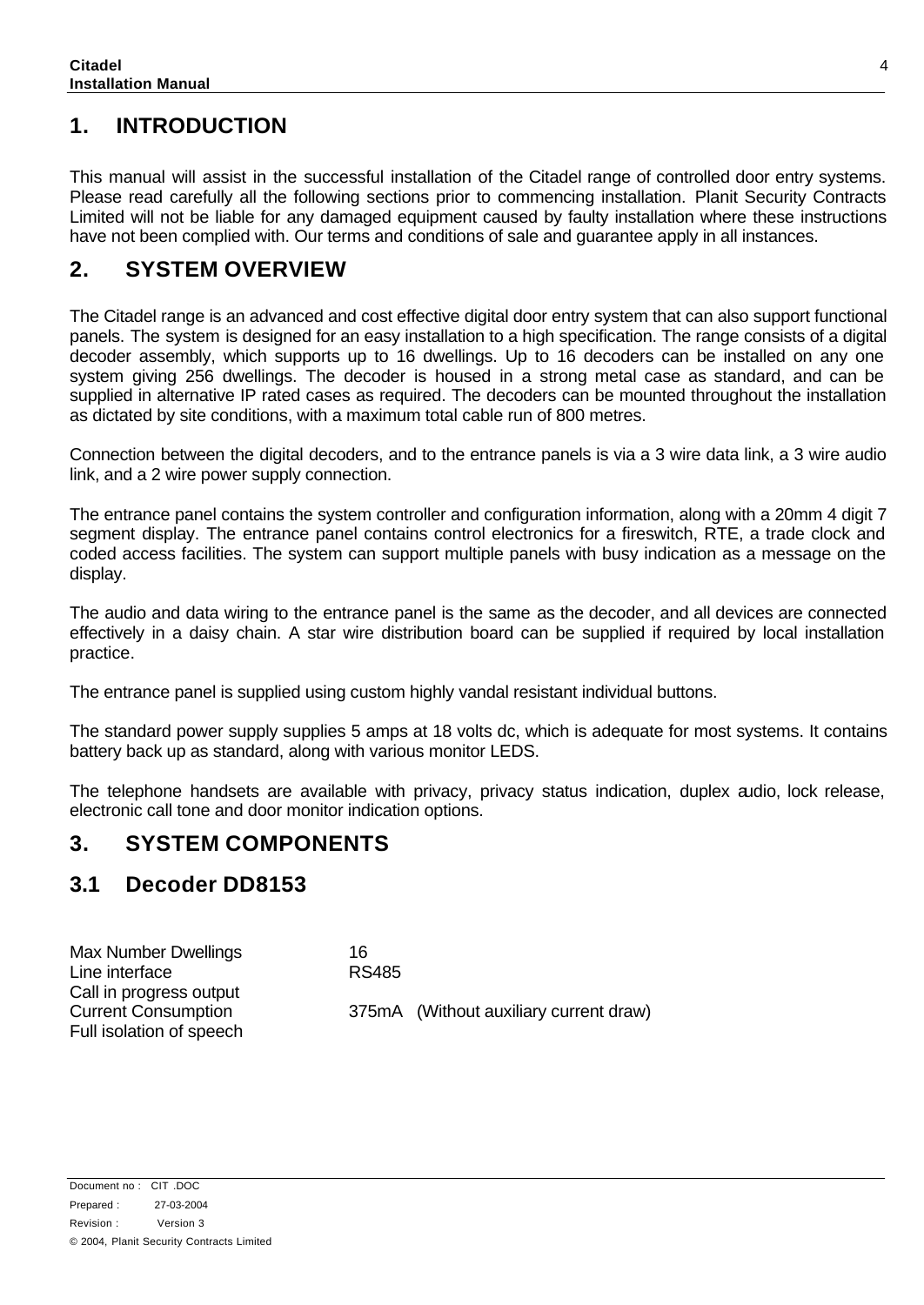#### **Citadel Installation Manual**

A 12 volt and 0v supply is provided when call is in progress. Note that this output is NOT isolated, and when used to connect to third party systems, a relay with back EMF diode must be used for isolation. Each dwelling connection is isolated and protected without using fuses. These design features greatly eases the problem of checking power distribution as if the voltage measured is correct at installation time, then you can be confident that it will remain in specification.

The dwelling interface consists of: Audio Out Audio In Privacy LED drive (Limited to 8mA) Door Alarm LED drive (Limited to 8mA) Privacy Switch ( Opto Isolated ) 0v

#### *Line Interface*

The connection between the 8153 and the rest of the system consists of:

2 Power feed I/O connections, 15-18 volts DC.

3 Data wires ( RS485 ) consisting of two signal wires and an 0v reference (screened).

3 Audio wires comprising audio out, audio in, and an 0V reference.

#### *Off Hook*

The decoder automatically detects the off hook condition and contains logic to be able to detect that a phone is connected.

#### *Ring Tone*

The system can be programmed for individual ring levels and ring periods for each dwelling from the entrance panel. This is a configuration option, and for most installations the default setting of 75% of maximum will suffice.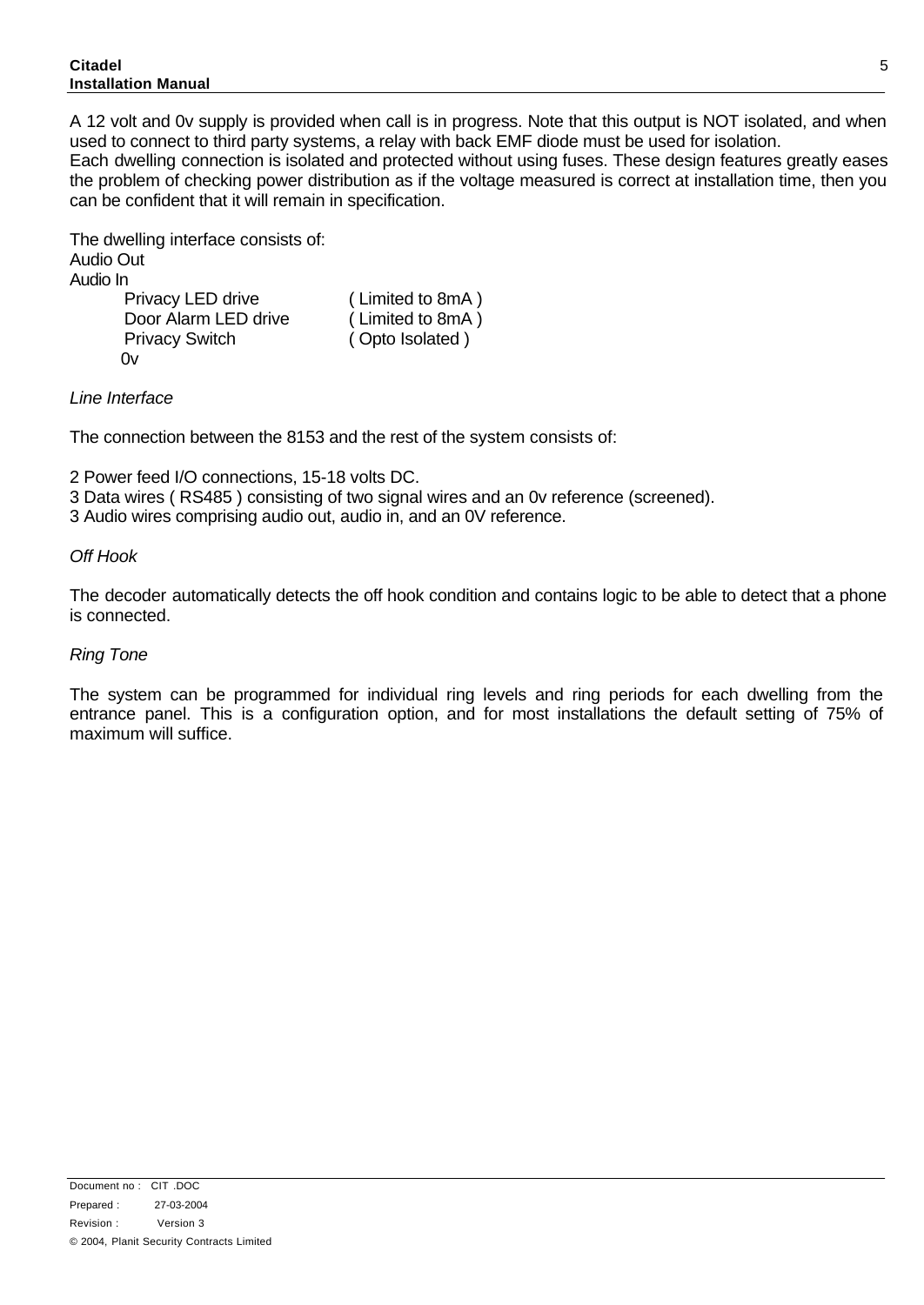

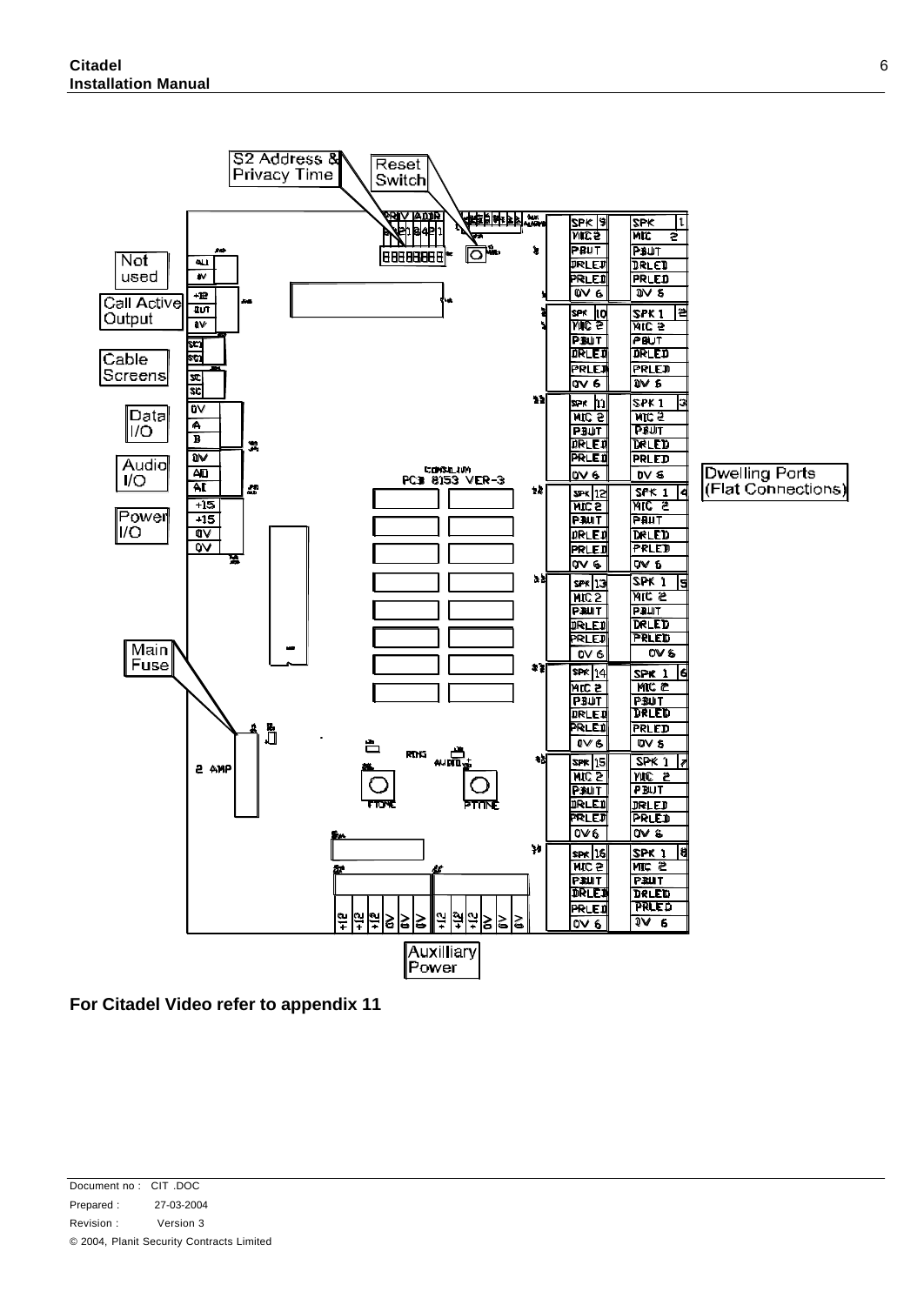#### *Confidence Tones*

A separate level control R25 "FTONE" is used to adjust ring confidence tones to the dwelling.

#### *Screened Cable*

Where screened cable is used (see installation instructions) two connectors are provided SC and SC1 to enable the cable screens to be looped through tidily. They have no on board electrical connection.

#### *Auxiliary Power*

Up to 500 mA is provided on the auxiliary 12Vdc power connector to allow the connection of strobes etc., within the apartments. If you anticipate installing strobes or additional sounders please ensure your system power supply rating is of a suitable capacity and that the power supply cables are correctly selected.

#### *Switch Settings*

A DIP switch is provided to enable the board address to be set up, and the default privacy timer period to be set.

### **3.2 Entrance Panel EP8154/**

The Citadel range is of a distributed processing architecture design, and hence is not dependent on any one specific board for some form of functionality, with the exception of the power supply.

The entrance panel display board does however, contain most of the system configuration, and if any board can be considered the focus of the system, it is this board.

The entrance panel display board is normally fitted into the entrance panel, and is the origin of calls made on the system. It contains a micro processor, 2 sets of non-volatile memory, lock release control and lock power regulation, door monitoring and fire switch inputs, call in progress output, and an independently battery backed time and date clock.

It has a 4 banked 7 segment digital display.

The EP8154 also makes an excellent engineering test panel, and for contractors installing a number of these systems, would make a worthwhile investment as a system test and configuration aid.

The panel can also be fitted with a high resolution monochrome camera.

#### **For Citadel Video refer to appendix 11**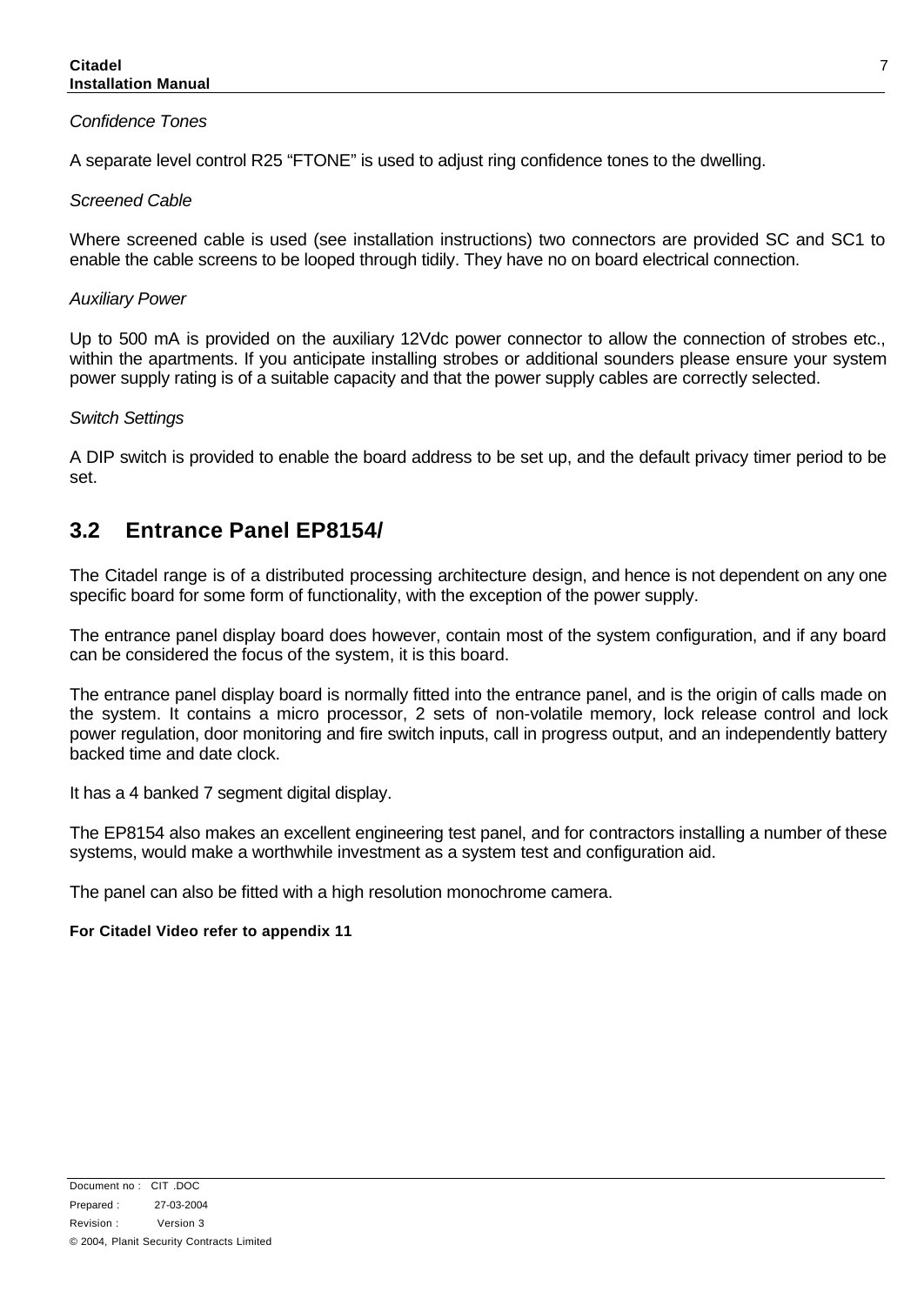The EP8154 contains the system configuration for that particular panel, on multi panel systems each panel can contain a unique configuration, which greatly eases system design when multiple panels are installed, and where each panel has restricted calling, different locks, etc. Where there are multiple panels with identical configuration, it is only required to program 1 panel, and the system can be instructed to synchronise to that panel, i.e. all other panels will automatically adopt the configuration of the designated primary panel, see software guide for those functions with synchronisation facilities.



The lock power is derived from a built in regulator, and the lock control is via a relay with changeover contacts rated at 1 amp. Any locks connected to this relay MUST be fitted with protection diodes, 1 per lock, fitted at the lock. One of the most common causes of problems is lack of protection diodes, and lack of diodes can cause premature failure of the switching relay, and under some circumstances can cause corruption of the entrance panel memory.

The lock release timing is controlled locally from within the panel and can be programmed from 1-99 seconds, the system provides the facility to truncate the lock period upon door open and therefore reset the lock timer. The lock release electronics contain a special circuit for monitoring the lock power.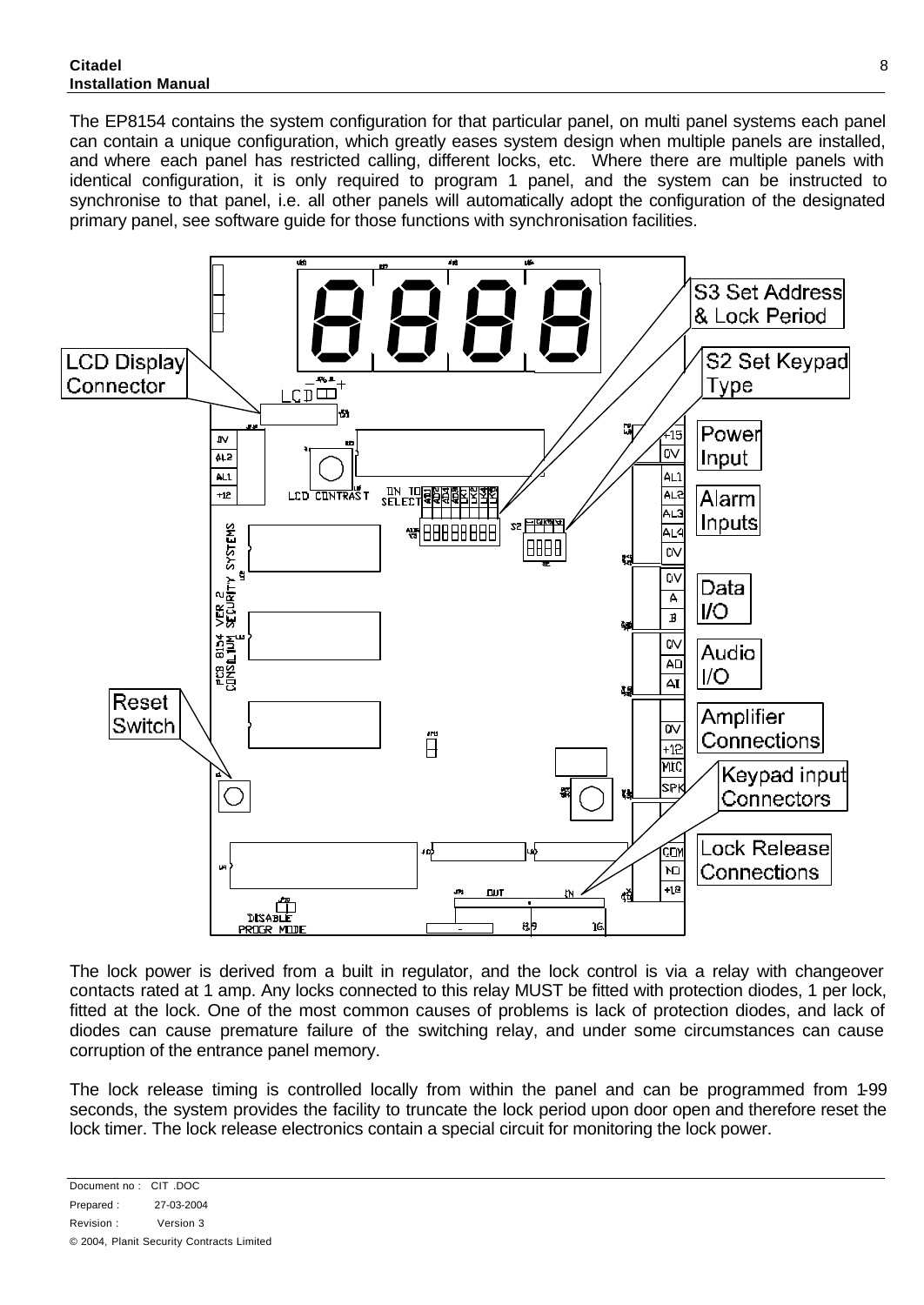When the door requires an RTE switch (request to exit) this is simply wired in series with the lock power (or parallel with the control relay depending on the type of lock), the display board monitors the lock current change caused by the switch and generates an automatically timed lock release operation. Note that if it is required that the RTE switch reports an alarm condition to a concierge or similar, a separate contact must be wired on the RTE switch to the entrance panel controller.

An output is provided from the panel which is active low when a call is made, and clears to active high when the call is completed. This output is primarily designed for camera switching but can have other applications.

The door contact interacts with the lock release in that after the door has been legally opened (physically as detected by the door alarm contact) the lock release will automatically be re-locked. This feature can be disabled in the system configuration, and the default is that it is normally active.

Provision is made for monitoring the state of the fire alarm switch. To comply with fire regulations the fire switch must switch the lock directly using the switch built into the fire switch. By using a double pole switch in the fire switch, the second set of contacts from the fire switch can be wired to AL2 on the entrance panel. This alarm input can be programmed for either a normally open or normally closed contact.

When the fire switch is operated, the entrance panel will generate a timed lock release as defined in the system set-up parameters. This period would normally be about 20 seconds. The message fire will be displayed on the entrance panel, and again via the system configuration this message can be broadcast to all other panels on the system, which will also display the message FIRE.

When this message is broadcast to the other panels, they will automatically unlock their door for the fire switch period as programmed into EACH panel.

### **3.3 Power Supply ( Standard ) PU 8162**

The power supply consists of a single PCB with built in rectifier, regulator and battery back up circuits. It is connected to a 22 volt AC centre tapped transformer and is normally supplied mounted in a steel case. The nominal output is +18 volts at 5 amps. The video power supply is the same but with video switcher and monitor power supply. **For Citadel Video refer to appendix 11**

The power supply has 4 outputs, each fused at 5 amps, with an output voltage of 18.00 +/-1 volt. Note that although each output is fused at 5 amps, the overall maximum for the power supply is 5 amps for all outputs, It is envisaged that for a 'standard' installation the decoders will be connected to 1 or more outputs, and the entrance panel(s) to the other outputs. Where possible each entrance panel should be connected to a separate output as this ensures maximum system integrity in the case of mechanical damage or vandalism to an individual panel which may cause a power short circuit.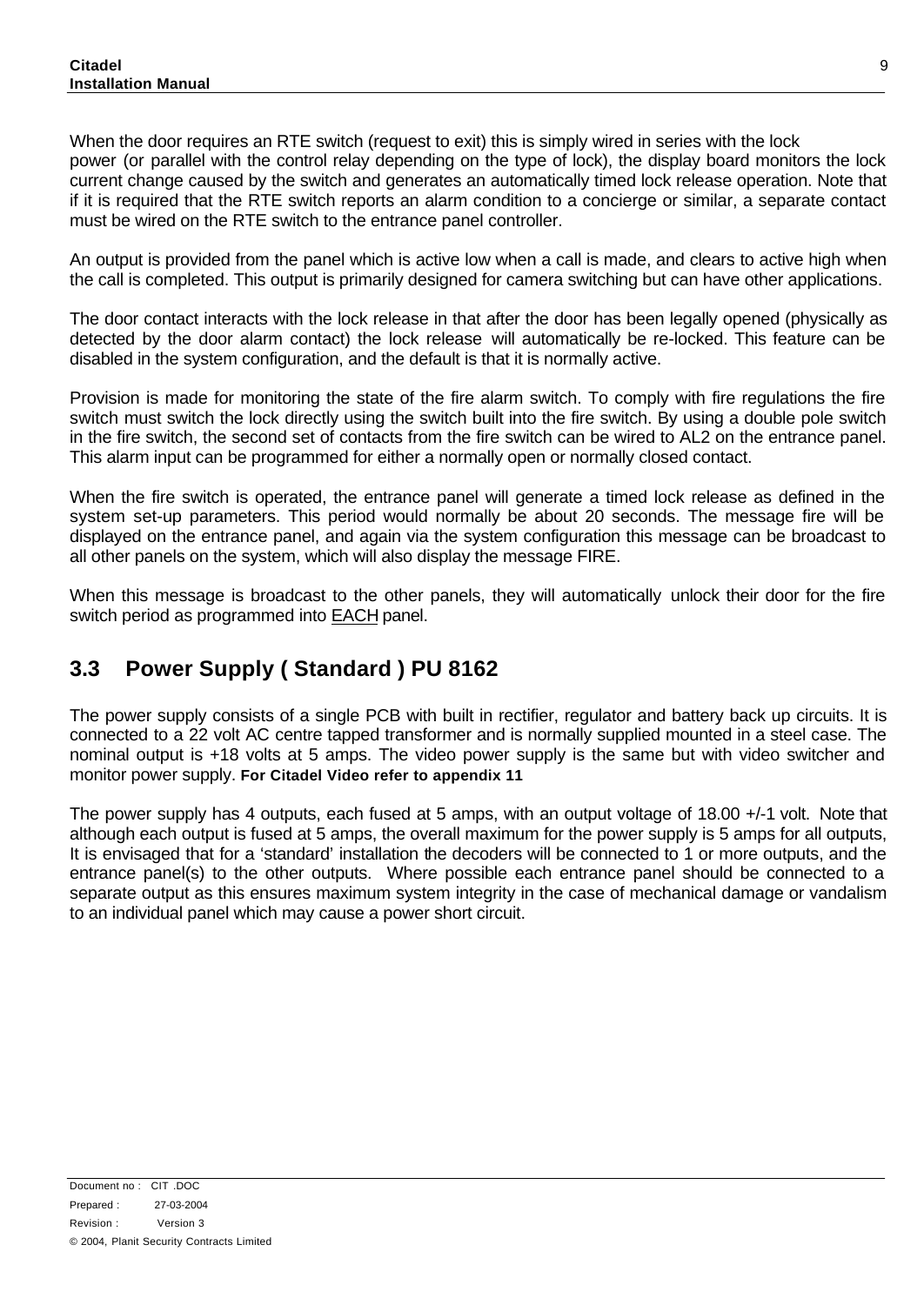Each output is fused as 5 amps and each output is provided with an output healthy green LED, which is normally illuminated. If a fuse fails, this LED will be extinguished, and the RED fuse fail LED will illuminate.



The input is from a 22-0-22 mains transformer and is normally supplied pre-wired

Battery back up is provided by 2x12 volt batteries for the 18 volt version. Battery current rating depends on the system specification, and charging and changeover to standby is automatic. Indication of power OK is indicated by a green LED.

The battery is protected against deep discharge which causes generally irrecoverable damage to the batteries and therefore when the battery voltage falls below a pre-defined level then the battery is disconnected until the mains power has been restored. Re-charging is then automatic.

Battery charge and autonomy times will depend on the size of batteries fitted, the standard charging rate being approximately 1amp per 10 hours.

Where an installation requires more than 5 amps, then fit 1 or more additional power supplies as required. Common the 0v connection between the supplies but DO NOT common the +18 volt outputs as the load will not be automatically shared between the supplies and 1 supply will overload.

The power supply PCB also provides loop through points for the data and audio connections. Many installations focus the wiring on the electrical intake, where the power supply is often installed, and hence the digital decoder cables and the entrance panel cables will be brought back to this intake. The power supply provides a series of connectors for terminating these cables in a tidy manner.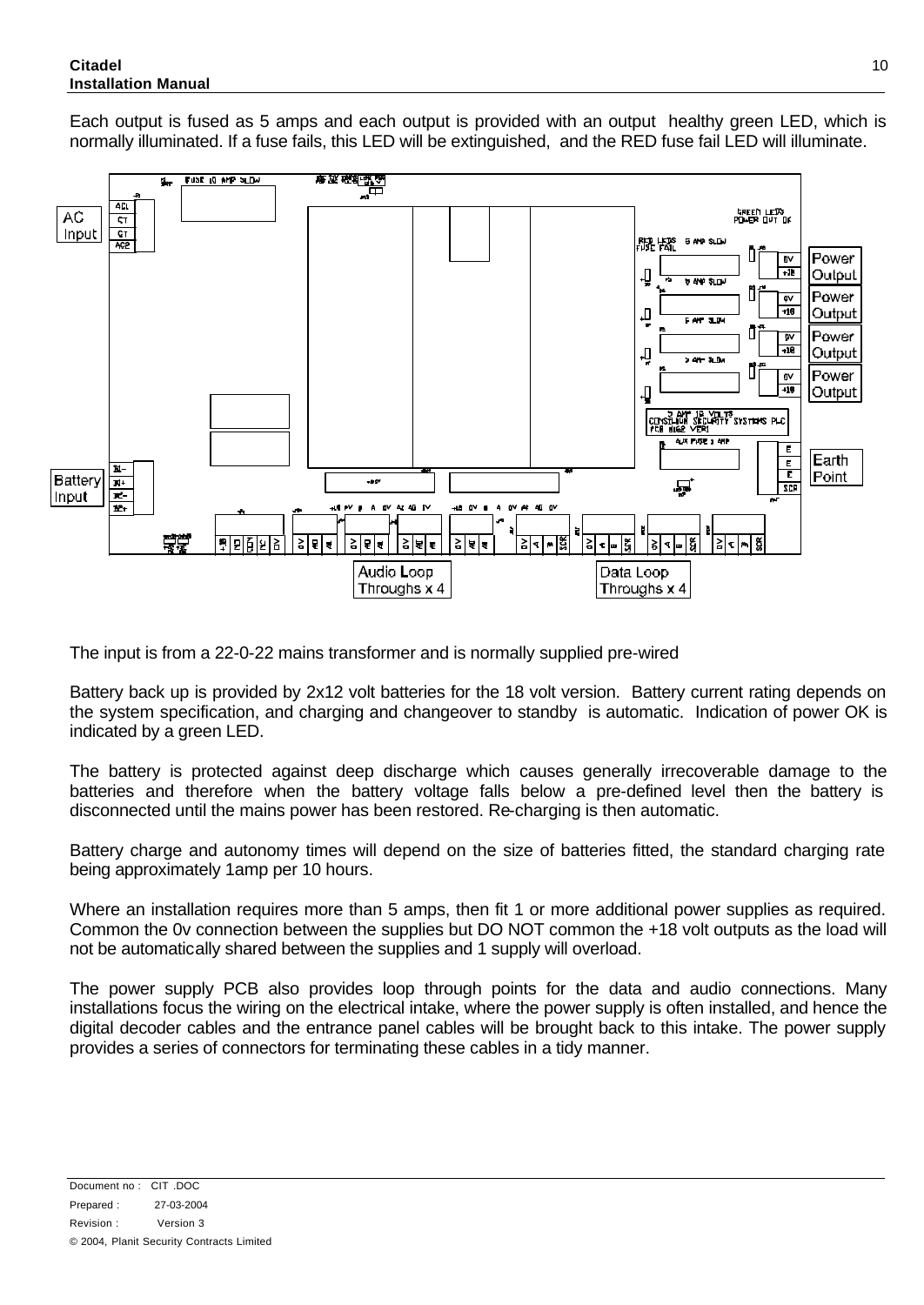If the cables are terminated at the power unit, then two test connectors become available on the power supply which provide a useful point to connect test equipment, and for programming up the system. The second connection provides for connection of a concierge control panel. These two connectors are identical in function and wiring, and have 18 volts separately fused available on them.

The power supply is protected against short circuits and overload both electronically and by fuses. Two additional input fuses are fitted, rated at 10 amps slow blow. It would be very rare for these fuses to fail, and repeated failures would suggest either a very large overload, or a fault in the power supply.

Where screened cables are used, and the cables are brought back to the power supply, a connector is provided for terminating the screens. This connector has no electrical connection to any other part of the power supply and merely an 'anchor' point for the screens. One terminal of this connector should be connected to mains earth. The data loop through connectors have provision for terminating the screen, and this is connected on the PCB to the earth and screen connector.

### **3.4 Dwelling Handset Options**

Each dwelling can be installed with a telephone handset equipped with:

- a) A door release button.
- b) An optional privacy button which prevents the handset being called from the entrance panel until either a pre determined time has elapsed (adjustable on the main Decoder Circuit board see, Hardware Configuration or within the software configuration see advanced programming), or the occupant switches the facility off (AT1131/CN).
- c) An optional indicator LED which indicates the privacy facility has been activated (AT1131/CNI).
- d) An optional door monitoring LED which flashes on door lock release and stays on permanently whilst the door is open to indicate door release and door open, respectively (AT1131/CNID).

A full detailed technical specification of each item and detailed ordering information is included within Appendix 7.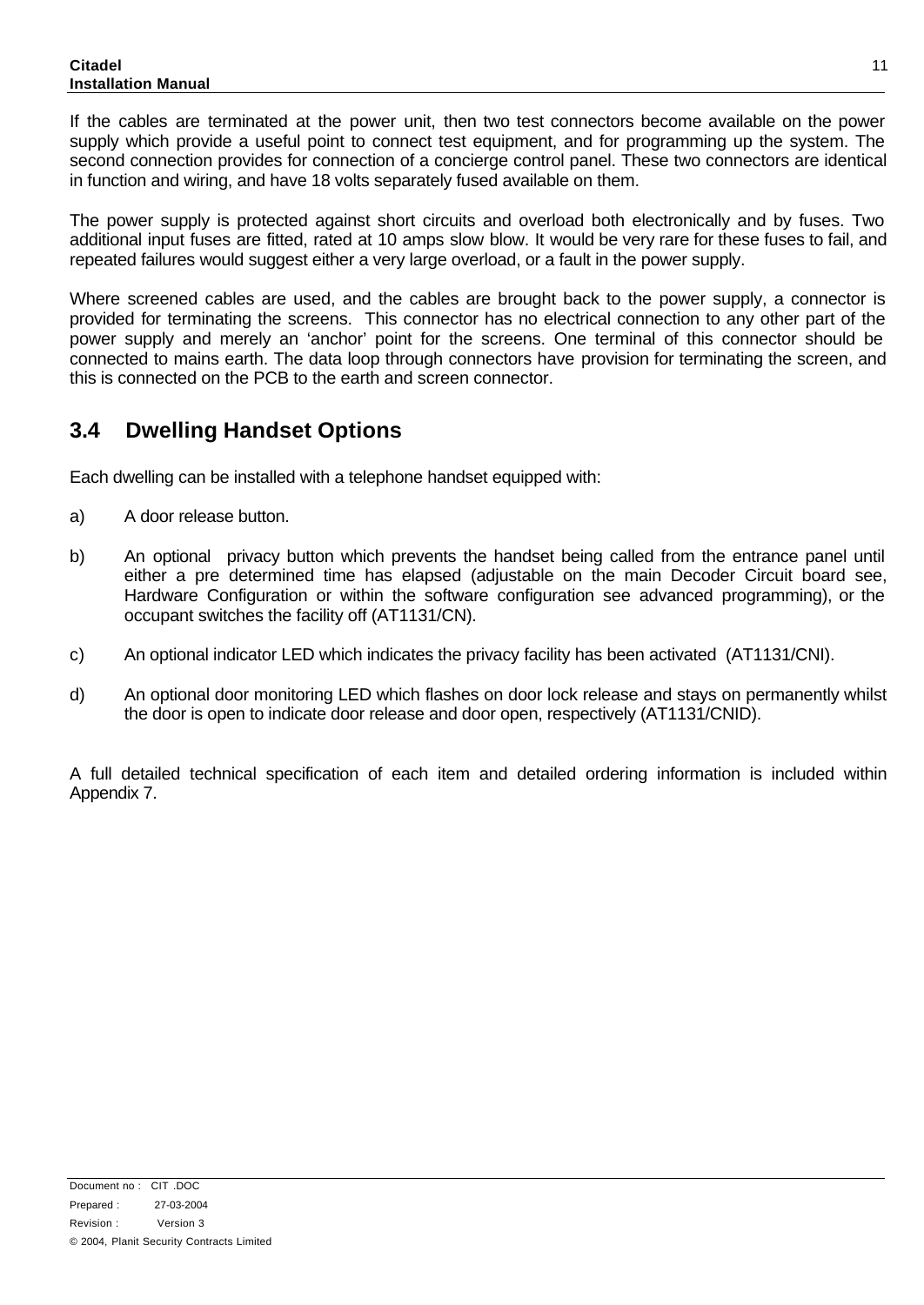### **4. INSTALLATION**

### **4.1 Installing the Cases**

The installer should decide on the optimum position to site the system devices taking into account the following factors:

- (i) The security of the system.
- (ii) Minimising the lengths of cable runs (especially CW1308).
- (iii) Accessibility for service.
- (iv) IEE Regulations: 16th Edition.

An assessment of the cable requirements to the main circuit board should be made (i.e., how many dwelling handsets are to be connected) and, taking this into account, the cases should be drilled for the cable access and the appropriate glands fitted prior to installing the Circuit boards.

### **4.2 Installation guidelines**

The Citadel range is designed for easy installation and on site configuration. The power supply contains loop through connectors for both data and audio, providing a convenient termination and test point.

The whole system is tied together with a simple data network, which uses RS485, bandwidth limited to conform with EMC requirements. Each board on the network is essentially connected with a 3 wire data link, two wires of power, and 3 wires of audio. Some devices that will be made available in the future will not require audio, in which case a 4 wire connection will suffice.

Each board or device connected to the network has a unique address set on a DIP switch. The decoders always occupy addresses 1-32, and the entrance panels 33-96. This is not of great concern to the installer, simply number the decoders 1-16, and the entrance panels in a similar manner, i.e. 1-64. The software takes care of the offsets.

### **5. WIRING THE SYSTEM**

The success of an installation largely depends on the correct wire type being used, and the installation work being carried out by a competent person. It is the installers responsibility to ensure that the correct wiring type is used and Planit Security Contracts Limited will not be liable for any failure of the system where any deviation of these instructions has been made. Please ensure you comply in particular with the earthing requirements as this is an important consideration in respect of the systems EMC compliance.

### **5.1 General Wiring & Cable Requirements**

The following wiring details and cable specifications relate to installing the Citadel series without any provision for spare conductors. Please note that many clients specify that installations must provide for a given percentage of spare conductors to allow for expansion of the system at a later date.

It is the responsibility of the installer to check what the requirements of any particular installation are, and to increase the number of conductors in the cables accordingly.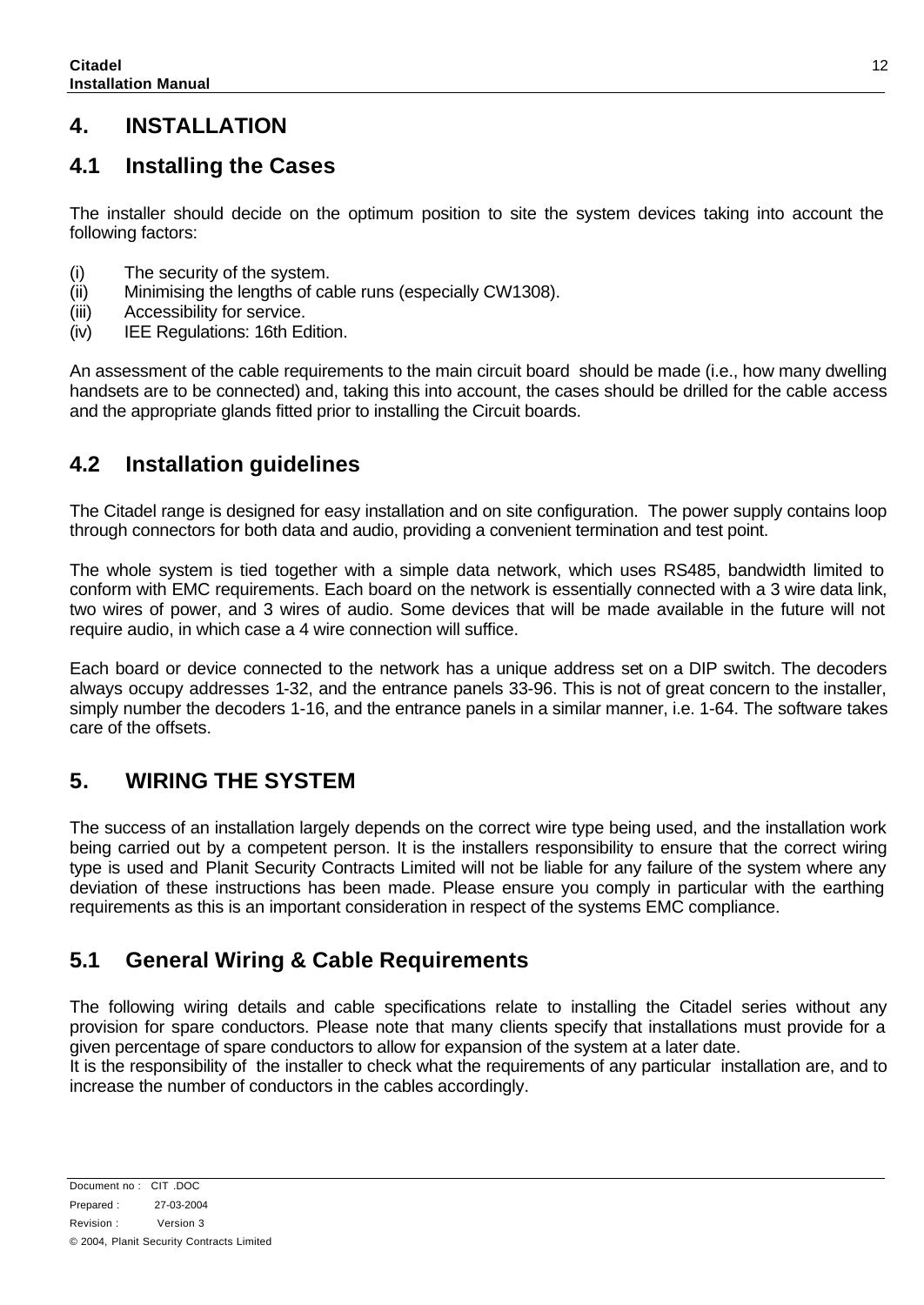### **5.2 Wiring Overview**

For successful installation the following procedures should be carried out closely, using the correct cables as specified. The schematic below shows how the component parts of a system are connected.



**For Citadel Video refer to appendix 11**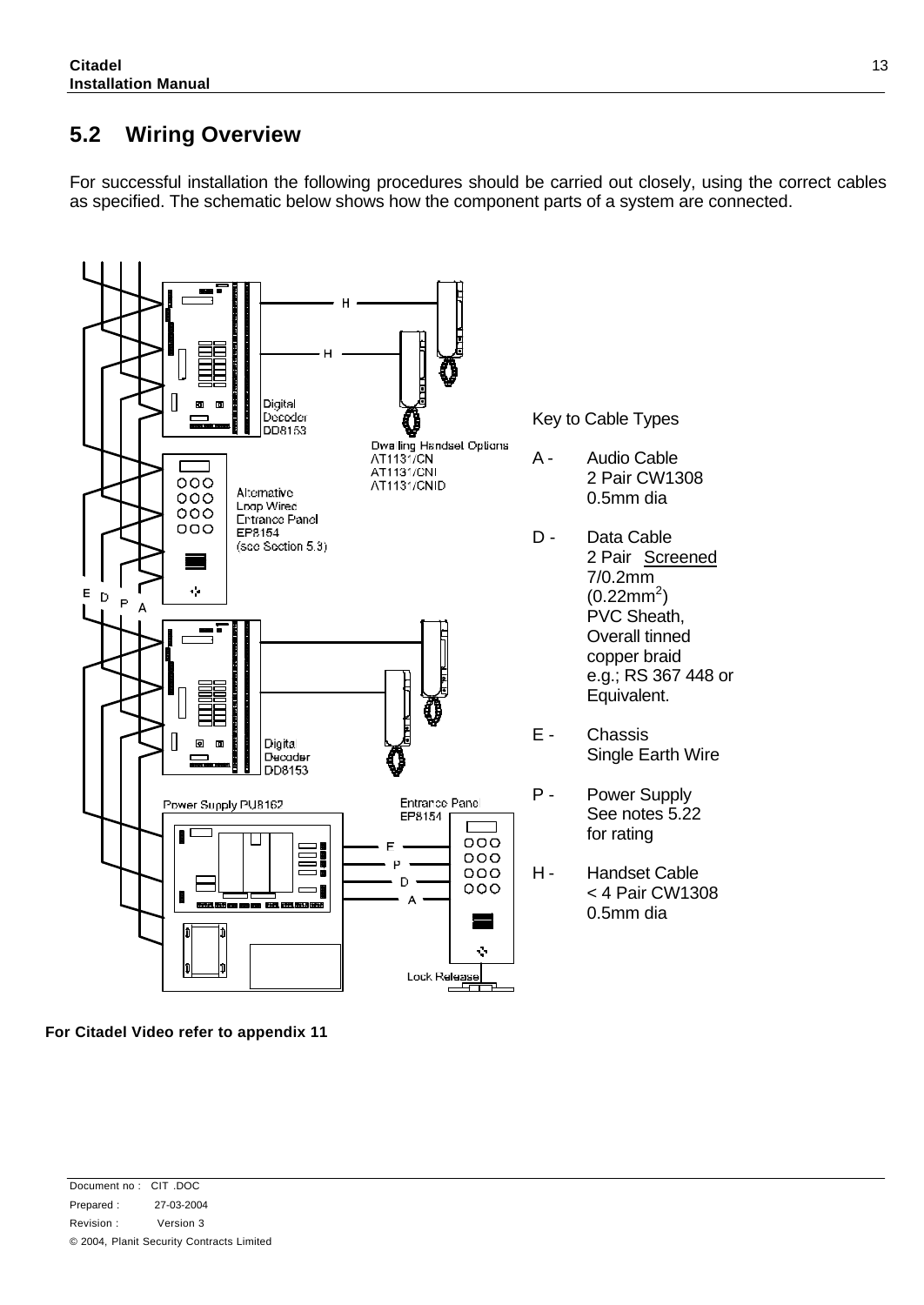#### **5.2.1 Data and Audio Cabling**

The following guide lines should be followed:

For dwelling telephone handsets use 4 pair CW1308 cable, or if local specifications will allow it, 3 pair. Where privacy and door alarms are not required, a two pair cable will often suffice. Cable lengths to the dwellings are not critical, and up to 200 metres does not represent any problem. Extension telephones are simply wired in parallel with existing telephone. Privacy switching is synchronised between extension telephones by software and requires no additional wiring. A maximum of 3 telephones may be connected to one channel. Power consumption should be taken into consideration.

All boards on the system are daisy chained using a 3 wire data link, a 3 wire audio link, and a 2 wire power link. Where local regulations demand a fully star wired system, isolation boards can be supplied. The diagram shows the data and audio cabling using the loop through connections. This is not essential as all cables can be terminated to suit the installation, but using the power supply loop through facilities provided assists in ensuring the installation is tidy and understandable.

The data link cable must be screened, and the screens should be linked through at the decoders using the connectors provided, and connected to Earth at the power supply, again using the connectors provided. The RS485 link is slew limited, and does not generate a significant amount of interference (within EMC limits) but the use of screened cable is good practice and avoids any potential problems with external sources of electrical interference. Again, cable length is not critical, and the RS485 system can handle a maximum cable length of approximately 2000 metres.

The audio link again should be screened when installed within electrically harsh environments, this avoids potential problems of external pick up of interference, and where audio units are installed in lifts etc., using the dwelling interface on the decoder, these cables must also be screened. (Lifts can generate lots of hum and interference).

#### **5.2.2 Power Cabling**

Many installation problems can be attributed to poor or inadequately specified power feeds. Power Feeds require some thought. The Digital Decoders and the entrance panels require a minimum voltage of 15 V dc. Remember when designing cable runs to the entrance panel to allow sufficient cable capacity for the lock release consumption.

A large number of installation problems originate from incorrect power cabling. The inherent design of the Citadel range greatly simplifies the cable calculations.

Entrance panels are heavy users of power, due to the presence of lock releases and should be cabled on an individual basis back to the power supply.

#### *Decoder Power Cabling*

Each decoder takes 0.375 amps maximum, including the LED's. The minimum voltage that must be present at each decoder is 15 volts, and with a power supply of 18 volts, this means a maximum voltage loss of 3 volts.

The first step is to calculate the total decoder power consumption which is simply the number of decoders multiplied by 0.375.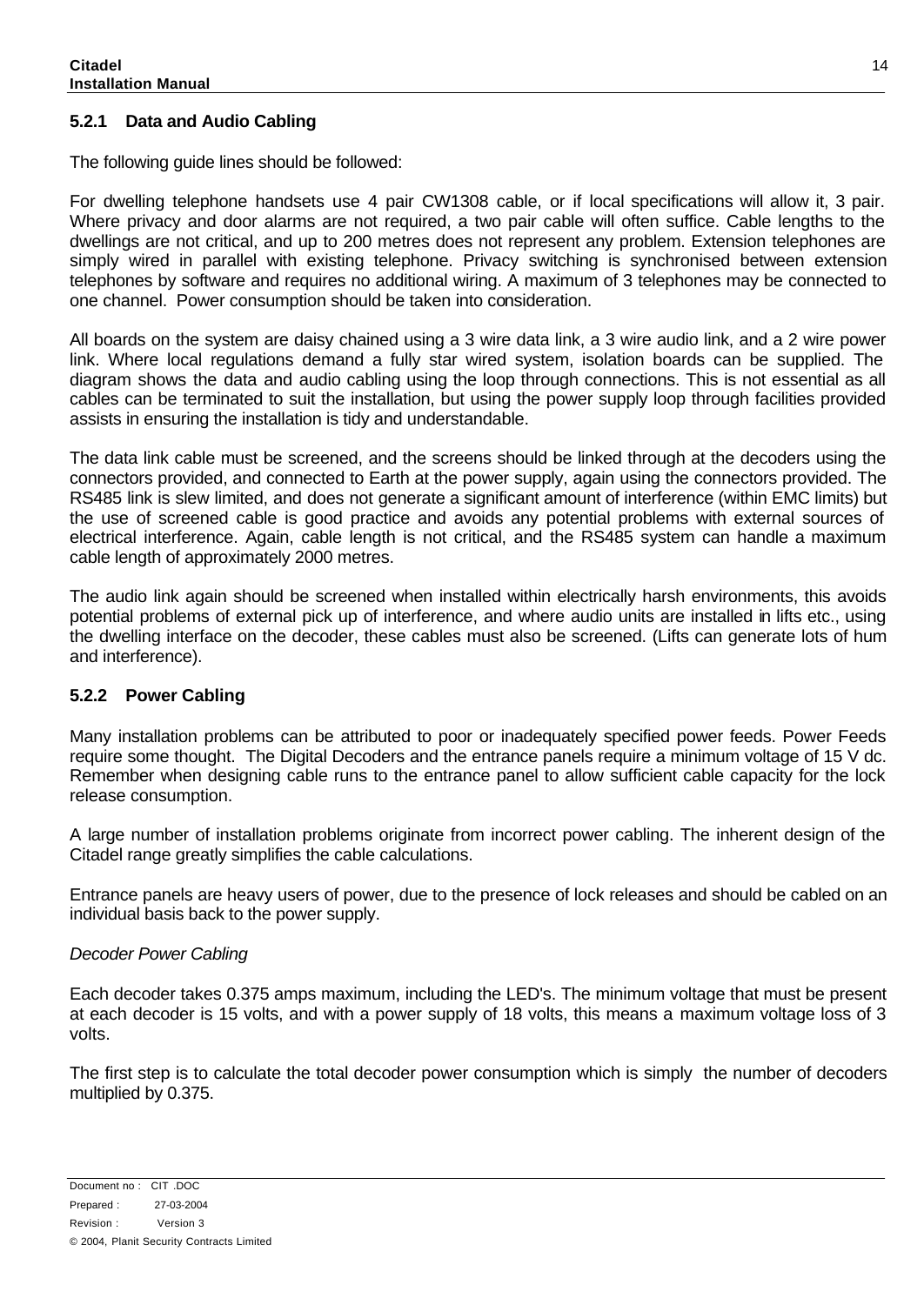The next stage is to ascertain the total cable run to the decoders. In most cases this will be a daisy chain. Where decoders are wired in groups back to the power supply, then the calculation should be made for each group of decoders.

#### *Cable Losses*

These can be ascertained from the manufacturers data books, but the following table covers the most common types of cable. This table gives the LOOP resistance of the cable per 100 metres. A 1 Ω loop resistance means that for a 1 amp current, 100 metres of cable will drop 1 volt as defined by ohms law *V=IR.*

| Cable Type         | CW1308 7/0.2mm |       | 1.0mm | 1.5 <sub>mm</sub> | 2.5 <sub>mm</sub> | 4.0mm  | 6.0mm | 10.0mm |
|--------------------|----------------|-------|-------|-------------------|-------------------|--------|-------|--------|
| $\Omega$ Per 100   | 20.            | 9.5   | - 3-  | 2.5               | 12                | 0.75   | .O.S  | 0.3    |
| $\Omega$ Per Metre | $0.2^{\circ}$  | 0.095 | 0.03  | 0.025             | 0.012             | 0.0075 | 0.005 | 0.003  |

Example

8 decoders with an 80 metre cable run.

*Total Current 8 x 0.375 = 3 Amps.*

The maximum cable resistance from ohms law ( our maximum loss is 3.0 volts )

$$
R=V, I \qquad 1.0W = 3 \text{ volts}, 3.0 \text{ Amps}
$$

To do the optimum calculation using the resistance per metre figure:

| 2.5 mm cable $80 \times 0.012 = 0.96$ W. |
|------------------------------------------|
| 1.5 mm cable $80 \times 0.025 = 2.00$ W  |

Hence a 2.5mm cable is fine, a 1.5mm cable is under-rated.

The current consumption of almost any door entry system is dominated by the locks and the phone LED's. A typical phone with both LED's ON will consume about 16 ma.

Hence 16 phones in privacy with the door led on will consume 256 ma. The control electronics use very little power, i.e. approximately 20ma. Note that the system power consumption is constant irrespective of the number of LED's on or off due to the design characteristics of the decoder.

#### *Entrance Panel Power Cabling*

Entrance panels are dealt with in the same manner. The display board with 8888 displayed, the worst case condition uses about 400ma. Again this consumption is dominated by the LED display. The lock release is the major contributing factor, and depending on the lock release configuration, can draw up to 1 amp. In most cases the guideline figure of 1.5 amps per panel is more than adequate, BUT

CHECK YOUR LOCK RELEASES (A list of typical lock release currents is detailed in appendix 5), to ensure this figure is correct. The calculation for panel cabling is carried in the same manner as for decoders.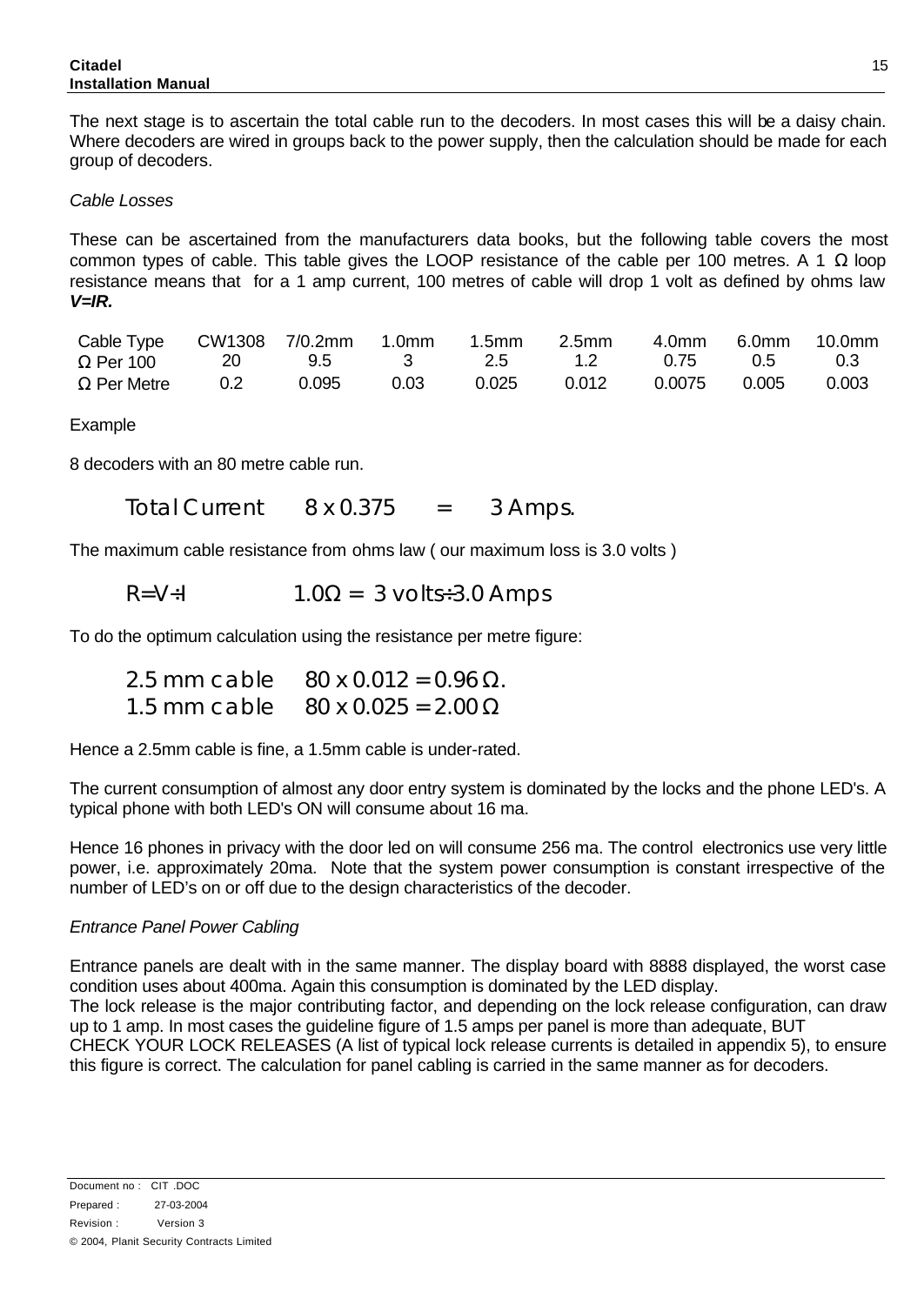#### *Cabling to the Lock release*

Often, space is restricted within the door frame, and the smallest possible cable are often desirable. The entrance panel generates exactly 12.00 volts at 1 amp for the lock release. Allow maximum loss to the lock release of 0.5 volts.

For a 1amp lock release circuit then the maximum resistance is:

$$
R = V, A
$$
 i.e.  $0.5, 1 = 0.5$  W.

For a  $\frac{1}{2}$  amp lock release circuit the maximum resistance is:

$$
R = V_A A
$$
 i.e. 1.0, 1.0 = 1.0 W.

Using 1308 cable then for 1 amp lock release the maximum cable length is 2.5 metres, and for a ½ amp lock release, 5 metres. For most applications then, you can get away with 1308 for ½ amp lock releases, and some cases this will also work for 1 amp lock releases. For safety, use 1.00 mm cable.

Again, site conditions dictate that you should always check this calculation. A common cause of lock release unreliability is low lock voltage, and we cannot repeat it enough, do NOT forget to fit diodes on each lock, observing the correct polarity.

A list of typical lock release currents is detailed in Appendix 5

#### *Cable Optimisation*

The above calculations will produce a correct result and greatly enhance installation reliability. Since volts drop is proportional to current consumption, some careful mathematics will show that you can reduce the cable thickness as you proceed further from the power supply. We strongly suggest you do not attempt to do this, as the calculations are very complicated.

As can be seen from the wiring diagrams, connecting up is simple a matter of wiring terminal to terminal, all terminals that are linked together carry a common designation, i.e., the data link is wired up by daisy chaining the connections marked A, B, and 0v to all boards. Likewise, the audio is wired by connecting all the AO, AI, and 0v connections in a daisy chain. The power to entrance panels can also be connected in this daisy chain method, however to assist with power isolation in the cases of severe vandalism, each panel should be provided with its own supply cable.

#### *DO NOT common up the 0v connection for the audio with that of the data link*.

For a new installation, separate cables for data and audio are mandatory. However, the communications protocol used is designed to be electrically quiet, and it is possible within certain limits to use a common cable for both audio and data. When this type of installation is required a twisted pair should be used for the audio, and a separate twisted pair for the data, there is NO advantage in doubling up pairs, and in the case of the data link, it can degrade the communications to double up the cables.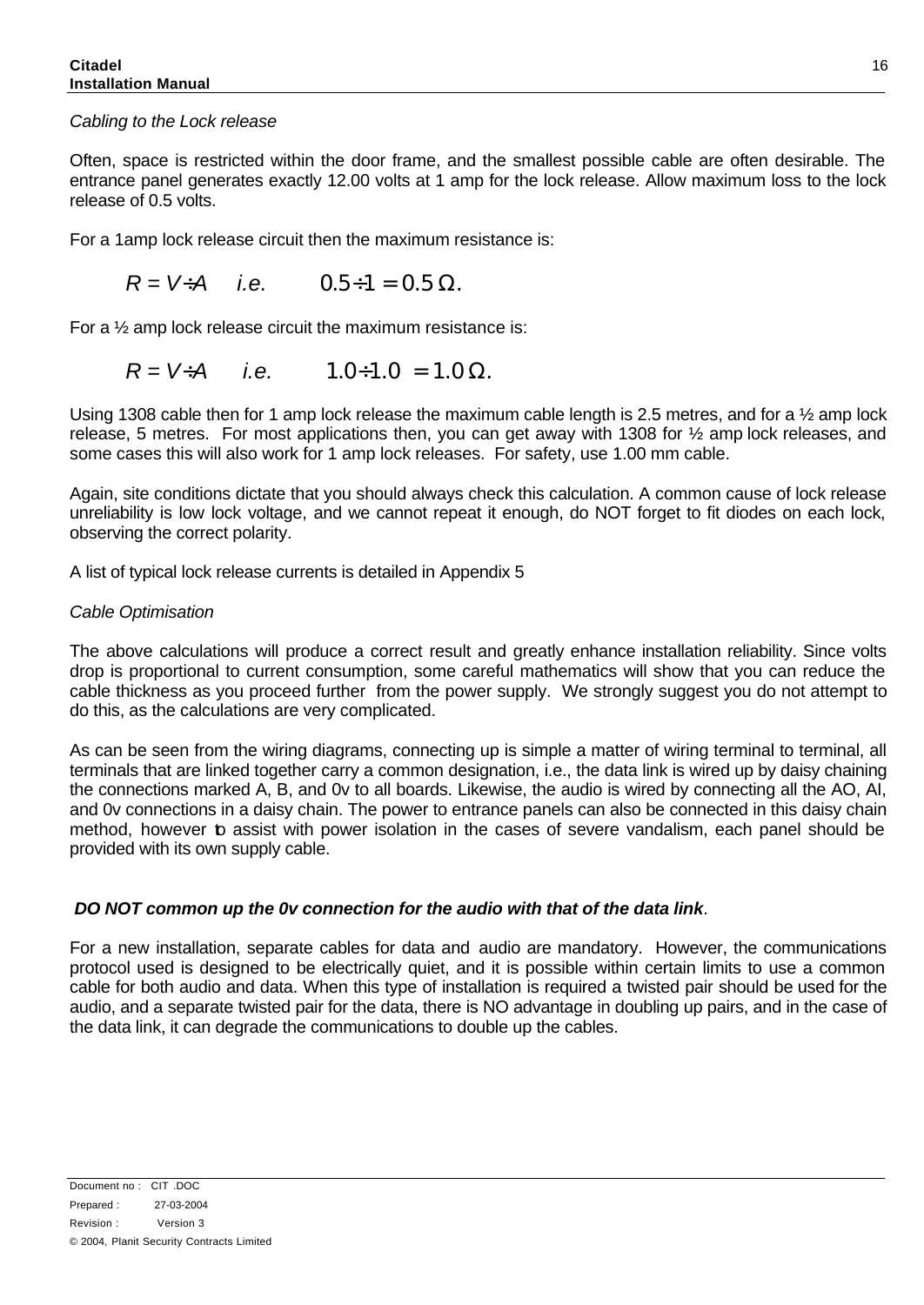#### **5.2.3 Earthing Requirements**

Ensure earthing wire (cable e) has continuity between metal cases, case lids and metal chassis of entrance panel(s). Ensure that the Data cable screening is earthed only at the Power supply unit. This is facilitated by the use of the loop through connectors and ensuring that the Main PSU Circuit Board is earthed via terminal jp14. Note; Do Not common up the 0v connection for the audio with that of the data link. Use separate cables if possible



### **5.3 Data Connections**

\*Refer to the note regarding spare conductors for system expansion in section 5.1 and the specific cable requirements in section 5.21.

The data connections are effectively loop wired using the following terminals.

Please note; no allowance has been made within the entrance panel for termination of the cable screen for the data cable. **No termination should be made**.



**For Citadel Video refer to appendix 11**

### **5.4 Audio Connections**

B Black

\*Refer to the note regarding spare conductors for system expansion in section 5.1 and the specific cable requirements in section 5.21.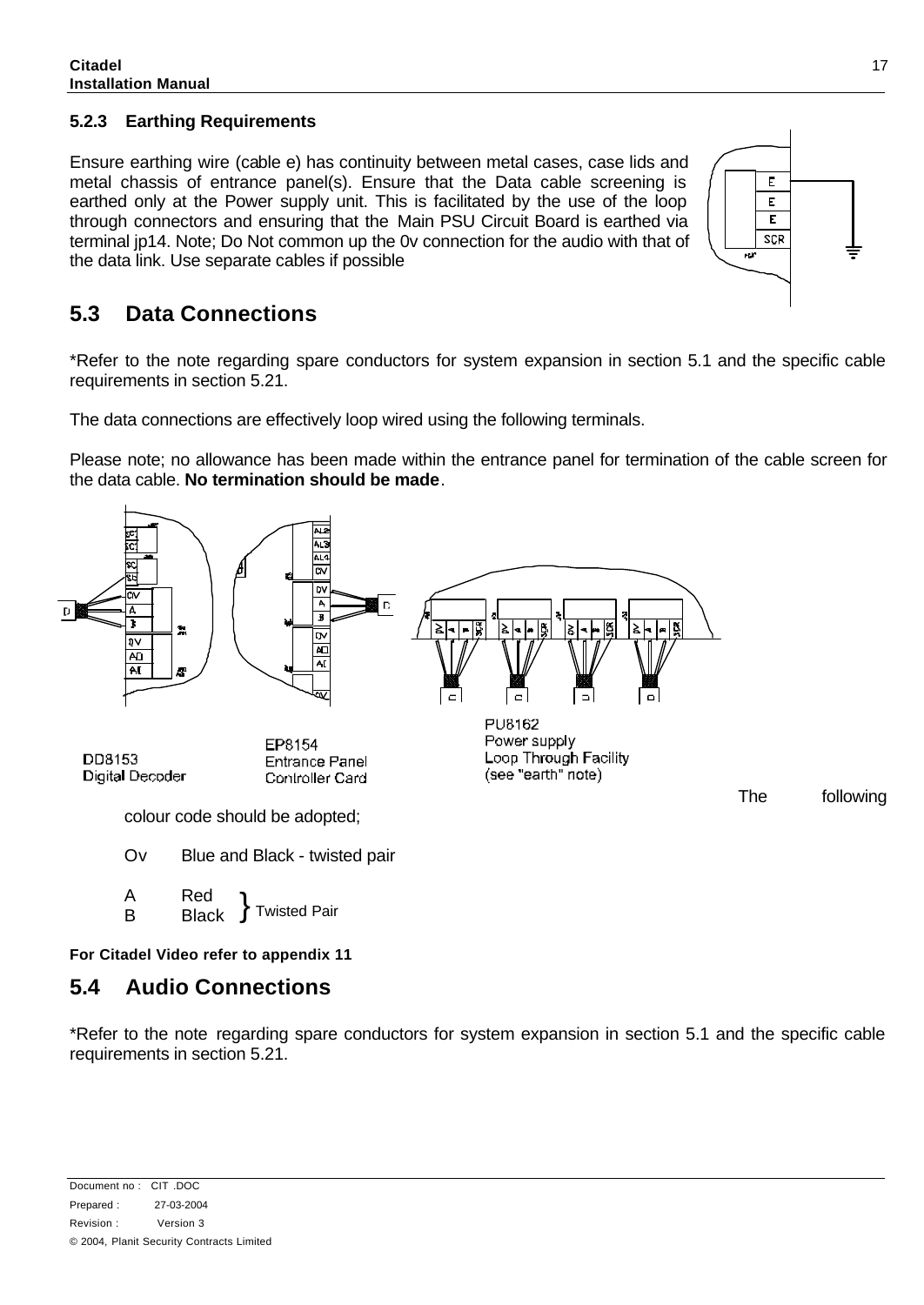The audio connections are effectively loop wired using the following terminals.



The following colour code should be adopted;

- Ov White of Orange and White of Blue
- AO Orange of White
- AI Blue of White

#### **For Citadel Video refer to appendix 11**

### **5.5 Power Supply Connections**

\*Refer to the note regarding spare conductors for system expansion in section 5.1 and the specific cable requirements in section 5.22.

The Power connections are effectively Star and Loop wired using the 0v and +18v outputs from the system power supply (PU8162).

The following colour code should be adopted;

+ve Red -ve Black

**For Citadel Video refer to appendix 11**

### **5.6 Dwelling Handsets**

A maximum of three handsets can be fitted to any one extension.

Check which handsets are being installed and which features require connection to the main circuit board.

The diagram below shows a schematic of the connection of the handset to the Digital Decoder circuit board.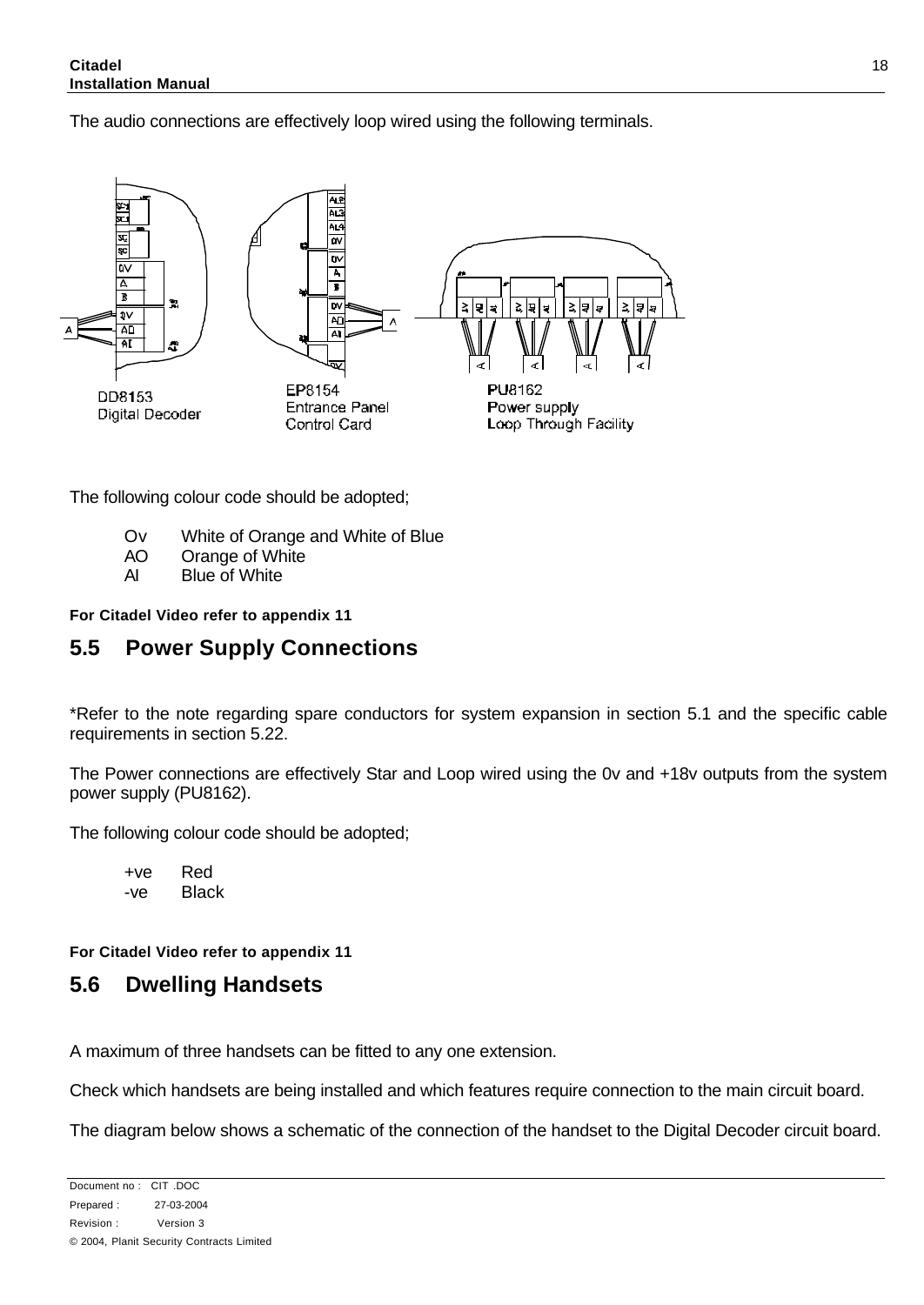

Handset AT1131 Features: Standard handset. Note links between, 1 & CA and, 2 & 9.

Handset AT1131/CN Features: Standard handset with privacy button.

Handset AT1131/CNI Features: Standard handset with Privacy button plus LED indication.

Handset AT1131/CNID Features: Standard handset with Privacy button plus LED indication and Door Monitoring LED.

Diagram showing schematic of handset to Digital Decoder circuit board connection.

Note: Connection of, DRLED, PBUT and

PRLED (Digital Decoder) to DLED, PRIV and PLED (handset) only applicable when fitting a handset equipped with the relevant Privacy/Indicator and Door Monitoring features.

#### *Cable Information*

Each dwelling handset requires connection via a CW1308, eight wire (four pair) cable. The following connections from the main circuit board to handset are required: 1 ( Spk), 2 (Mic), PBUT, DRLED, PRLED and 6 (0V).

Connection to the handset should be made as follows:

| <b>Connecting Wire</b>               | Handset<br>Connection |
|--------------------------------------|-----------------------|
| <b>Blue of White</b>                 |                       |
| Orange of White                      | 2                     |
| Green of White                       | <b>PRIV</b>           |
| White of Brown                       | <b>DLED</b>           |
| Brown of White                       | <b>PLED</b>           |
| White of Orange and<br>White of blue | 6                     |
|                                      |                       |

Please note the doubling up of the 0V terminals. This is advisable as the additional screening of the cable provided by the two wires reduces noise on the line and can improve voice quality.

The wiring details and cable specifications relate to installing the Citadel series without any provisions for spare conductors. Many clients specify that installations must provide for a given percentage of spare conductors to allow for expansion of the system at a later date. It is the responsibility of the installer to check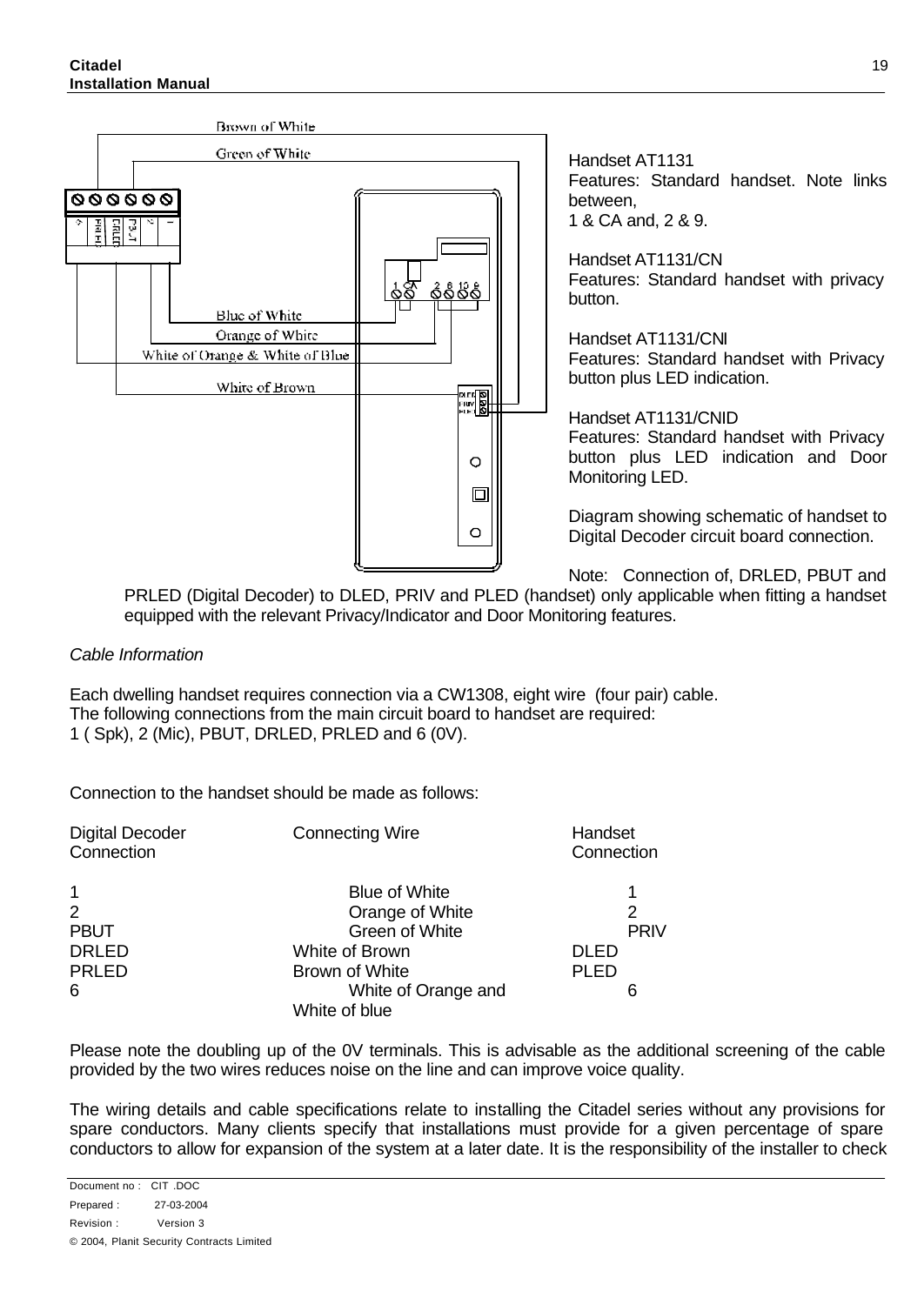what the requirements of any particular installation are, and increase the number of conductors in the cables accordingly.

#### **For Citadel Video refer to appendix 11**

### **5.7 Door Lock Releases**

Door lock releases fall into two distinct types: Fail Safe (fail unlocked), and Fail Secure (fail locked). It is absolutely vital that the installer identifies which is the type of release specified to be fitted, and ensures that the correct type is installed with the correct method of connection to the system.

**Important Note**: The maximum current that the system can provide through any one lock circuit is 1 amp. It is the installers responsibility to ensure that this limit is not exceeded. Currents in access of this can lead to damage of the system and possible malfunction. Planit Security Contracts Limited will not be responsible for damage caused where these limits have not been adhered to.

A Fail Safe (fail unlocked) door lock release requires power to be applied to it continuously for the door to remain locked. Should power be removed, either as a result of a power cut or from a dwelling occupant pressing the lock release button on a handset, then the lock will release.

A Fail Secure (fail locked) door lock release will deny access in its passive state, i.e., it requires power to be applied to enable access. A power cut will therefore result in the door remaining in the locked, or secure state.

#### **5.7.1 Cable Information**

The cable to each door lock release should be two core with a diameter of at least 1mm on each conductor. To ensure reliable operation, the cable run between lock release and main circuit board should take into account the need to minimise any voltage drop. The maximum voltage drop allowed on this circuit is 1V.

#### **5.7.2 Fail Safe (fail unlocked) Lock Release Connection**

For the fitting of Fail Safe type door lock releases, the connection of the lock release to the main circuit board should be made as follows:

NB: Conductors to door lock release must be a minimum of 1mm diameter.

The diode is to protect the main circuit board from back EMF on lock release. Use an 1N4001 diode or equivalent. It should be fitted as close to the lock as possible, not at the circuit board terminals. Ensure correct polarity of diode.

Please note that the N/C and N/O contacts on the relay refer to the relay in the powered up state, i.e., when power is applied to the main circuit board.

In the non powered state the contacts are reversed. In practice, this has no effect on the wiring details, but acts as an extra safety feature in that a system failure or malfunction would switch off power to a Fail Safe lock release, allowing access.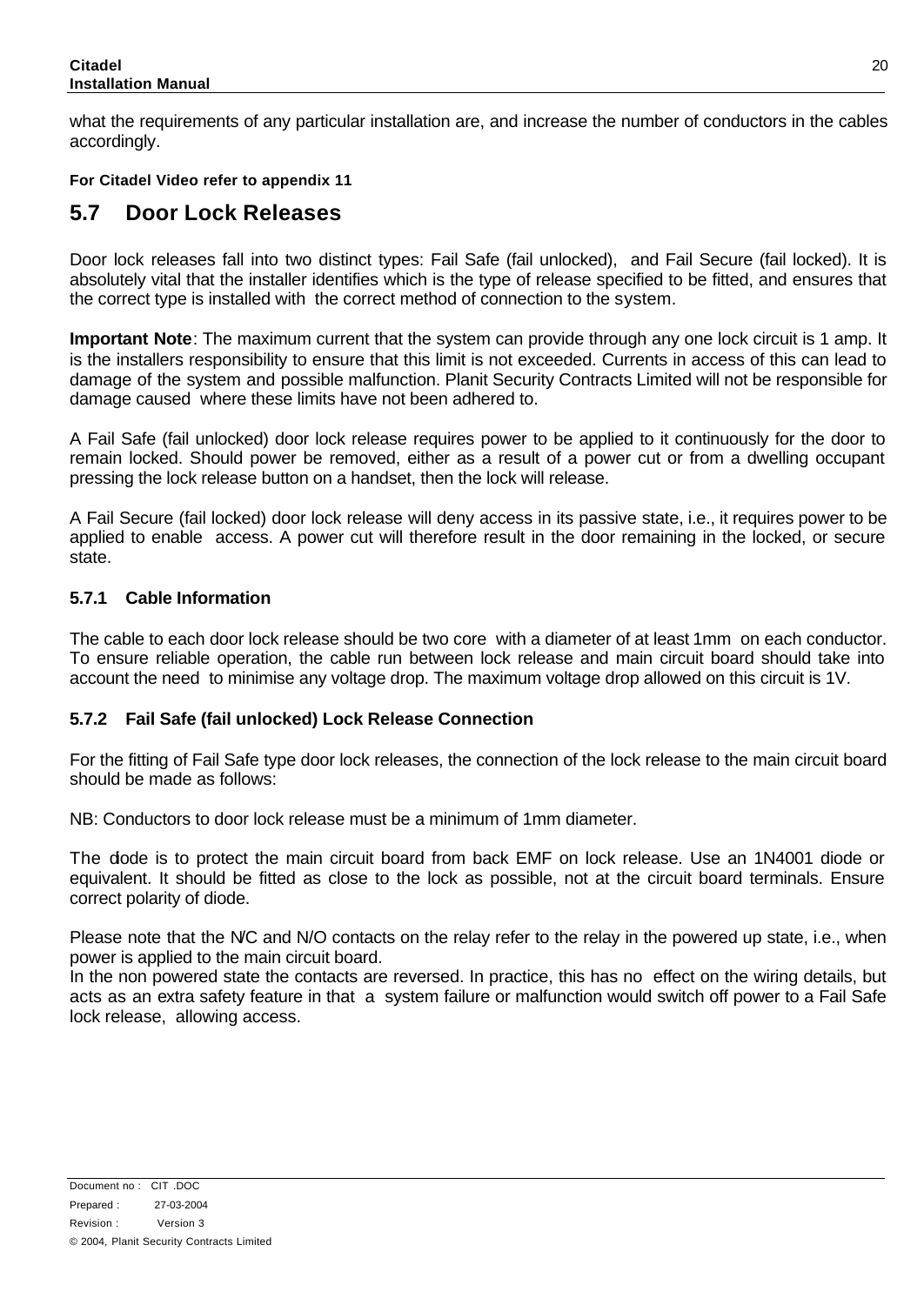#### **Citadel Installation Manual**

Diagram of fail safe lock release connections to 12V and N/C terminals, also showing link between 0V and common terminals and orientation of protecting diode.



In addition to the wiring layout shown in the diagram, the relay contacts N/C, Common and N/O can be used as clean switching contacts, to a maximum rating of 30V DC @ 2A.

NB: Conductors to door lock release must be a minimum of 1mm diameter.

### **5.8 Panel Amplifier**

Panel Amplifier (Speaker and Microphone)

The connection of the Panel Amplifier involves four terminals from the amplifier unit and the EP8154 Entrance panel control card (ip8);  $1 = (Mic)$ ,  $2 = (Spk)$ ,  $+=(12V)$  and  $-=(0V)$ .

Note: Connection 1A is not used in this installation.

Diagram of panel amplifier showing wiring connections.

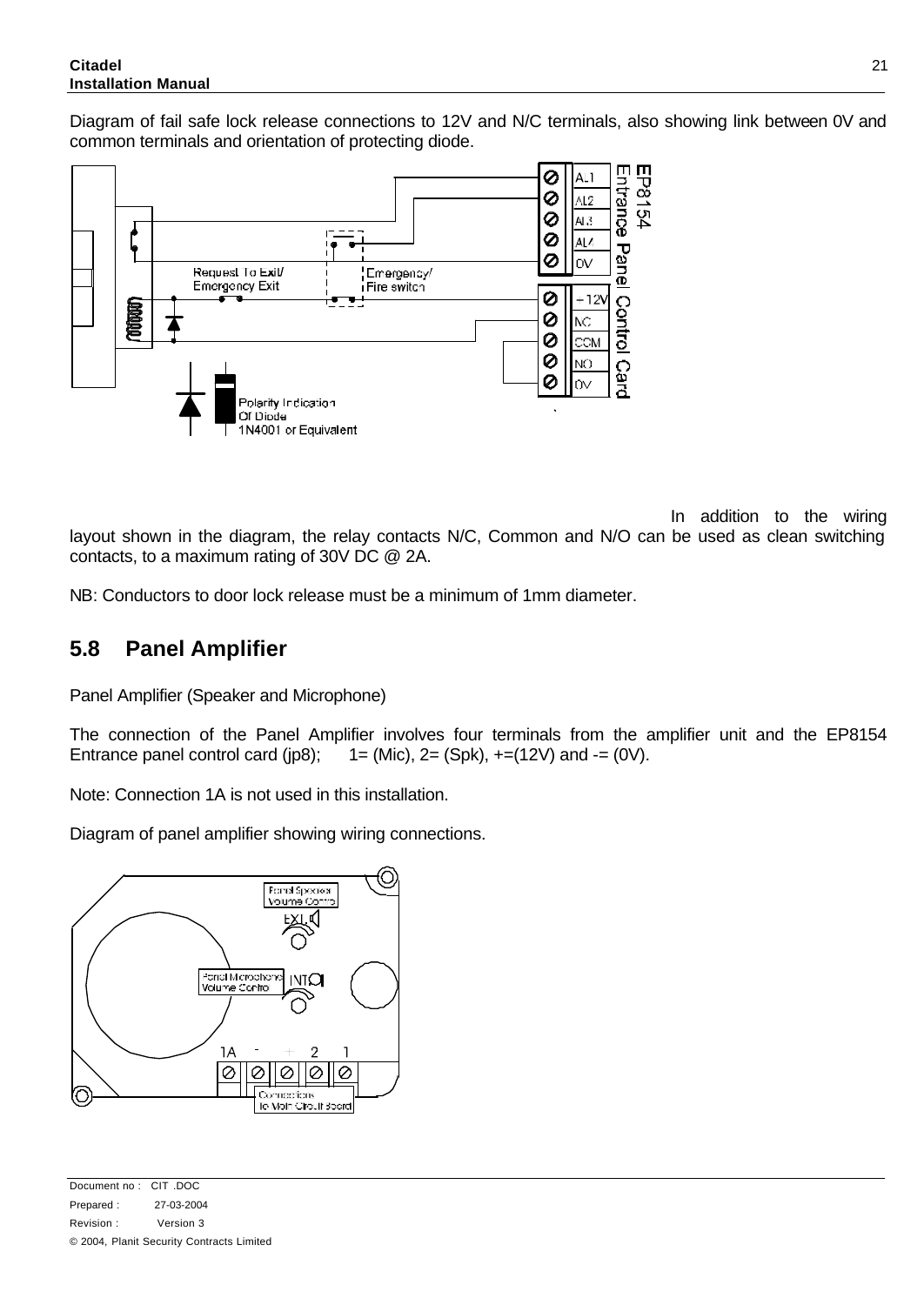### **5.9 Request To Exit Switches (RTE)**

The normally closed (N/C), RTE switch should be wired in series with the lock on the 12V supply. As shown in the door lock wiring diagram, these switches are specified as single pole. Activation of the switch will also activate the door release.

### **5.10 Door Monitoring Contacts**

The door monitoring facility enables occupants in every connected dwelling to be aware when the door lock release has been activated (flashing red LED on handsets), and when the door has actually been opened (red LED steadies). The monitoring system works on a normally closed (N/C) or normally open (N/C) contact system. On activation of a door release command from a dwelling handset, the door monitoring LED will flash. The contact type is configured with the software set-up procedures.

When the door is opened and the switch contacts broken (or made), the monitoring LED on all dwelling handsets will remain continuously illuminated indicating that the building is insecure until the door is closed and the contacts revert back to their N/C (or N/O) state. Refer to the diagrams Re: Fail Safe connections for Door Monitoring wiring connections.

### **5.11 Strobe Connection**



Additional equipment such as a strobe to alert deaf or the hard of hearing residents can be installed. In this instance power can be supplied from the Auxiliary power contacts on the main circuit board, with a trigger from the CA Connection on the handset (see diagram).

Diagram showing connections for strobe.

### **5.12 Battery Back Up**





The back up battery should be connected to the main circuit board via the contacts marked.

Ensure correct polarity, i.e., [B1 + to + and B1 - to - B2],[ + to + and B2 - to -]. See diagram above.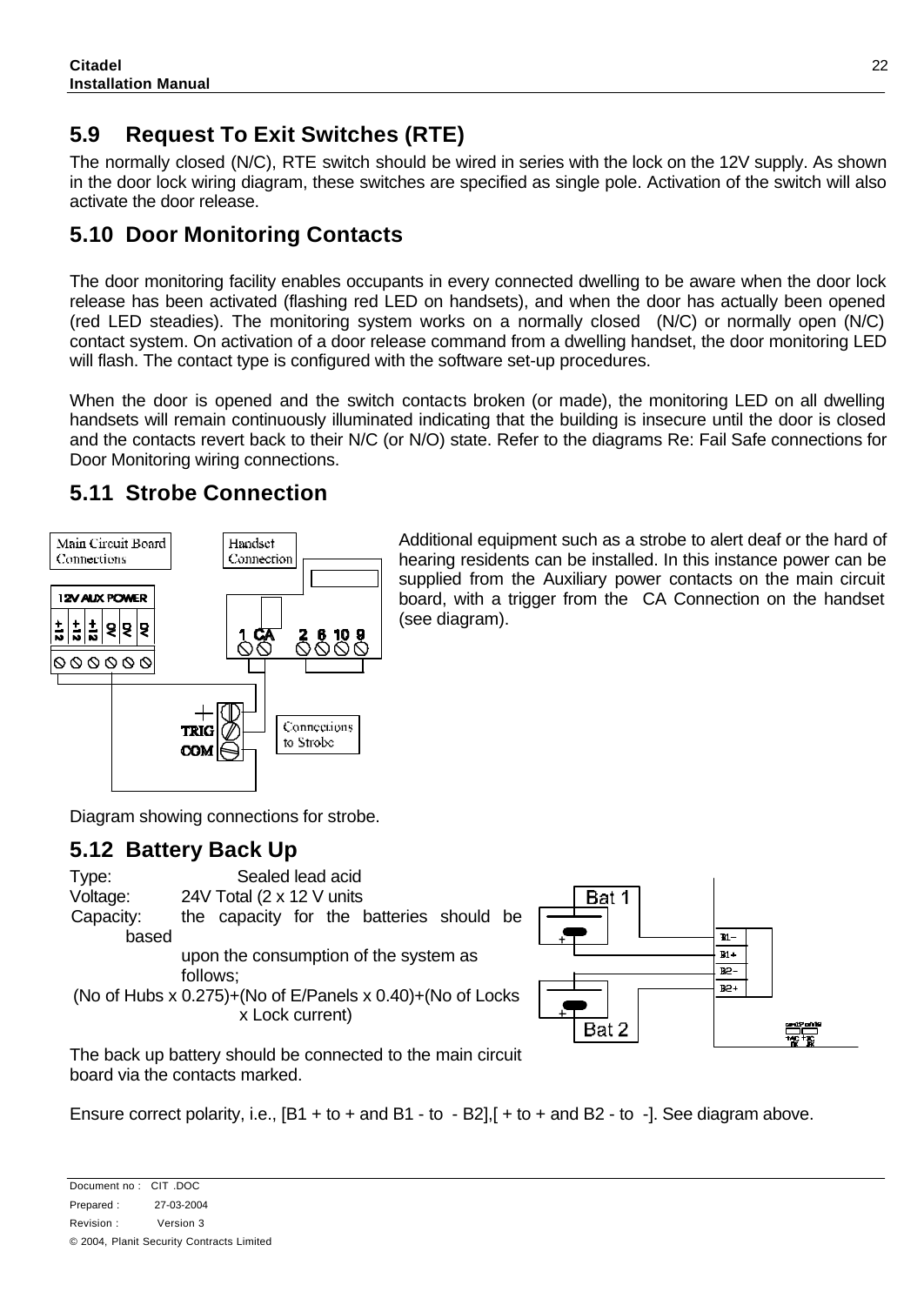### **6. HARDWARE CONFIGURATION**

### **6.1 System Addressing**

Each Device connected to the network requires a unique address to identify itself to other devices on the network, e.g., Entrance Panels, Digital Decoders. This is set utilising the address select Dil switch located on the device. The address is defined in binary coded format, however to ease the setting the board legend is labelled in decimal. Switch on the relevant combination of switches to set the address.

In the example shown (S3, entrance panel) switches 1 - 4 set the address and in this case is set to 10.

Note address offsets are carried out within the software, hence decoders are numbered 1 - 16 and panels 1 - 64.

### **6.2 Door Tone Volume Controls**

The system uses a reassurance tone from the panel which confirms to the caller that the required dwelling is being contacted following the pressing of the appropriate button on the entrance panel. A further tone is produced by the panel on the door lock being released, to indicate to the caller that access is now possible. the entrance panel tone volume can be set by the relevant rotary potentiometer control R27. Turn clockwise to increase volume, anti-clockwise to decrease.

### **6.3 Microphone & Loudspeaker Volume Control**

On answering a call, the dwelling occupant can have a full duplex conversation with the caller (full secrecy of speech means that other dwelling handsets cannot be used to listen to this conversation). The volume of this conversation can be set by adjustment of the Microphone and Loudspeaker volume controls in the entrance panel amplifier

Volume is increased by turning each potentiometer in a clockwise direction, volume reduced in an anticlockwise direction (see details within section 5.8).

### **6.4 Privacy Function Timer**

The Citadel range allows for each handset user to disable and restore the call function from their handset. An LED illuminates when the privacy function facility is in use as a reminder to the handset user that they are not accessible (Note: This function is only applicable on handsets equipped with a privacy function).

In addition, the system also incorporates a timer which will restore the call function to any handset after the privacy function has been in operation for a predetermined time. This prevents a handset user from accidentally forgetting that the call facility has been disabled and remaining permanently unobtainable.

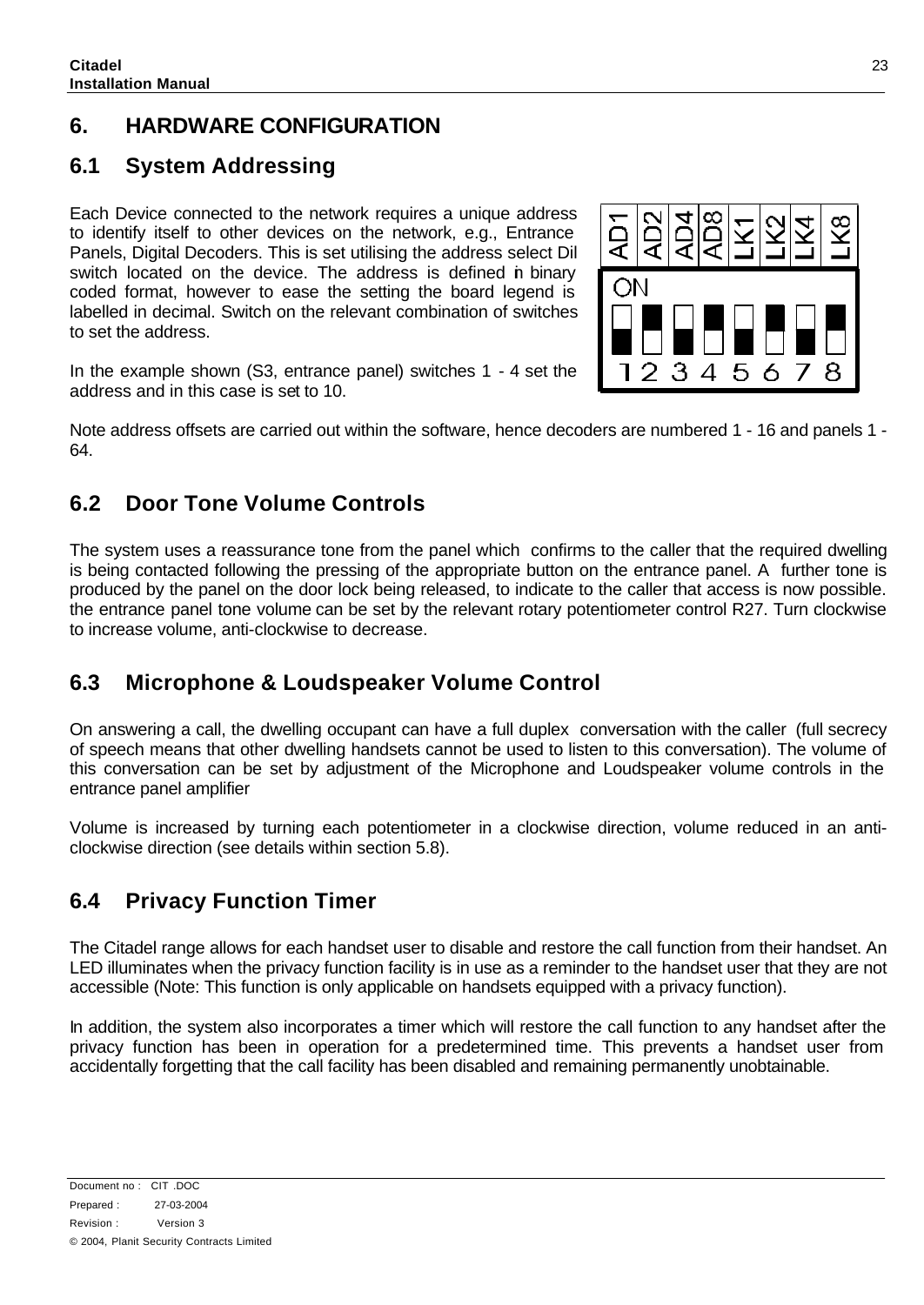

The system *default* timer is set on the main circuit board by means of four DIL switches. It as possible to override this timer setting utilising the configuration software either on a system wide basis or on an individual dwelling basis, please see configuration instructions.

 Note that in the diagram the switches are coloured white. The privacy function utilises switches 5,6,7 and 8.

Time is selectable as building blocks of 1, 2, 4 and 8 hours. This makes a total allowed time for the Privacy function of, 1+2+4+8=15 hours. Switches are set by moving them towards the ON inscription on the DIL switch itself.

In the diagram the time is set at ten hours (2+8 hours selected).

If all switches are set off, i.e., no time selected, then the privacy function will be controlled directly via the software or by the users handset. On revision 1 of the decoder software this feature did not work correctly. You could set the privacy but not clear it. This has been corrected on Revision 1.1.

### **6.5 Disable Lock Release Sensing**

The lock sensing capability is responsible for the timed access following the initial release of the door lock.

When the circuit is broken, by a RTE momentary switch for example, a current sensing circuit monitors the current drop in the lock circuit, and then automatically withholds power to this circuit for the set lock release time. However, in installations where the system has to control several locks or a high power locking mechanism.(e.g., a barrier gate), the Citadel main circuit board may not have sufficient power, and a secondary, relay powered lock supply would be required. The Citadel main circuit board would then only be required to control the comparatively very low current of the switching relay.

In this example, if the lock circuit from the main circuit board is only driving a relay then the current is likely to be reduced to below the sensing threshold of the lock sensing circuit (< ~10mA). The possible effect of this would be that the door release timer would be permanently on and the door would remain in an unsecured state. This problem can be overcome by increasing the load by wiring a 600R % watt resistor in parallel with the relay.

The disable lock sensing facility allows the current sensing circuit to be disabled. This is achieved by installing a link over the two pins marked, JP11 on the entrance panel circuit board.

Please Note: If this facility is disabled, the access will only be available for the duration the momentary switch is depressed, i.e., a short time period. It is important, therefore that the circuit directly powering the locks has its own lock timing circuit to allow a timed access on lock release.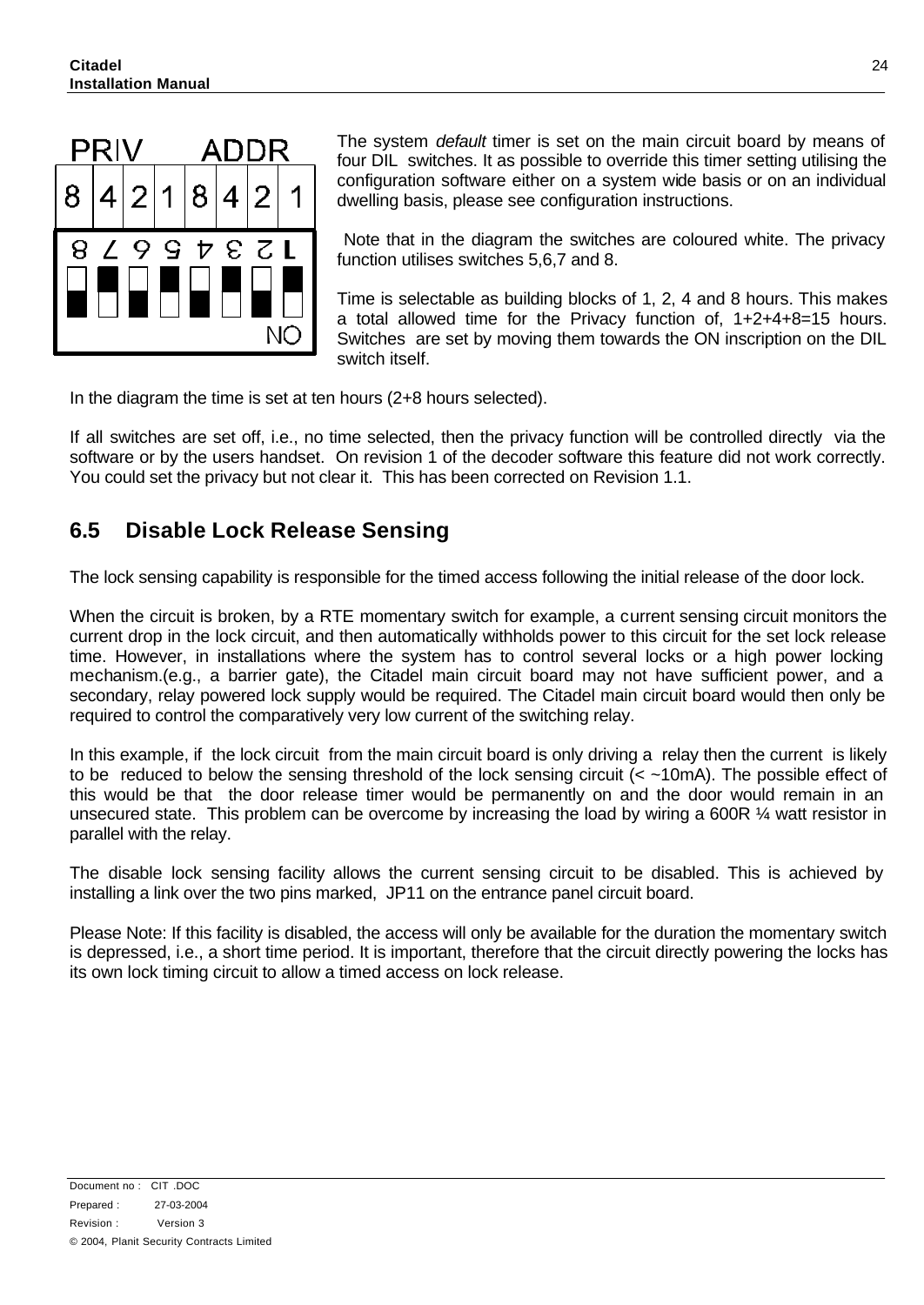### **6.6 Functional Panel Selection**

Setting switch 4 dil S2 on the entrance panel control card (8154) selects the operational mode for the entrance panel as digital (default) or functional. Select mode as **off** for digital operation and **on** for functional. When in functional mode the 62 possible button inputs are allocated dwelling numbers;

1 - 62 allocated to dwelling call buttons.

63 allocated to the Trades button.

64 allocated to an optional cancel button.

Please note that this function should be used with care as further programming may not be possible with the resulting limited number of buttons.

For a full diagram of the connection matrix for the buttons please refer to Appendix 6.

### **6.7 Alarms**

Door alarms are reported to all telephones on the system, and normally illuminate the door open LED on the telephone. When the lock release is operated the door open LED on the telephone flashes for about 4 seconds irrespective of the lock release period programmed into the entrance panel. If the door alarm was active when the lock release was operated then the telephone LED would be ON. It will change to flashing for 4 seconds and then switch OFF the LED. After about 30 seconds the door state will be updated by the system and reflect the true state of the door alarm input.

On multiple door systems, the telephone LED will reflect the cumulative state of all the doors, with an open door taking priority. i.e., any door open will illuminate the telephone LED's. All doors must be closed for the LED to be OFF.

The system updates the telephone door LED's every 30 seconds to one minute. This ensures that if the network was disconnected for any reason, and updates were not transmitted during the disconnection, then within 1 minute of the network being re-connected the system will reflect the true state of the doors.

If your system does not require door open LEDS, then you can leave the entrance panel alarm inputs open circuit, and program the panel for the alarm contact to be active when the contact is closed.

### **6.8 Fire Switch**

When the fire switch is not wired to the 8154 as an alarm input, then the AL2 connector on the alarm input connector of the 8154 entrance panel board should be wired to 0v. Otherwise erroneous fire switch alarms will be reported.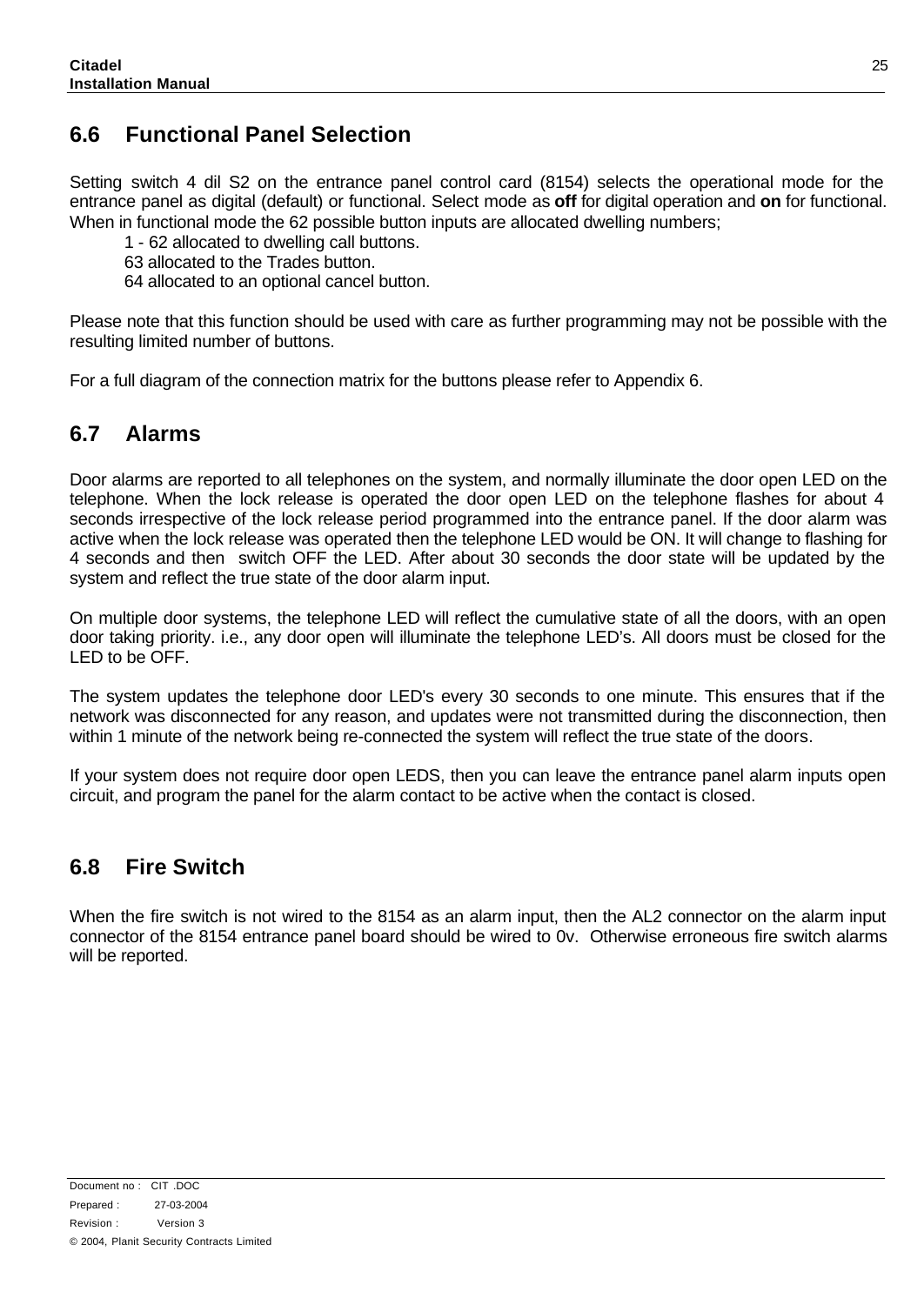### **7. PROGRAMMING THE SYSTEM**

### **7.1 Software Configuration Overview**

The software configuration menu is divided into two sections dealing with start up "get you going" options and advanced system engineering and customisation options respectively. This section (7) deals exclusively with those menu items that are necessary to get your system running simply and successfully. We have described in detail setting the time to demonstrate the programming operation and general syntax and protocols necessary.

All the software configuration is held in non-volatile memory, with a manufacturers predicted retention of 100 years. This memory contains the dwelling configurations, lock release timings, Menu Commands Restore, and other site specific information. All these configurations can be modified on site using a standard entrance panel without recourse to off site programming facilities.

We recommend the use of the programming data sheet included at the end of this section (7.5) to note all standard configured information, and that the data sheet or a copy be left with the equipment for future system maintenance assistance.

The system can be configured as a functional system, in which case the entrance panel may not have a display, nor sufficient buttons to carry out this work. (see section 6.6) In general the defaults will suffice for a functional system, and where they need changing, you will need access to a digital panel to carry out this work.

### **7.2 Software configuration Guide**

#### **7.2.1 Setting the Defaults**

The first operation in setting up a new system is to install the default values.

Default parameters are set up by entrance panel DIP switch S3 switch 8 ON and pressing reset. The standard default dwelling tables will be copied to working memory along with default trade times and access codes.

Remember to set DIP switch 8 **OFF** before attempting any custom configuration otherwise the next time the board is reset or powered down all the new configuration will be overwritten with the defaults.

Use this operation with great care. It will overwrite any current information in the system, including the dwelling configuration. This could take some time to re-enter. You would normally only use this function with a new system.

The Defaults Routine runs as follows and will take 2 -3 minutes

Resets system memory (count 8192 bytes) Establish default Dwelling tables Establish default system settings Establish default ring levels Establish default ring period Establish default privacy timers

A full default settings list is included in Appendix 10 **7.2.2 Gaining Access to the Configuration Program**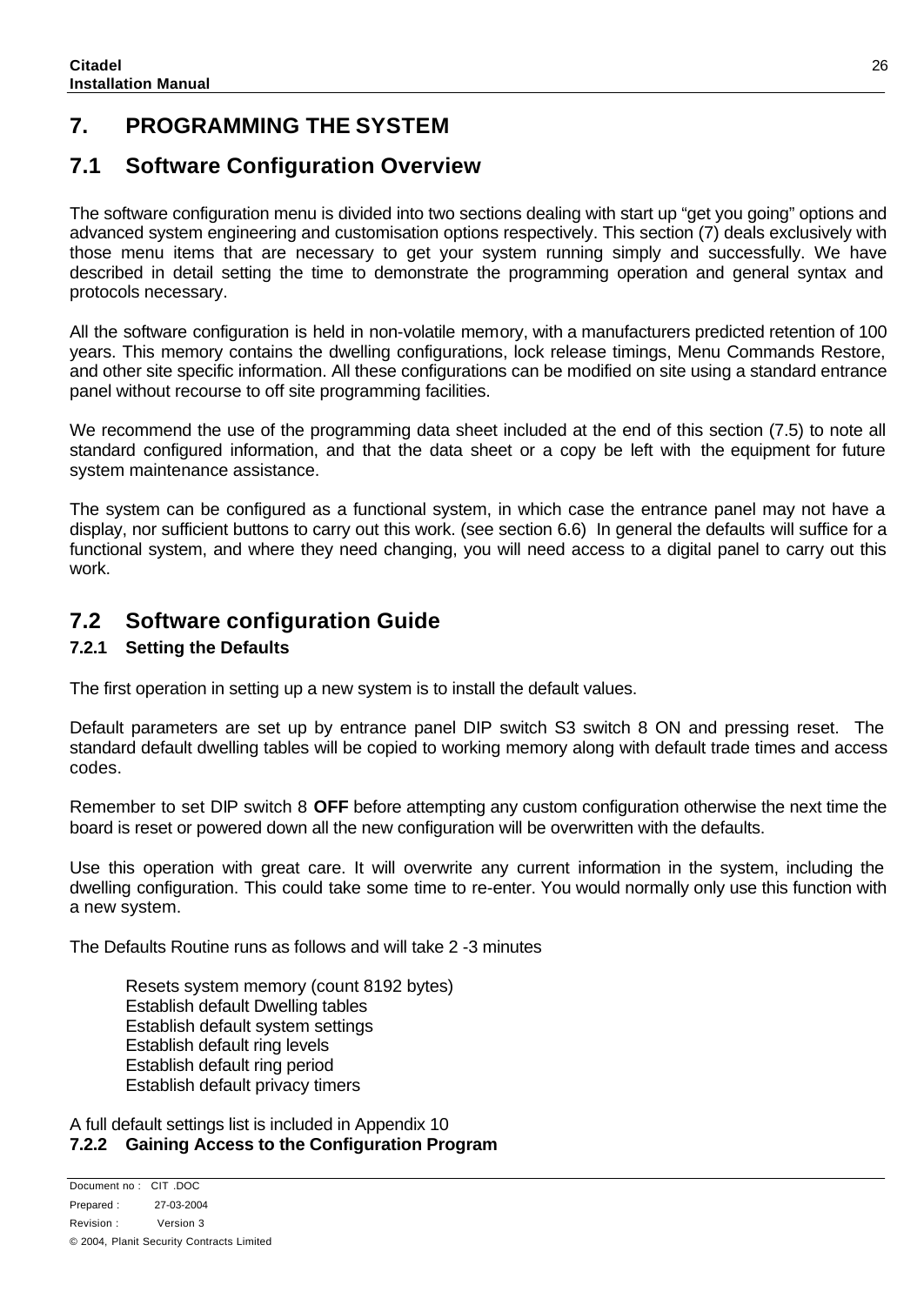#### **Citadel Installation Manual**

Access to this program is protected from unauthorised use with two interdependent features.

1) to enter programming mode you must first gain access to the circuit board fitted to the back of the panel and press the programming button. This button press is remembered for 6 minutes, during which time you must also enter a password number.

> The panel will emit a tone on correct activation of this switch. See adjacent diagram

2) Enter the pass number 04368. On pressing the zero, the display will change to ----, and the remaining 4 digits will not be displayed. Press the CALL button, and the display will change to PROG for two seconds, and then the display will clear except for 4 dots at the bottom of the display, indicating programming mode.

If following the above operation the message Err appears there could be several reasons:

- 1) You did not press the programming button first, or more than 6 minutes elapsed before you entered the pass number.
- 2) You incorrectly entered the pass number.
- 3) The pass number cannot be changed.

All system configuration variables are selected by keying a 2 digit number when in program mode.

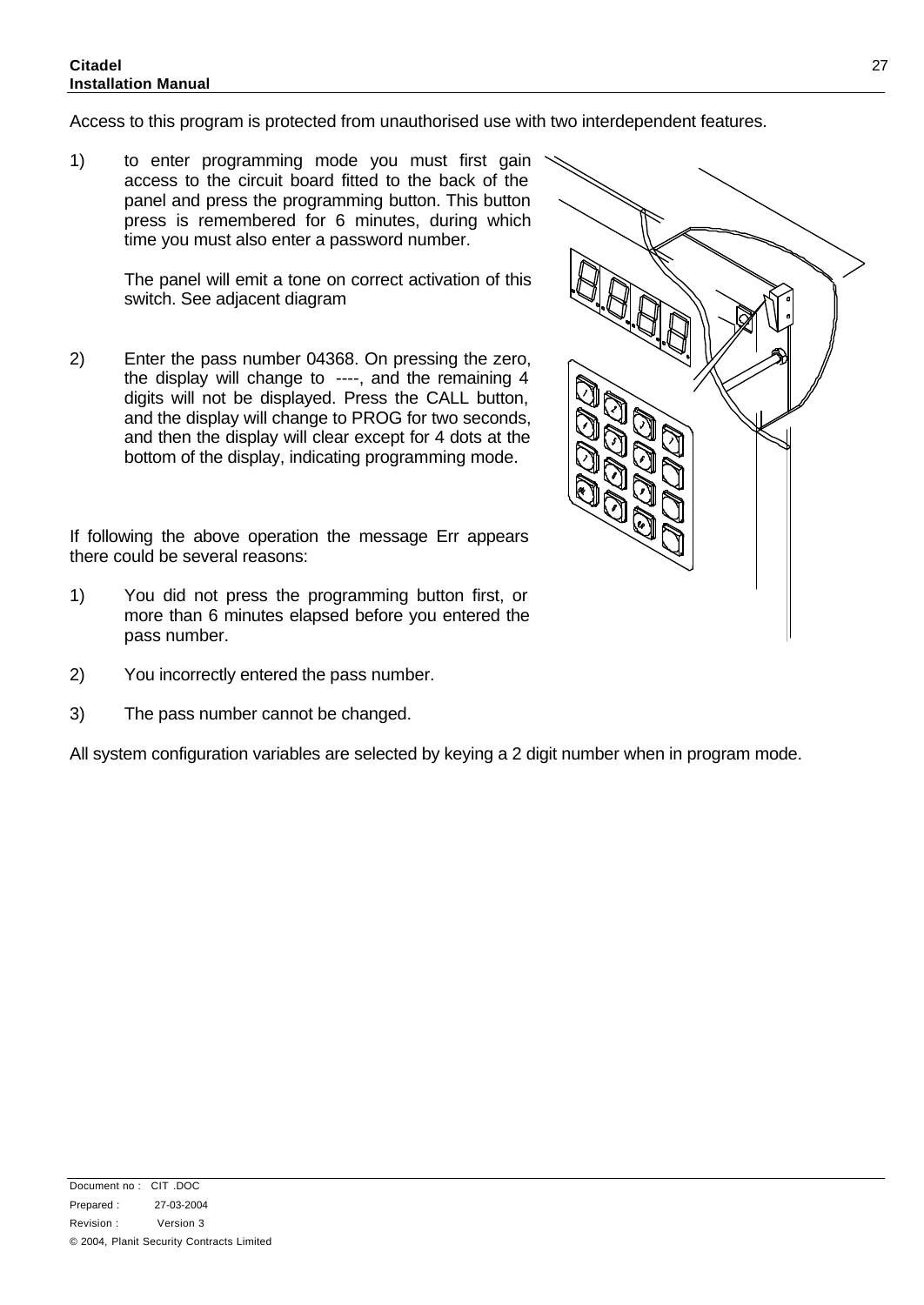### **7.3 Start up Menu Code Listing**

| <b>System Settings</b> | 51<br>52                   | <b>Set Time</b><br><b>Set Date</b>                                            | 24hr Format<br>Day of week<br>S1 M2 T3 W4 T5 F6 S7<br>DD c MM c YYYY                                        |
|------------------------|----------------------------|-------------------------------------------------------------------------------|-------------------------------------------------------------------------------------------------------------|
| <b>Access Settings</b> | 60                         | <b>Set Trades</b>                                                             | trade number nn<br>start time/stop time<br>$DOW = 1234567$<br>must have 7 entries 0 for no!                 |
|                        | 61<br>62<br>63             | <b>Sync Trades</b><br><b>Clear Trades</b><br>Set Coded 1                      | Password protected<br>4 digits (leading 0 added auto.)<br>Time Profile = trade number<br>or 00 for constant |
|                        | 64<br>65<br>66<br>67<br>68 | Set Coded 2<br>Set Coded 3<br>Set Coded 4<br>Set Coded 5<br><b>Sync Coded</b> | $\mathbf{H}$<br>$\mathbf{u}$<br>$\mathbf{H}$                                                                |
|                        | 69                         | <b>Clear Coded</b>                                                            | Password protected                                                                                          |
| <b>Dwelling Config</b> | 70                         | <b>Set Dwelling Config</b>                                                    | Line number $(L) = 001 - 199$<br>dwelling number $=$ nnnn<br>Digital Decoder/port = xxyy                    |
|                        | 71                         | <b>Set Dwelling Protect</b>                                                   | Protects dwelling configuration<br>Password protected                                                       |
|                        | 72                         | <b>Set Dwelling Unprotect</b>                                                 | Unprotects dwelling configuration<br>and restores header<br><b>Password Protected</b>                       |
|                        | 73<br>74<br>75             | <b>Sync Dwelling Configuration</b><br><b>Load Defaults</b><br>Delete Database | Password protected<br>Password protected                                                                    |
| Door settings          | 80                         | Set Lock Time                                                                 | 1 - 99 in sec's (default 8)                                                                                 |
| <b>Master Settings</b> | 99                         | <b>Exit Menu</b>                                                              | Restores normal operation                                                                                   |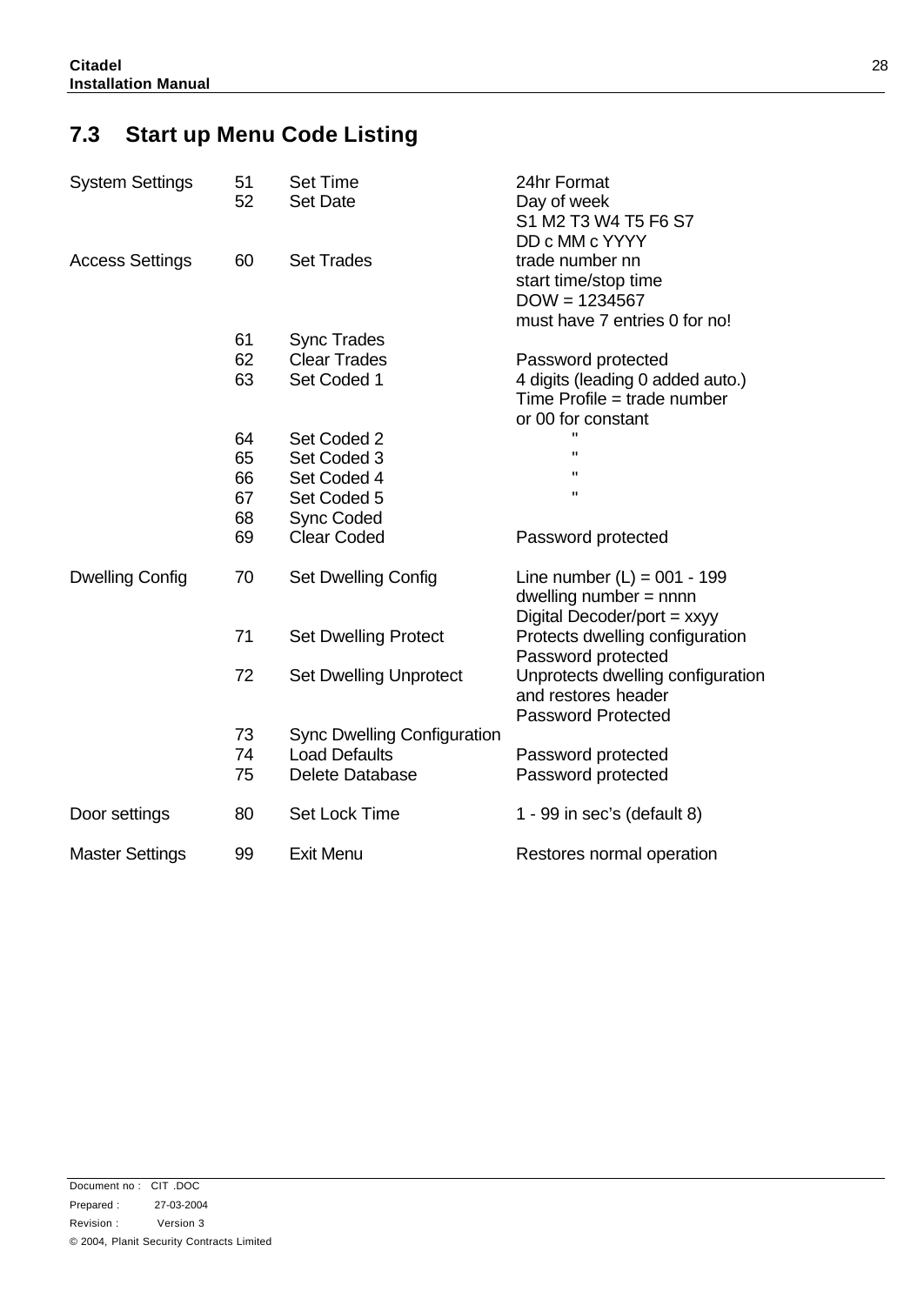### **7.4 Software Configuration Instructions**

#### **7.4.1 Synchronisation Functions**

It is possible for a system with more than one panel to synchronise many of the configuration settings across the network to all panels. This is achieved by keying the synchronisation function code for each relevant menu function. Please note that utilising this option will update the full configuration for that item on all other panels on the network thereby overwriting any existing configuration.

Standard Menu options 61 Synchronise Trades access configuration 68 Synchronise coded access configuration 73 Synchronise dwelling configuration

Advance Menu options 55 Synchronise BST/GMT configuration

The following configuration items are included within the "synchronise dwelling option" and is synchronised by line (database location number)

> dwelling number Digital Decoder / channel number network number Individual ring period (if set) Individual ring level (if set) Individual privacy time (if set)

Please note: When activating the synchronise dwelling configuration function in particular, please remember that all other entrance panels on the network will have their dwelling configurations overwritten. This can be avoided by selecting the "set dwelling protect" function on the panel(s) that does not require the update information. We would also recommend that before you synchronise the system in this way you first check the protect status of all panels to be in the correct mode and that those panel correctly programmed also have their configuration backed up to local memory (see function 90/91) so that in the event of any programming errors the original configuration can be restored.

This situation is only a problem on sites that have multiple panels and the multiple panels each have unique configurations.

#### **7.4.2 Clear Functions**

The system provides several clear functions to enable the user to reset the configuration of a certain function. The following clear functions are included

- Standard Menu options 62 Clear Trades access configuration
	- 69 Clear coded access configuration
	- 75 Delete dwelling Database configuration

If you wish to clear these elements network wide;

- 1) Clear the element at the panel being programmed
- 2) Synchronise the function (see above)

All clear commands require the system password to activate the function as a safeguard for the data.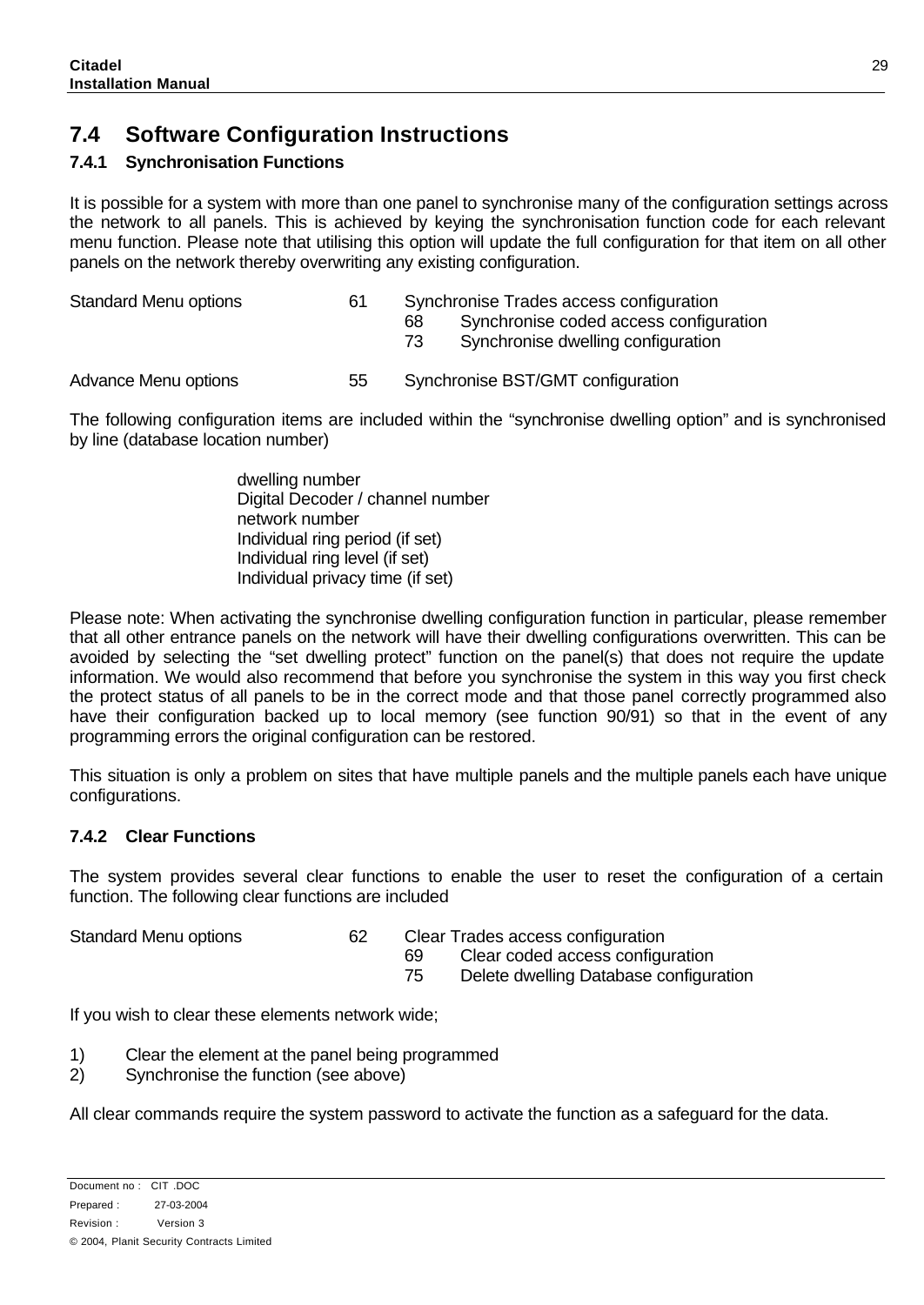#### **7.4.3 Individual Function Details**

#### *51 Set Time*

In order to illustrate the system programming operation we will program the system to display the time, and change the time to the correct time in detail, all operational elements for programming the system are similar to this operation.

In standby mode the system can be programmed to display the current time, or just a blank display. For most systems the display will be blank.

The first operation is to enable time display (note this is an advanced programme setting):

From the programming 'prompt' i.e. .... key 54 and press call.

The display should now either show a flashing 1 or a flashing 0. If the display already shows a 1 then it is programmed to display the time, but we will pretend it was not! The flashing display indicates the value displayed can be changed by overkeying, if it is not flashing then it cannot be changed.

Now key in 1, to set the display time function active, and then press call. The 1 should now stop flashing indication the value has been programmed.

Pressing call again should now set the system back to the programming prompt. Note that the CANCEL button will always force the system to the programming prompt, abandoning the current operation.

#### *51 Set the time:*

From the programming 'prompt' i.e. .... key 51 and press call.

The current time will displayed flashing.

This time can be now overkeyed will a new time, all times are entered in 24 hour mode. Note that all 4 digits are always required, i.e. 7:00 am would be keyed as 0700. Pressing call will now enter this time into memory. Please note that any changes to the time are broadcast network wide. i.e., any device connected to the network that is 'time aware' will automatically be updated with the new time.

With one or two exceptions noted under the specific functions, the programming of a function obeys the following general format assuming you are in program mode:

- 1) Enter the two digit number to access the feature to be programmed.
- 2) The current value will be displayed, flashing, indicating it can be overkeyed.
- 3) Key in the new value.
- 4) Press call and the new programmed value will be displayed, not flashing.
- 5) Press call again and you will be returned to the basic programming mode (level 0) ready to enter a new feature number.

If you merely wish to check a value proceed as above, but when the flashing value appears, simply press call and the old value will be retained, and this value will be displayed not flashing.

At any time you can abandon programming a value by pressing cancel which will return you to the basic programming mode. (level 0)

To restore the system to normal operation, key 99 and press call when in level 0.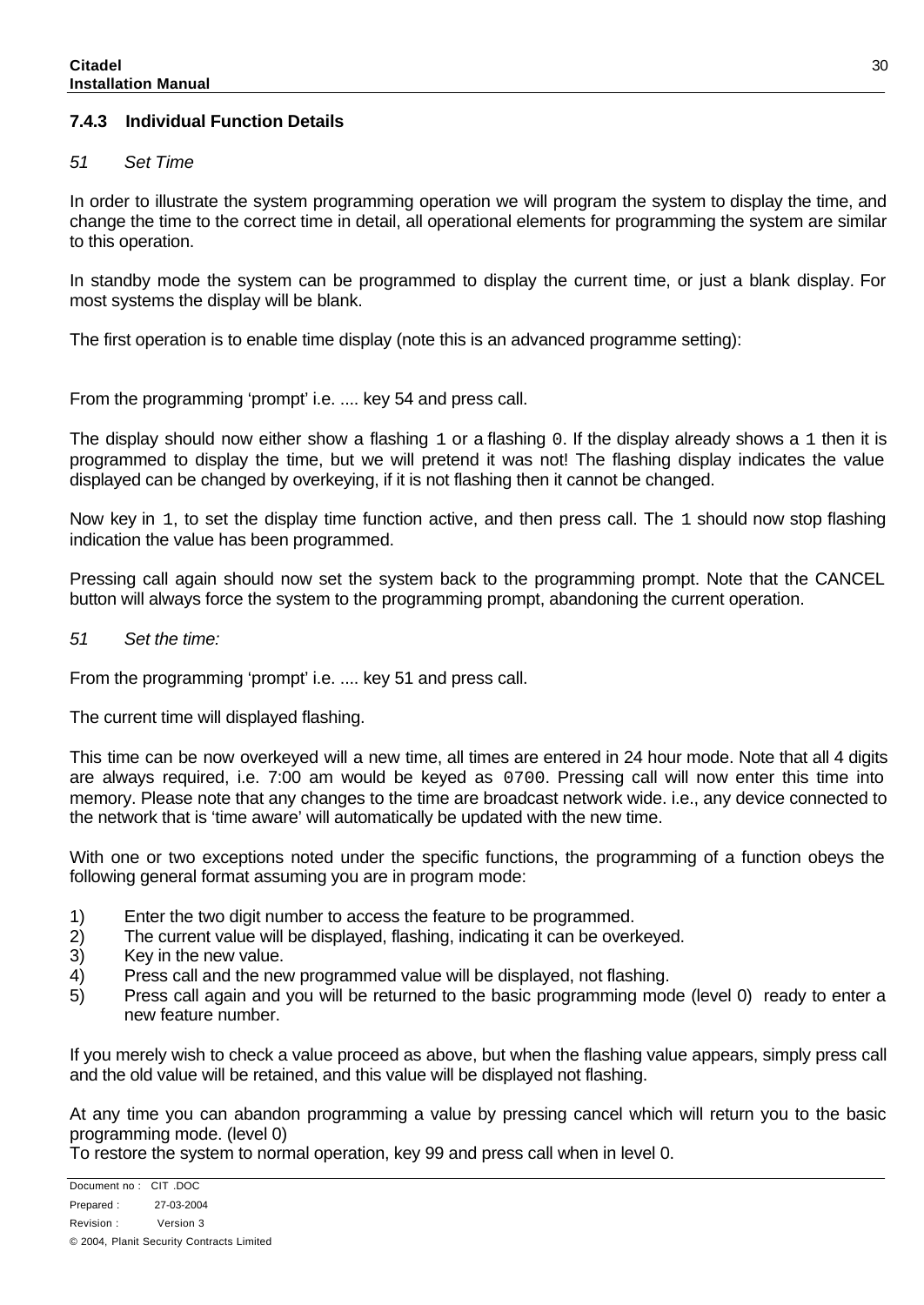#### *52 Setting the Date*

As with time setting, any changes to the date will be broadcast network wide. The time setting program is an exception to the standard syntax in that having changed an entry the program proceeds to the next value without displaying the programmed value in the non flashing mode.

Date is set as follows:

Key 52 to enter the program. The first entry is the day of week, not to be confused with the date. The day of week is the day number, where Sunday is rormally 1. This entry is important when trade times are programmed, as day exclusion depends on the day of week being set correctly. The sequence is as follows:

| Day of week | $S=1$ , M=2, T=3, W=4, T=5, F=6, S=7 |
|-------------|--------------------------------------|
| Date        | dd                                   |
| Month       | mm                                   |
| Year        | <b>VVVV</b>                          |

Each entry can be overwritten when displayed 'flashing'.

#### *60 Trade Times*

The standard system allows for 10 trade times for each door. Each trade time is programmable for specific days of the week if required. Each door on a multiple door system can have a unique set of trade times.

On most systems, it is sufficient to enter the times at 1 door only, and then use program 61 to synchronise the trade time across all panels.

The trade times can be programmed to active only on certain days of the week. Assuming Sunday is day 1 then programming the number 1234567 will mean that that particular trade time is active for days 1 to 7 inclusive.

Similarly keying 0234560 would mean that this trade time is active from Monday to Friday (23456) and not Saturday or Sunday. (00) Note that 7 digits must always be keyed, 0 means inactive, and any other digit 1-7 means active.

Trade times are entered using program number 60.

- 1) Enter the program number and the display will show t001, indicating trade time 1.
- 2) Press call and the trade start time will displayed 'flashing'.
- 3) Overwrite the start time if required and press call.
- 4) The new programmed value will be displayed, not flashing.
- 5) Press call and the end time will be displayed 'flashing'.
- 6) Overwrite the new number if required and press call.
- 7) The new programmed value will be displayed not flashing.
- 8) Press call and the first 4 DAYS will be shown.
- 9) Overwrite all 7 days as required, note the display will sideways scroll digits off the left hand side, but they are NOT forgotten.
- 10) Press call and the first 4 digits programmed will be displayed.
- 11) Press call again and the second 3 digits will be displayed.
- 12) Press call again and the display will show the next trade time number, i.e. t002.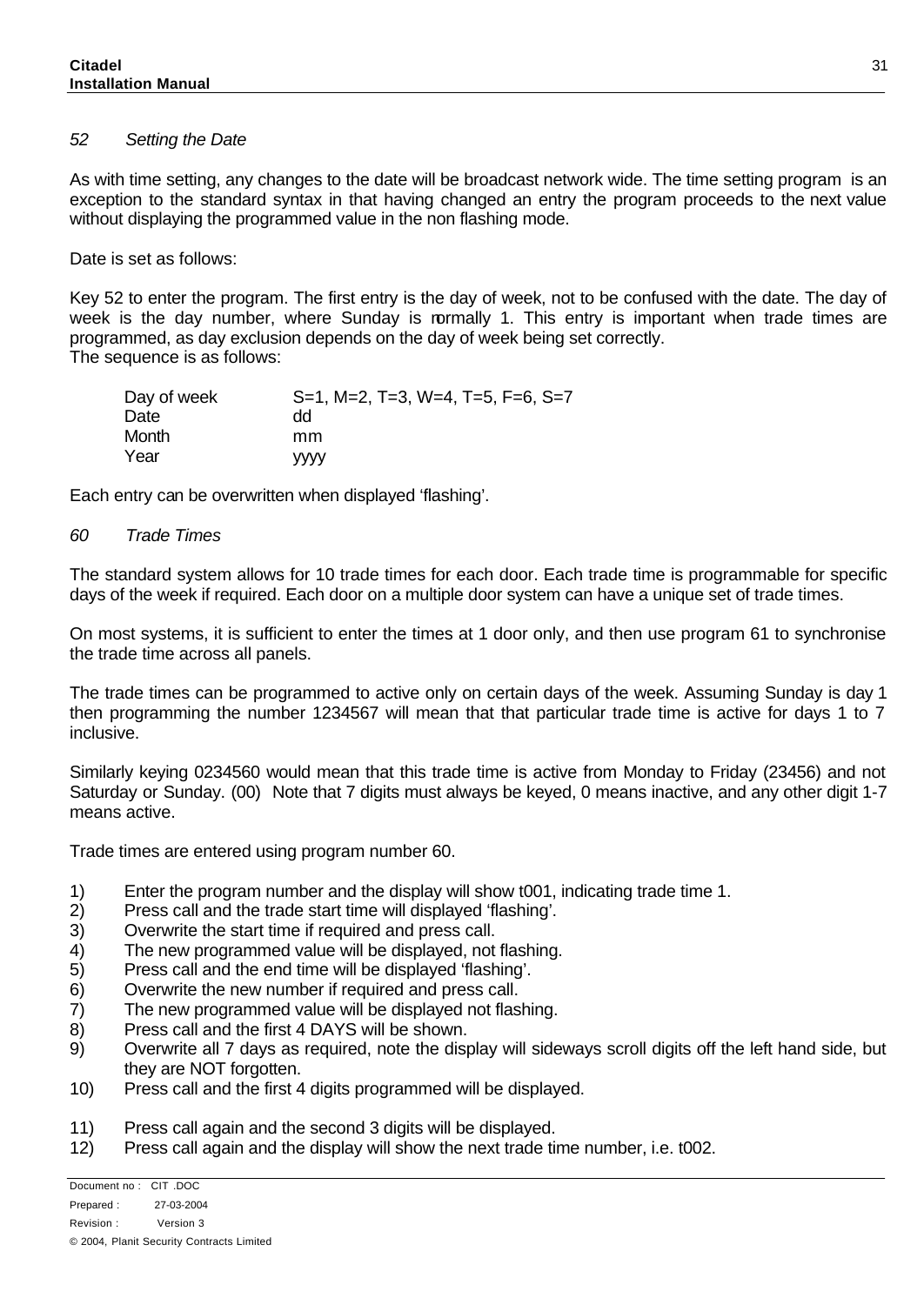13) Repeat as required and press cancel to exit to programming level 0.

The system also provides trades times 11 - 20, however these are allocated to time profiles for coded access numbers and will not be activated by the trades button when in an active period.

#### *63 - 67 Set Coded Access*

The standard system contains five 4 digit coded access numbers which can be set by the user, or by the installer.

These coded access numbers can be given time profiles, i.e., they only work at certain times on certain days of the week in a similar manner to trade times, and in some cases can easily substitute for the trade button facility, with more security.

Coded access numbers are changed by using programs 63 to 67, where each program number gives access to different coded number. If a time profile is required the time profile is defined using the trade times program, but using trade time 11 to 20. The trade times of 11 upwards are specifically reserved for coded access time profiles. Each coded access number can have a different time profile, or they can all have the same time profile, or combinations thereof.

Coded access numbers need only be set on 1 panel, and then using the program number 68 they can by synchronised across all the panels on the system.

- 1) Enter the program number (e.g.; 63) and the display will show nnnn, indicating the coded access number, 'flashing'.
- 3) Overwrite the new number if required and press call.
- 4) The new programmed value will be displayed, not flashing.
- 5) Press call and a two digit number will be displayed 'flashing'. This equates to the time profile to be attached to the coded access number.
- 6) Overwrite the new number if required and press call.
- 7) The new programmed value will be displayed not flashing.
- 8) Repeat as required for access numbers 64 67.

#### *70 Dwelling Configuration*

Each Digital Decoder can support 16 dwellings, and there can be up to 16 Digital Decoders on a local system. The software and hardware design caters for networked systems, and in this case each system, or group of Digital Decoders has a unique network number. For a single standalone system this number is normally 1.

The dwelling configuration defines where each dwelling is connected on the hardware. When you key a dwelling number at the entrance panel, the software refers to this table to find the physical location of that dwelling. This information comprises the NET number, which would normally be 1 for a standalone system, and all dwellings in the system would normally have the same network number, the Digital Decoder number to which that dwelling is connected, and the port, or line number on that that particular Digital Decoder to which the dwelling is wired.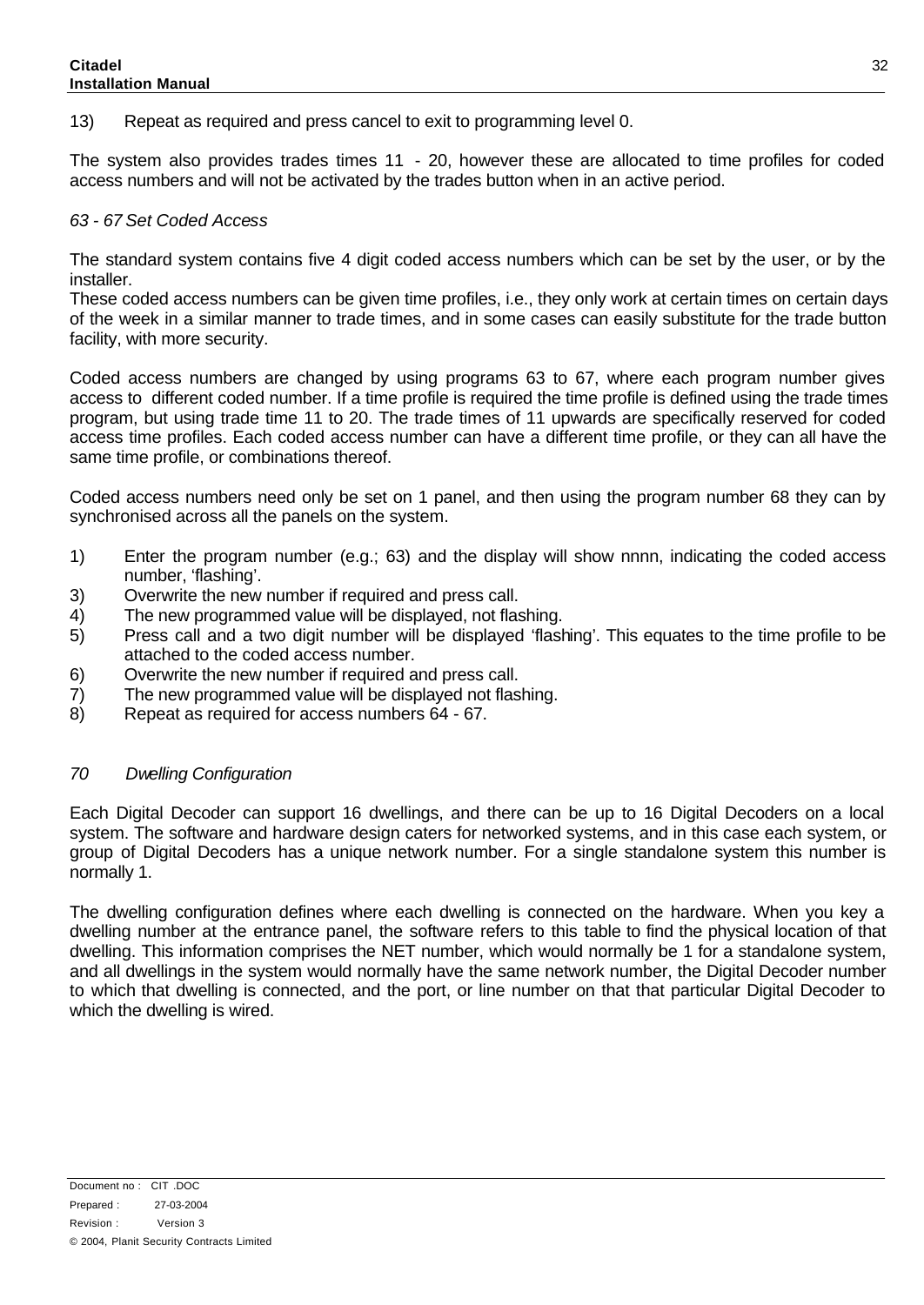to

When the system defaults were installed, a 'get you going' table was installed which defines the dwelling configuration as follows:

Dwelling 0001 connected to Net 1 Digital Decoder 1 Port 1 to Dwelling 0016 connected to Net 1 Digital Decoder 1 Port 16

Dwelling 0017 connected to Net 1 Digital Decoder 2 Port 1 to

Dwelling 0032 connected to Net 1 Digital Decoder 2 Port 16

Dwelling 0033 connected to Net 1 Digital Decoder 3 Port 1

Dwelling 0048 connected to Net 1 Digital Decoder 3 Port 16…

This is repeated up to dwelling 128 on Digital Decoder 8 port 16.

There is no restriction on the ordering of this table, although it does make future examination easier if the table is in numeric dwelling order. If you are lucky, the site follows the order of the defaults, but in most cases this table will need to re-entered from the beginning.

Having got your system going with the defaults, if the table needs to be re-entered then this is most easily carried by first resetting the default table to zero, i.e., no entries.

The tables can be completely reset by using the programming command 74 "load default tables", which will prompt you to enter the system password, '04368' to confirm the operation. Resetting will take a few seconds, during which time you will notice the display counting up the number of entries being reset. On completion you can now commence setting up the system from the installation documentation.

If it is necessary to amend only a few individual dwelling settings, it is simpler to utilise the "jump to dwelling" command. Please see test and engineering facilities section 8.4.

The dwelling configuration table has 256 entries as standard, allowing for up to 256 dwellings. As an option this can be increased to 512 dwellings or more.

The table is numbered from 1 to 256, and any dwelling can be placed in any position, but as previously mentioned, it is easier to work with system if they are kept in order.

To program the dwellings proceed as follows:

- 1) Key in the program number 70.
- 2) The system will now display L001, the first table entry.
- 3) Press call.
- 4) The dwelling number stored in that entry will be displayed (If the tables have been reset, then 0000. (flashing)
- 5) Overwrite the current dwelling number with the new number, all 4 digits, i.e. dwelling 1 is keyed as 0001. And press call. The dwelling number programmed will now be displayed not flashing.
- 6) Press call and the Digital Decoder and the port will be displayed flashing, (0000 if a reset system).
- 7) Key in the Digital Decoder number that the dwelling is connected to, followed by the port number. i.e., for a dwelling connected to Digital Decoder 3 port 4, key 0304. Note the mandatory use of 4 digits.
- 8) Press call and the display will stop flashing, displaying the programmed value.
- 9) Press call again and the program will advance to the next line to programmed, i.e., the display will show L002. Repeat as required.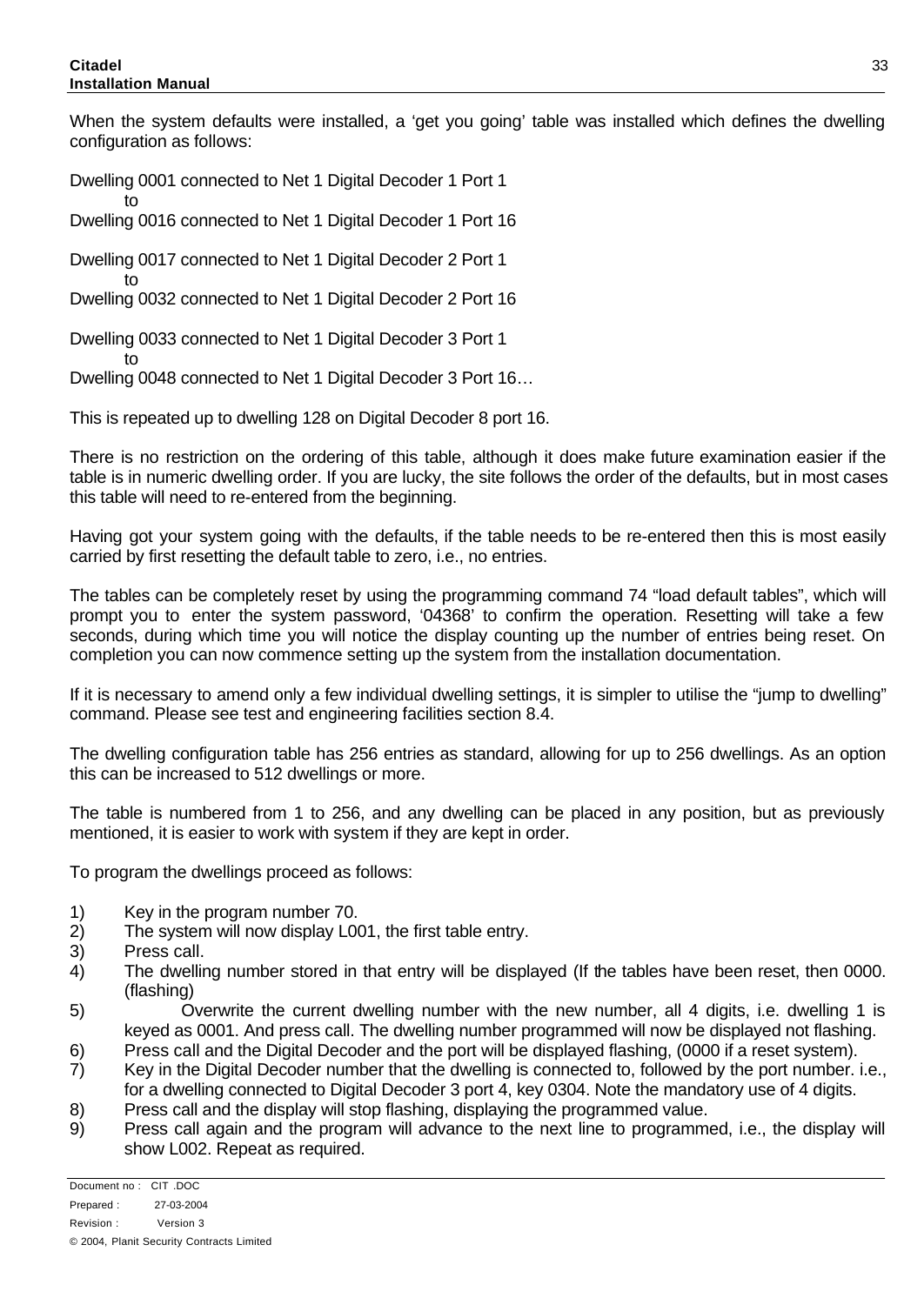Within the dwelling configuration menu the standard display sequence is as follows;

| L001 | Database location (line number)                                    |
|------|--------------------------------------------------------------------|
| 0001 | Dwelling number (the dialled number)                               |
| 0101 | System location reference (Digital Decoder Number and Port Number) |
| .    |                                                                    |

**Continued** 

However, it is possible to set the individual privacy times, ring tone levels and ring tone period within this same menu item if the advanced function "individual dwelling function adjustment" is enabled, (see menu item 92 in advanced programming features). Therefore if the menu continues as follows;

| 10 | <b>Ring Period</b> |
|----|--------------------|
| 08 | <b>Ring Level</b>  |
| 00 | Privacy time       |

then either step through these options, amend these options carefully, or disable the advanced facilities option (key 92 and select off 00). For full details on the programming of these options please see the advance programming details.

When all the entries have been programmed, then you can exit the program by pressing cancel.

Note if you modify the default tables (i.e. you do not reset the tables to zero) and leave in dwellings that do not exist on your system, the entrance panel will still recognise them and attempt to call that number. If the hardware does not exist the message ER1 or No Such Flat (LCD) will appear. We suggest you do not leave invalid entries in the tables as this can confuse both the users and Service Engineers in the future.

Where the system has multiple panels, and all the panels have the same configuration, then it is only necessary to program 1 panel and then this configuration can be broadcast to all other panels on the network using the programming command 73 synchronise dwelling configuration. Please note that when activating the synchronise dwelling configuration function all other entrance panels on the network will have their dwelling configurations overwritten. This can be avoided by selecting the "set dwelling protect" function on the panel(s) that does not require the update information. We would also recommend that before you synchronise the system in this way you first check the protection status of all panels to be in the correct mode and that those panel correctly programmed also have their configuration backed up to local memory (see function 90/91) so that in the event of any programming errors the original configuration can be restored.

Once programmed, the dwelling tables can be protected, i.e., converted to read only, by entering program number 71. This will enable the tables to be scanned (a common requirement both at install and by maintenance engineers) but not changed.

Normal editing can be restored by keying program number 72 (Set Dwelling Unprotect).

If you wish to amend or edit one particular dwelling reference use the "jump to flat function" - see test facilities section 8.4.

#### *80 Set Lock Time*

The lock time (release period) can be reset from the default 8 seconds using this function. Key "80" then enter the required lock period in seconds.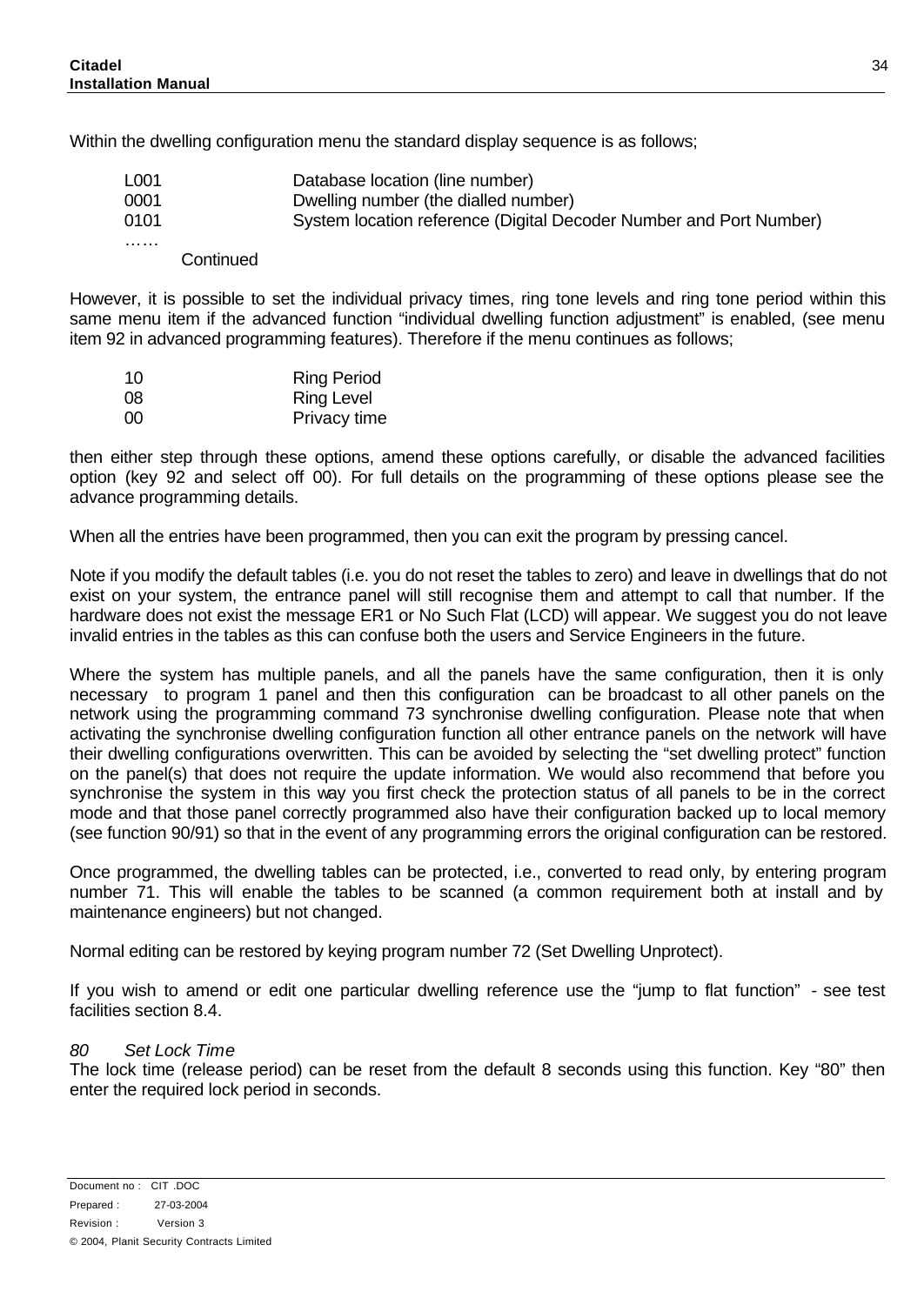### **7.5 Programming Data Sheet**

Please note: Completion of this data sheet does not replace, negate or modify any contractual or legal obligations of the installer, including compliance with specific installation specifications or requirements as detailed in the Installers Handbook supplied with this product. This information should be kept with the system to allow future maintenance.

**CLIENT** 

| SITE ADDRESS                                     |  |                 |                                        |        |                                                            |     |                  |                                     |                |                  |                 |                               |  |                 |        |                |                       |
|--------------------------------------------------|--|-----------------|----------------------------------------|--------|------------------------------------------------------------|-----|------------------|-------------------------------------|----------------|------------------|-----------------|-------------------------------|--|-----------------|--------|----------------|-----------------------|
| HUB No:                                          |  |                 | HUB No:                                |        |                                                            |     | HUB No:          |                                     | HUB No:        |                  |                 | HUB No:                       |  |                 |        | HUB No:        |                       |
| PORT                                             |  | <b>DWELLING</b> | <b>PORT</b>                            |        | <b>DWELLING</b>                                            |     | PORT             | <b>DWELLING</b>                     | PORT           |                  | <b>DWELLING</b> | PORT                          |  | <b>DWELLING</b> |        | <b>PORT</b>    | <b>DWELLING</b>       |
| 1                                                |  |                 | 1                                      |        |                                                            |     | 1                |                                     | $\lambda$      |                  |                 | 1                             |  |                 |        | 1              |                       |
| $\bar{z}$                                        |  |                 | $\bar{z}$                              |        |                                                            |     | $\overline{2}$   |                                     | $\overline{2}$ |                  |                 | 2                             |  |                 |        | 2              |                       |
| $\mathfrak I$                                    |  |                 | 3                                      |        |                                                            |     | 3                |                                     | 3              |                  |                 | 3                             |  |                 |        | з              |                       |
| 4                                                |  |                 | 1                                      |        |                                                            |     | 4                |                                     | 1              |                  |                 | 1                             |  |                 |        | 4              |                       |
| $\mathbb S$                                      |  |                 | 5                                      |        |                                                            |     | 5                |                                     | 5              |                  |                 | 5                             |  |                 |        | 5              |                       |
| 6                                                |  |                 | 6                                      |        |                                                            |     | Ģ.               |                                     | 6              |                  |                 | 6                             |  |                 |        | 0              |                       |
| $\overline{t}$                                   |  |                 | $\overline{t}$                         |        |                                                            |     | 7                |                                     | 7              |                  |                 | 7                             |  |                 |        | $\overline{t}$ |                       |
| $\mathbf s$                                      |  |                 | 8                                      |        |                                                            |     | 8                |                                     | 8              |                  |                 | 8                             |  |                 |        | 8              |                       |
| 9                                                |  |                 | 9                                      |        |                                                            |     | 9                |                                     | 9              |                  |                 | 9                             |  |                 |        | 9              |                       |
| 10                                               |  |                 | 10                                     |        |                                                            |     | 10               |                                     | 10             |                  |                 | 10                            |  |                 |        | 10             |                       |
| 11                                               |  |                 | 11                                     |        |                                                            |     | 11               |                                     | $^{\prime}$ 1  |                  |                 | 11                            |  |                 |        | 11             |                       |
| 12                                               |  |                 | 12                                     |        |                                                            |     | 12 <sub>12</sub> |                                     | 12.            |                  |                 | 12                            |  |                 |        | 12             |                       |
| 13                                               |  |                 | 13                                     |        |                                                            |     | 13               |                                     | $^{\circ}3$    |                  |                 | 13                            |  |                 |        | 13             |                       |
| 12                                               |  |                 | 14                                     |        |                                                            |     | 14               |                                     | $\cdot$ 4      |                  |                 | 14                            |  |                 |        | 14             |                       |
| 15                                               |  |                 | 15                                     |        |                                                            |     | 15               |                                     | 15             |                  |                 | 15                            |  |                 |        | 15             |                       |
| 16                                               |  |                 | $\overline{16}$                        |        |                                                            |     | 16               |                                     | $\overline{6}$ |                  |                 | 16                            |  |                 |        | 16             |                       |
| Panel Address (s)                                |  |                 |                                        |        |                                                            |     |                  |                                     |                |                  |                 |                               |  |                 |        |                |                       |
| Trades 1 on                                      |  |                 | $\mathcal{L}_{\mathcal{A}}$            |        | Trades 2 ch                                                |     |                  | $\mathbb{C}^2$                      | Trades 3 on    |                  |                 | ÷                             |  | Trades 4 on     |        |                | $\mathbb{C}^{\times}$ |
| Trades 1 off                                     |  |                 | $\mathcal{L}^{\mathcal{L}}$            |        | Trades 2 cff                                               |     |                  | $\mathbb{R}^3$                      | Trailes 3 off  |                  |                 | $\pm$                         |  | Trades 4 off    |        |                | ÷                     |
| Trades 1 DOW                                     |  |                 |                                        |        | Trades 2 DOW                                               |     |                  |                                     | Trades 3 DOW   |                  |                 |                               |  | Trades 4 DOW    |        |                |                       |
| Code 1                                           |  | lo.             |                                        | Code 2 |                                                            | lo. |                  | $\lfloor \texttt{Code}\, 3 \rfloor$ | lo.            |                  | Cade 4          | I٥                            |  |                 | Code 5 |                | le.                   |
| $\vert$ Code 2 profile $\vert$<br>Code 1 profile |  |                 | $\left  \text{Code 3 profile} \right $ |        | $\left \text{Code} \angle \right $ profile $\left \right $ |     |                  |                                     |                |                  | Code 5 profile  |                               |  |                 |        |                |                       |
| Password                                         |  |                 |                                        |        | Lock Period                                                |     |                  |                                     |                | Fire Lock Period |                 |                               |  |                 |        |                |                       |
|                                                  |  |                 |                                        |        |                                                            |     |                  |                                     |                |                  |                 | Signature ___________________ |  |                 |        |                |                       |
|                                                  |  |                 |                                        |        |                                                            |     |                  |                                     |                |                  |                 | Date ____________________     |  |                 |        |                |                       |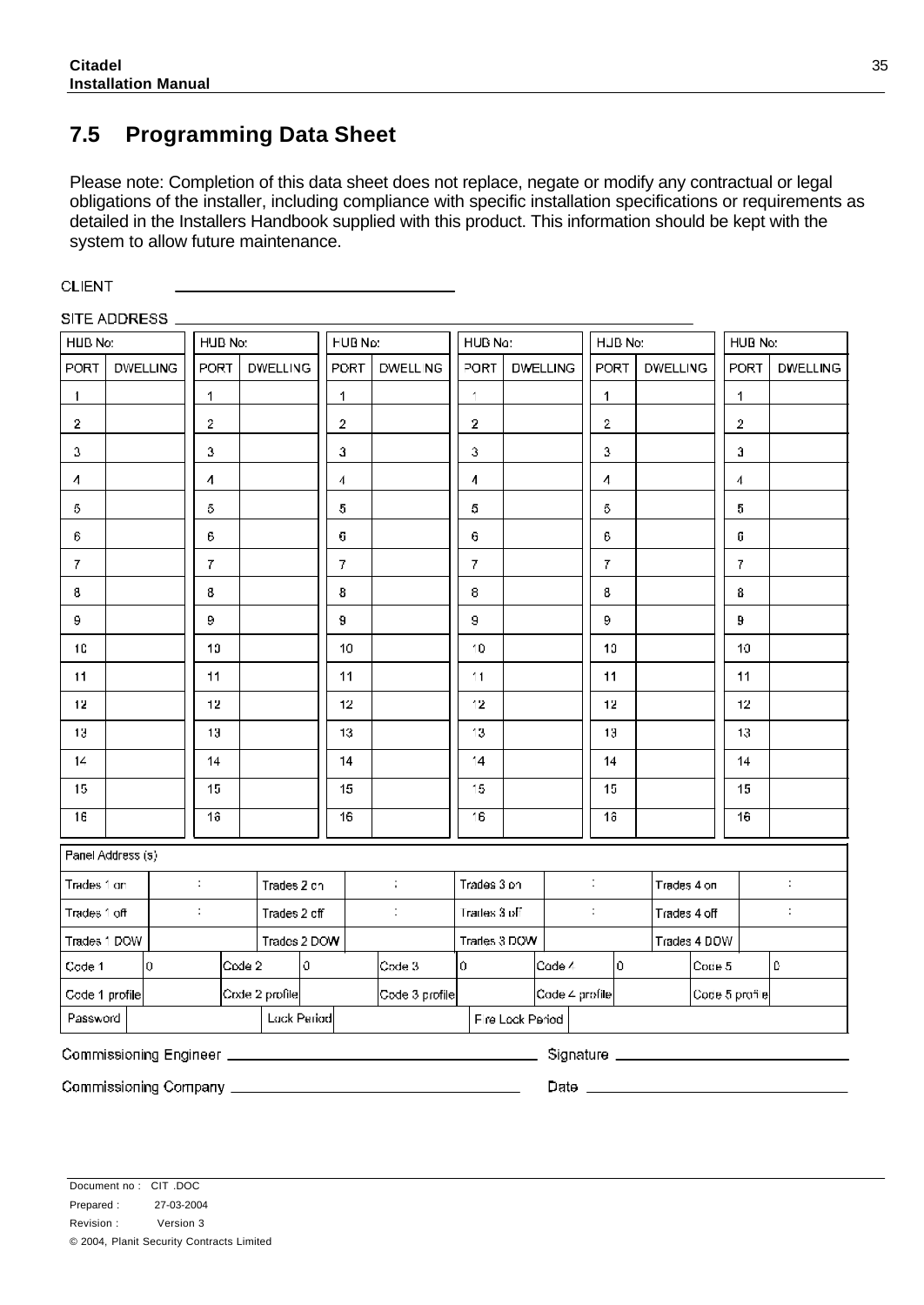### **8. ADVANCED PROGRAMMING FUNCTIONS**

### **8.1 Advanced Programming Functions Overview**

The advanced programming functions enable you to further customise various elements of the system and allows certain test routines to be initiated. Adjustment of the settings within this menu structure could severely effect the operation of the system so please ensure you note and document any changes prior to their implementation.

### **8.2 Advanced Menu Code Listing**

| <b>System Settings</b> | 53<br>54       | Set GMT/BST<br>Set Time Display                                                            | 0 off                                                                                      |
|------------------------|----------------|--------------------------------------------------------------------------------------------|--------------------------------------------------------------------------------------------|
|                        | 55             | Sync GMT/BST                                                                               | 1 on<br>(takes <10 secs to update)                                                         |
| <b>Dwelling Config</b> | 76<br>77<br>78 | Jump to Dwelling<br>Jump to Port<br><b>Set Net Number</b>                                  | dwelling number $=$ nnnn<br>Digital Decoder/port = $xxyy$<br>Default 1<br>Otherwise $=$ nn |
| Door settings          | 81             | Door Alarm Contact Mode<br>(AL1)                                                           | $00 = N/O$ & $01 = N/C$                                                                    |
|                        | 82             | <b>Fire Switch Contact Mode</b><br>(AL2)                                                   | $00 = N/O$ & $01 = N/C$                                                                    |
|                        | 83             | <b>Fire Reporting</b><br>Global/Local                                                      | $00 = no 8 01 = yes$<br>(for programming panel to rx)                                      |
|                        | 84             | Fire unlock<br>Global/Local                                                                | $00 = no 801 = yes$                                                                        |
|                        | 85             | <b>Fire lock Period</b>                                                                    | 1 - 9999 in sec's (default = $20$ )                                                        |
|                        | 86             | <b>Set Privacy Reporting</b>                                                               | $00 = no 8 01 = yes$                                                                       |
|                        | 87             | <b>Test Dwelling</b>                                                                       | <b>Enter Dwelling number</b><br>reports status                                             |
| <b>Master Settings</b> | 90<br>91<br>92 | <b>Back up Configuration</b><br><b>Restore Configuration</b><br>Enable Individual dwelling | Password protected                                                                         |
|                        | 94             | function adjustment<br>Set Master Ring Level                                               | 1 - 10 Default 8                                                                           |
|                        | 95<br>96<br>97 | Set Master Ring Period<br>Enable Door Forced report<br>Enable/Disable Lock Period          | 10 - 999 secs Default 30                                                                   |
|                        | 98             | Truncate (Door alarm)<br>Set Master Privacy time                                           | $0$ or 1                                                                                   |
|                        | 99             | <b>Exit Menu</b>                                                                           | Restores normal operation                                                                  |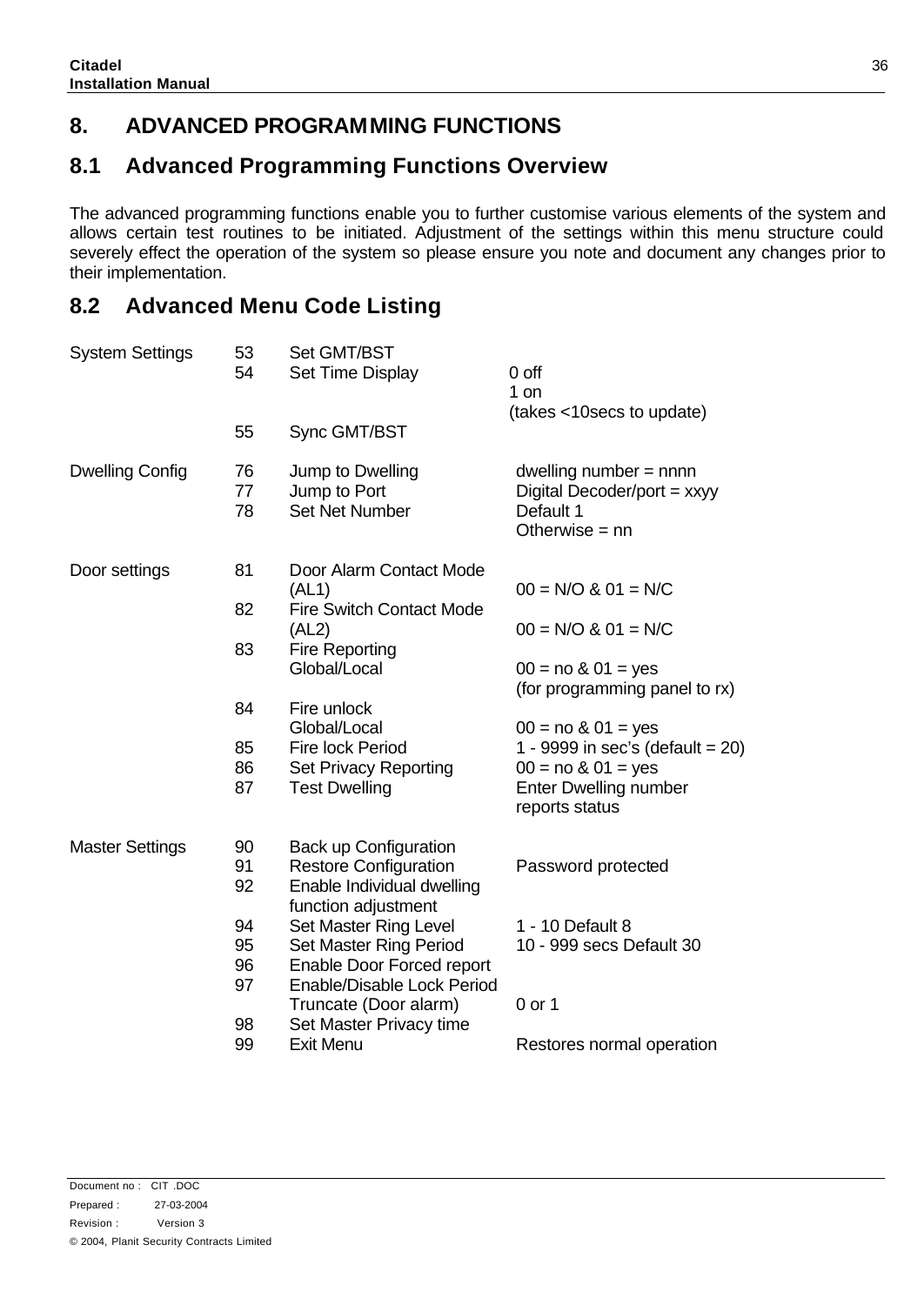### **8.3 Advanced Software Configuration Instructions**

#### *53 Set GMT/BST*

The system includes an integral facility for automatic time switches from BST (British Summer Time) to GMT (Greenwich Mean Time) default settings have been pre-programmed for the years for years 1996 - 2001 with 1 hour forward and lag period set. (note this defaults to nearest Sunday)

It is possible, using this function, to reprogram the dates or further enter new dates and also change the forward / lag time period.

Key "53" the software forces the year as the menu item - 1996 etc.

- 1) Prog bst-d forward day 2) Set bst-d
- 3) Prog bst-m forward month
- 4) Set bst-m 5) Prog advance advance time in hours
- 6) Set advance 7) Prog gmt-d back day
- 8) Set gmt-d
- 9) Prog gmt-m back month
- 10) Set gmt-m 11) Prog back lag time in hours
- 12) set back

#### *78 Set Network Number*

The network number is used on multiple systems, normally with a concierge panel. Each group of Digital Decoders, comprising a system, is assigned a unique network number, normally starting at 1. To set the network number, enter program number "78", and overwrite the flashing digits with the appropriate network number. The software will automatically update all dwellings in the configuration with the new number, and this will take a few seconds, during which time the display will count up, indicating the update progress.

#### *81 Door Contact Mode*

The door monitoring contact input on the entrance panel (labelled AL1) allows either normally open or normally closed input monitoring. Use menu item "81" to set the contact mode where

- 0 Normally open
- 1 Normally closed (default setting)

#### *82 Fire Contact Mode*

The emergency fire switch input (designated as AL2) has a similar Normally open / normally closed option. Use menu item "82" to set the contact mode where

- 0 Normally open
- 1 Normally closed (default setting)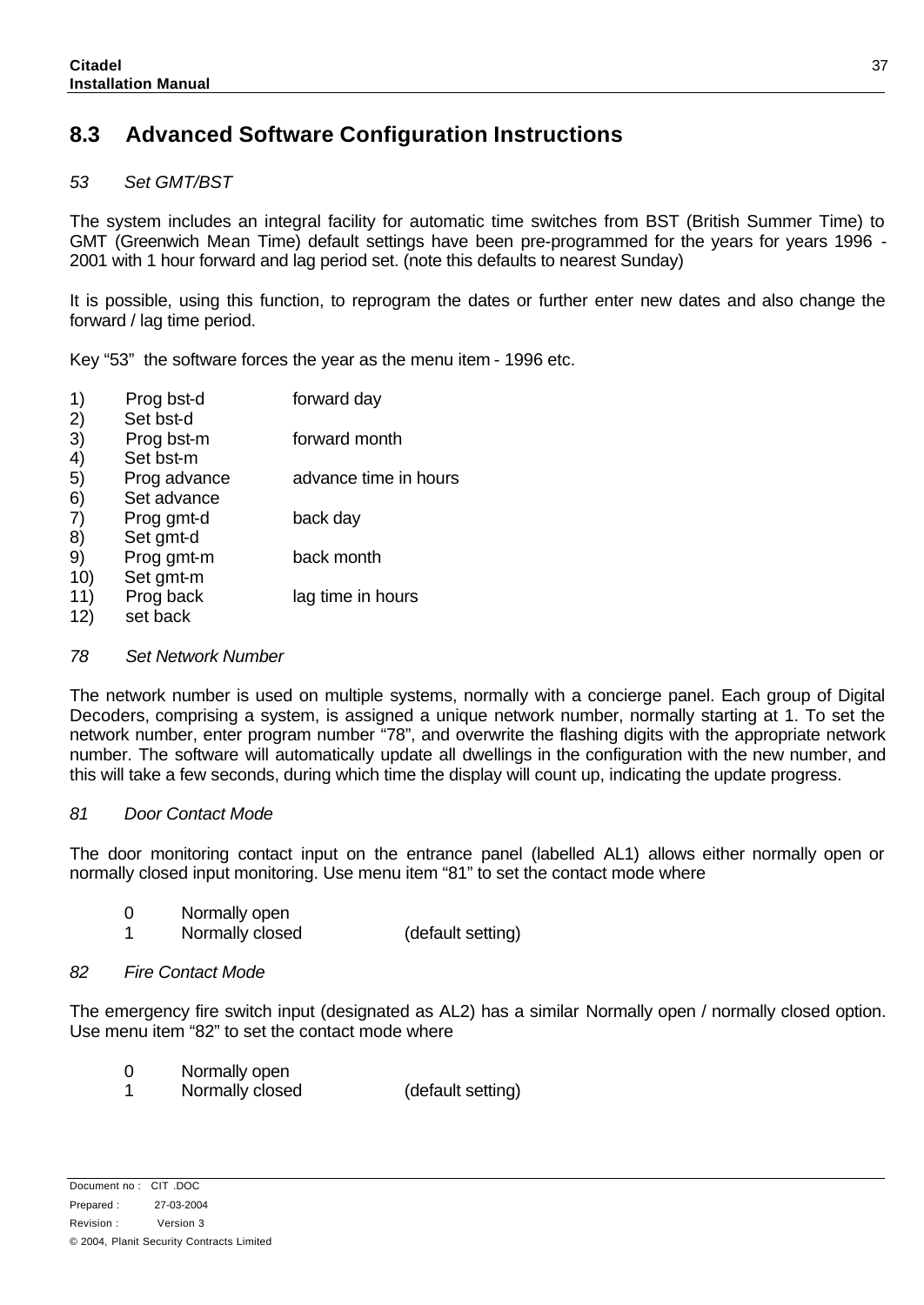#### *83 Fire Reporting Global/Local*

When the fire switch is operated, the entrance panel will generate a timed bck release as defined in the system set-up parameters. This period would default to 20 seconds. The message fire will be displayed on the entrance panel. The "Fire" message is broadcast network wide.

It is possible to configure the panel to display the fire message if broadcast from another panel, this is activated by function call "83"

Select 0 to ignore fire broadcast messages from other panels. Select 1 to display Fire on broadcast receipts

#### *84 Fire Unlock Global/Local*

Similarly to the above function the entrance panel can be configured that when the message is broadcast from the other panel(s), it will automatically unlock the door for the fire switch period. This is activated by function call 84.

Select 0 to ignore fire broadcast messages from other panels. Select 1 to release the door on broadcast receipts

#### *85 Fire Lock Time*

The lock time activated by a Fire Switch or network trigger (release period) can be reset from the default 20 seconds using this function. Key "85" then enter the required Fire lock period in seconds.

#### *86 Set Privacy Reporting*

When a dwelling is called that the handset privacy function is active, the entrance panel can display the status. It is possible to configure the panel to display the status of the privacy switch, this is activated by function call "86"

Select 0 to ignore the privacy switch (note; this does not override the privacy function). Select 1 to display Privacy selected when called (PRIV)

#### *90 Backup / 91 Restore*

This command backs up and restores all dwelling table information including dwelling numbers, their locations, their ring period and levels, and the privacy time (count should be 3072 bytes)

#### *92 Enable Individual Dwelling function adjustment*

This function enables and disables the option to individually update the dwelling functions and facilities. It has the effective function of switching on the programming options for privacy time, ring period and ring level within the dwelling configuration tables. The following function order is applied with programming ranges and factors;

| ring period  | 10 - 196 | seconds |
|--------------|----------|---------|
| ring level   | 1 - 10   | level   |
| privacy time | 1 - 15   | hours   |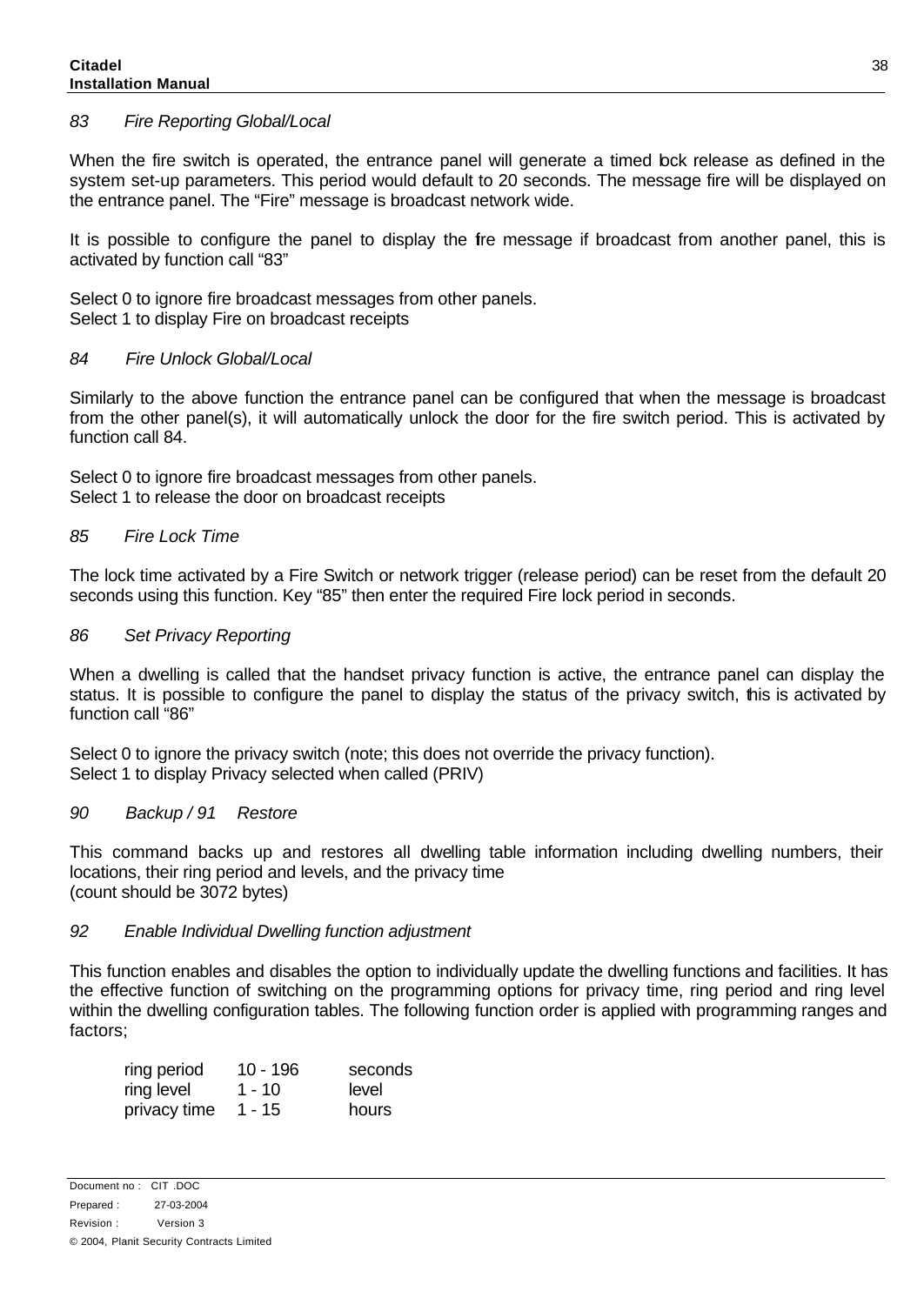#### **Citadel Installation Manual**

For full details on the dwelling configuration details please see menu item 70 within the standard programming instructions.

#### *94 Set Master Ring Level*

The master ring level (dwelling handset call tone) can be reset from its default value of 8 in a factor of 1 - 10 using this function.

- 1) Select the program number 94 to define the ring level, range is 1 to 10. All dwellings will now be updated with this new value.
- *95 Set Master Ring Period*

The master ring period (dwelling handset call tone duration) can be reset from its default value of 30 seconds to a value in the range 10 - 196 seconds using this function.

1) Select the program number 95 to define the ring level, range is 10 - 196. All dwellings will now be updated with this new value.

#### *96 Enable Door Forced report*

The door monitoring function can be configured to provide an alarm output upon illegal use of the door (i.e., not a valid lock release). This is configured using function 96.

Select 0 to disable the door forced report function

Select 1 to enable the door forced function, this causes a signal to be generated at alarm output 2 for driving a sounder or similar.

#### *97 Enable lock period truncate*

In the systems default state the lock timer is truncated (reset) once the door is detected as physically open via the door contact monitoring circuit. This function can be disabled by using function call "97"

Select 0 to disable the lock release period truncate function Select 1 to enable the lock release period truncate function (door release time resets when door is opened)

#### *98 Set Master Privacy Time*

Privacy times for the handset may be set by three methods;

Hardware DIL switch settings - see section 6.3 if no other software privacy timer settings are configured, the system will use the default hardware setting.

#### Master Software Setting

Function call "98" followed by a privacy time (in Hours) will update all dwelling tables to a common privacy period.

Individual Software setting See function "92" above.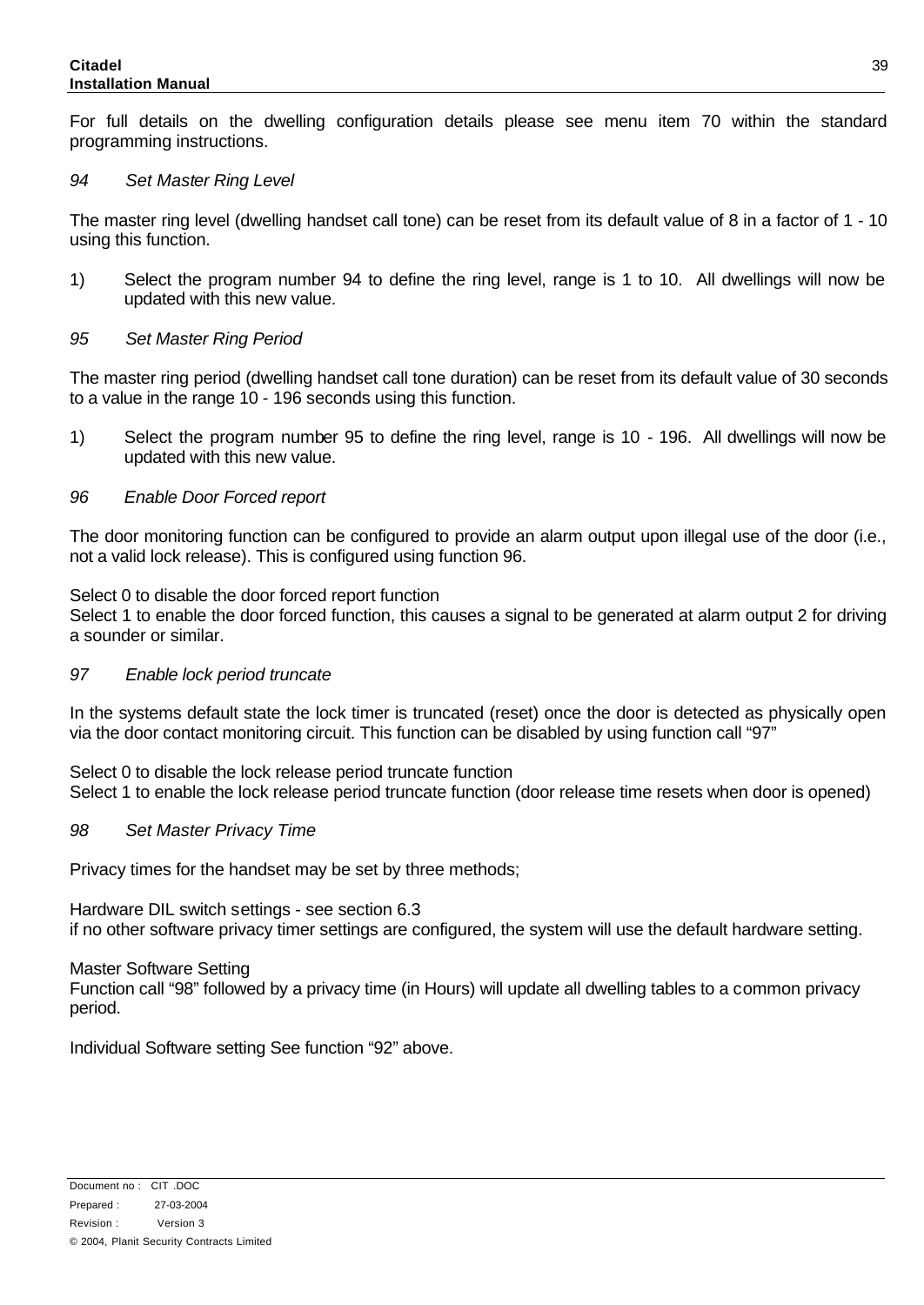### **8.4 Test Functions**

The software structure provides several test and engineering functions accessible from the entrance panel programming mode

| 76 | Jump to dwelling | Enter Dwelling number                     | Returns Digital Decoder and Port<br>address |
|----|------------------|-------------------------------------------|---------------------------------------------|
| 77 | Jump to port     | Enter Digital Decoder and<br>Port Address | Returns dwelling number                     |

Having accessed the required dwelling / port it is possible to amend the configuration for that dwelling where the values are flashing. For full details please refer to menu call function 70 and related items for full details.

|  | 87 | <b>Test Dwelling</b> | enter "Dwelling number" |
|--|----|----------------------|-------------------------|
|--|----|----------------------|-------------------------|

The system will report the dwelling handset status and report the following codes;

GOOD for handset OK PRIV for privacy on HOOK for Handset off Hook OPEN no Handset connected or speaker o/c

### **9. FAULT FINDING THE SYSTEM**

This sections provides more detailed information on some of the features of the Citadel range and advice on fault finding.

### **9.1 Data network**

The data network used is RS485, at 9600 baud. It uses fully formed packets with a 16 bit check sum, and as a result is very robust. Signalling is two wire, bi-directional, and the data cannot be easily identified on a normal "asci" terminal. All data transmissions are fully CRC checked, and if there is a transmission error, the sending terminal will retry 5 times for a connection (please see appendix 3 for entrance panel error message definitions).

Fault finding in most cases is straightforward and does not require any special test equipment. A communications problem will generally manifest itself as the inability to call a flat, or group of flats associated with a particular decoder or group of decoders.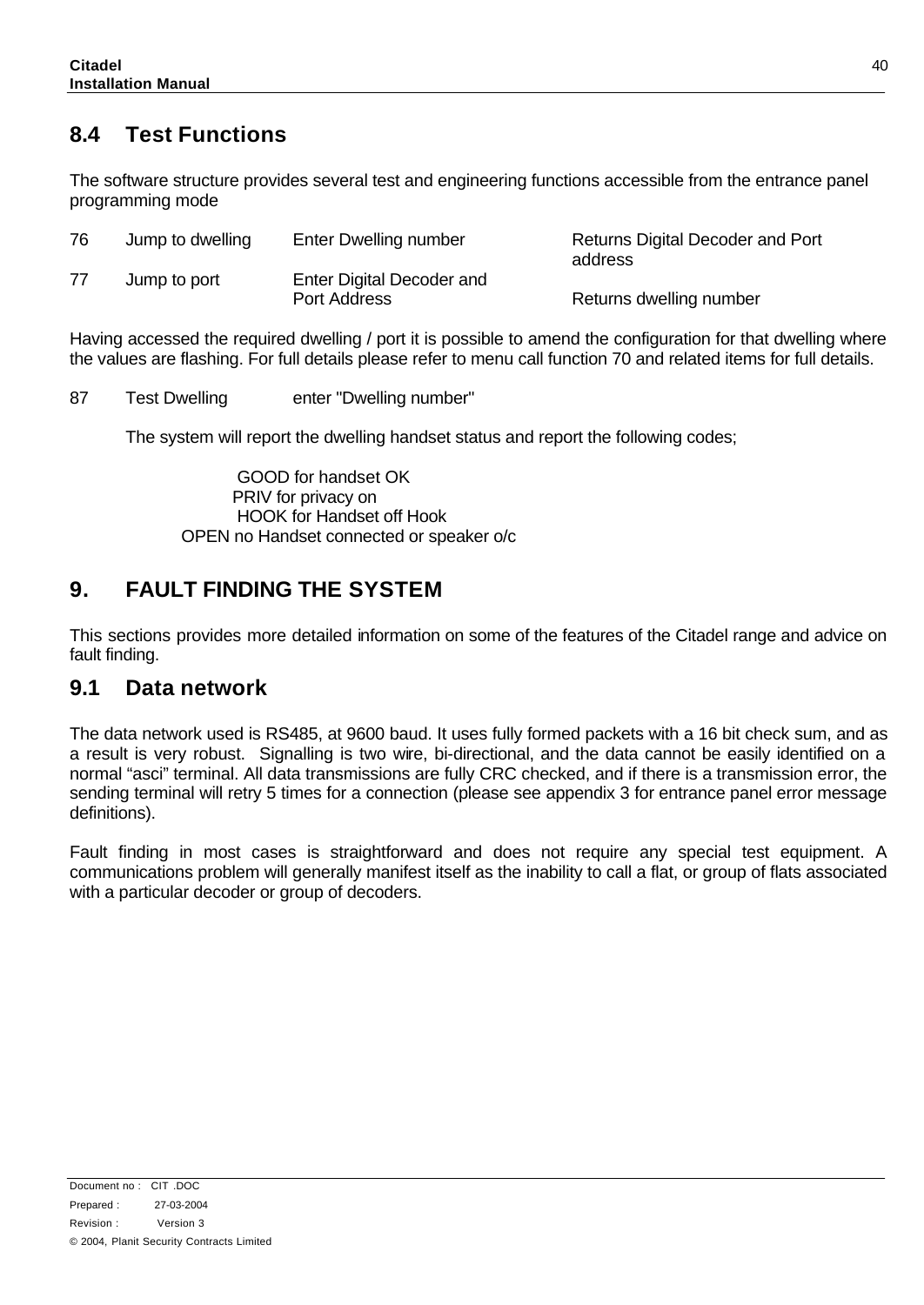#### **Citadel Installation Manual**

#### *Procedure*

First check that the wiring is correct! i.e., all data A terminals are connected together, and likewise all data B terminals and the 0v connection.

Check that the decoders have the correct address switch settings, and that no two decoders have the same address.

Check that the power supply voltage to each decoder is > 15 volts and < 18 Volts dc. Check with the system connected that the A wire is at 4.2 volts +- 0.5 volts dc, with respect to 0v. Check with the system connected that the B wire is at 0.3 volts +- 0.5 volts dc, with respect to 0v.

The A wire should be more positive than the B wire by at least 0.5 volts dc.

This check proves that the network is basically healthy with no short circuits on the data bus B wire. Since the A wire is substantially at 0v in the idle condition its voltage reading is not conclusive. As a quick check for the A wire, short the A wire to the B wire, ( this does no harm ) and check the voltage with respect to 0v. It should be about 2 volts  $+$  0.5 volts dc. If it is lower than 1.00 volt, then a short circuit to 0v is suggested. IT DOES NOT FIND OPEN CIRCUITS.

If the above test shows a problem, then it should be isolated in the normal manner by progressive disconnection.

Open circuits are a little harder to test for as the data bus will often shown correct voltage readings at most points throughout the data bus, as each device connected to the data bus has its own built in bias circuitry.

To find open circuits, disconnect the data bus from the device or devices that you are unable to communicate with, and measure the data bus voltages as described above on the CABLE side of the connector. Isolate using normal fault finding practice.

### **9.2 Audio Network**

The audio network is a daisy chain between all the entrance panels and decoders, along with any other audio devices that might be connected. With the system idle, there should be no voltage present on either the AI or the AO wire with respect to 0v, and an  $\Omega$  check from each to 0v should show open circuit.

Shorts to 0v should be located in the normal manner.

The audio network should be checked for continuity by placing a loop on the AI and AO lines. Again, this will do no harm.

Audio levels are set on the amplifier at each entrance panel, there is NO adjustment on the decoders for audio levels.

### **9.3 Calling Problems**

Network problems normally manifest themselves as the inability to control a device in its entirety. If you cannot call an individual dwelling try the following:

Check that the entrance panel is programmed correctly for that dwelling.

If the call is very faint, then check that the panel has not been programmed for a very low ring level.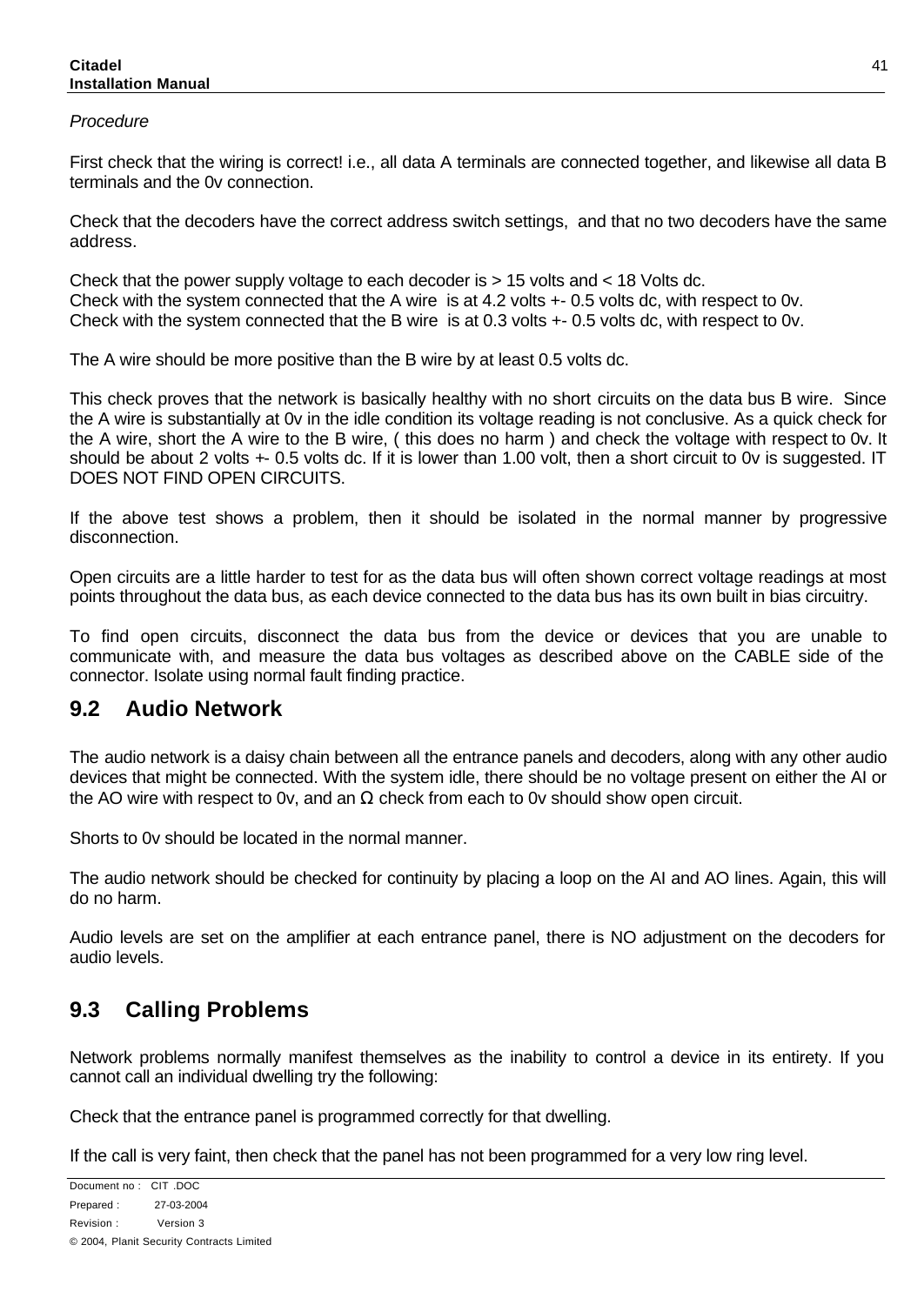Use the phone test facility from any panel to check that the phone is connected see programming function 87 above. This test proves the 0v and SPK wire to the phone, including the speaker in the handset. If this test shows a problem:

Check the wiring from the decoder to the flat, especially the 0v and SPK wires.

Replace the phone.

Replace the decoder.

It is extremely unlikely that a network problem could prevent an individual phone being called.

#### *Answering a Call*

The decoder detects when a handset is picked up, stops the ring, and connects the call. If you cannot answer a call, then check the wiring to the phone, especially the MIC wire and the 0v connection. If this is OK then replace the phone and then the decoder if required.

#### *Lock Release*

If the lock release button fails, but speech is OK, then check the following:

Replace the telephone.

Replace the decoder, but this is most unlikely if other phones work.

Check the phone 0v connection and verify the cable length of 200 metres decoder to phone is not exceeded. If the cable length is greater than 200 metres, double up the 0v connection.

Note the following:

If when the lock release is operated and you hear the beep confidence tones in the phone, then the phone and probably the decoder are both OK.

If you hear the lock confidence tones at the panel, then most of the system is working correctly. Suspect the lock, the lock wiring, or the entrance panel PCB.

#### *Phone Test*

Most of the functions of the phone can be verified by simply switching privacy on and off. This tests:

The Privacy LED The microphone wire and 0v The phone speaker as privacy beeps once for privacy on, and twice for privacy off.

### **9.4 Fuses**

The decoder is fitted with 2 fuses. The line fuse is rated at 2 amps, and should NEVER fail. If this fuse fails then it indicated a circuit board fault, or a severe overload on the auxiliary 12 volt line, along with an incorrect fuse being fitted in the auxiliary 12 volt power feed.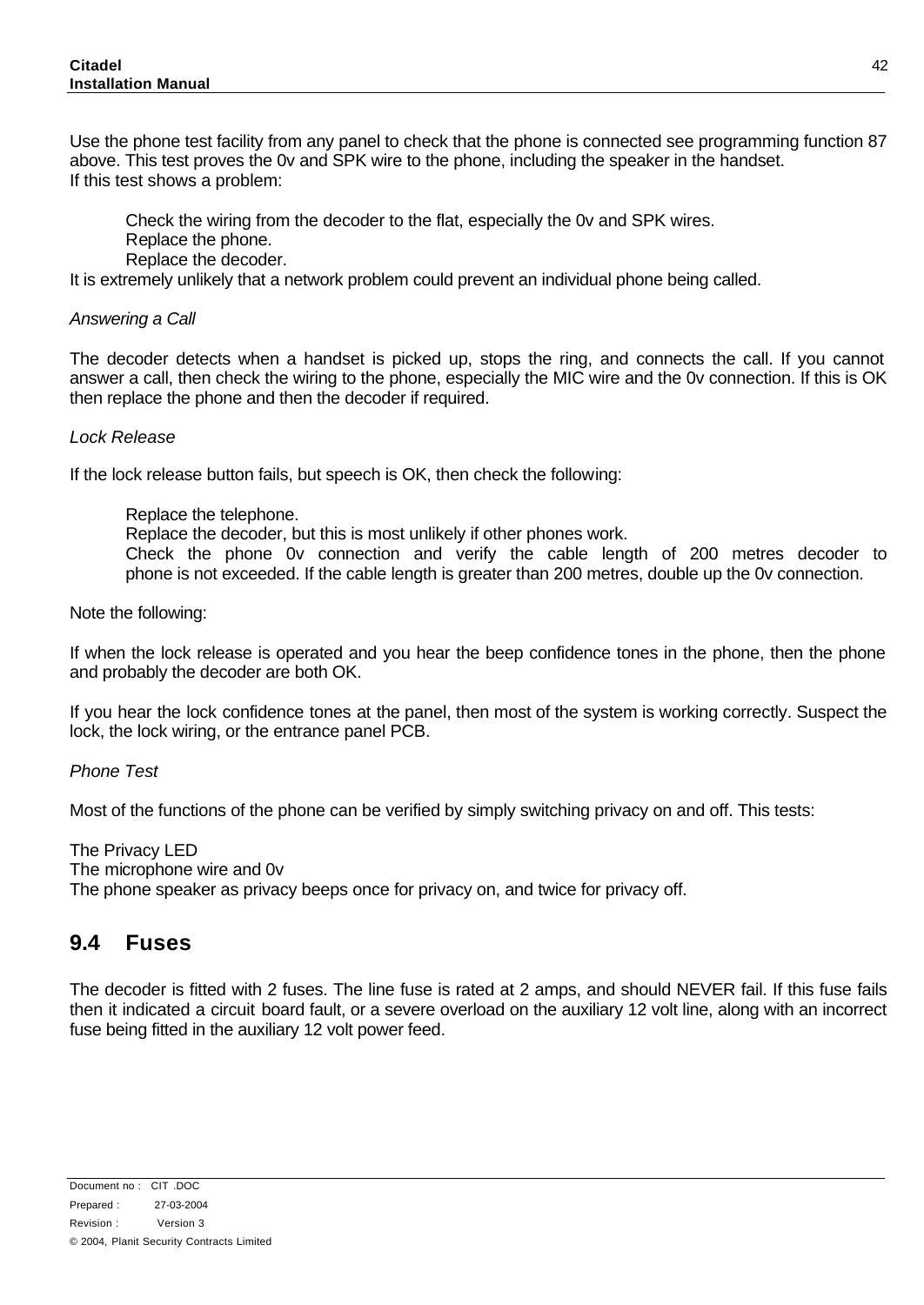### **10. APPENDIX 1 - FULL PROGRAMMING MENU LISTING**

| System Settings        | 51 | Set Time            |
|------------------------|----|---------------------|
|                        | 52 | Set Date            |
|                        | 53 | Set GMT/BST         |
|                        | 54 | Set Time Display    |
|                        | 55 | Sync GMT/BST        |
|                        | 56 | Reserved future use |
|                        | 57 | Reserved future use |
|                        | 58 | Reserved future use |
|                        | 59 | Reserved future use |
| <b>Access Settings</b> | 60 | Set Trades          |
|                        | 61 | <b>Sync Trades</b>  |
|                        | 62 | <b>Clear Trades</b> |
|                        | 63 | Set Coded 1         |
|                        | 64 | Set Coded 2         |
|                        | 65 | Set Coded 3         |
|                        | 66 | Set Coded 4         |
|                        | 67 | Set Coded 5         |

Dwelling Config 70 Set Dwelling Config

- Set Dwelling Protect
	- Set Dwelling Unprotect
	- Sync Dwelling Configuration
- Load Defaults

68 Sync Coded Clear Coded

- Delete Database
- Jump to Dwelling
- Jump to Port
- Set Net Number

Door settings 80 Set Lock Time

- Door Alarm Contact Mode
- Fire Switch Contact Mode
- Fire Reporting
- Fire unlock
- Fire lock Period
- 86 Set Privacy Reporting
- Test Dwelling
- Reserved future use
- Reserved future use
- Master Settings 90 Back up Configuration
	- Restore Configuration
	- Enable Individual dwelling function adjustment
	- Set Master Ring Level
	- Set Master Ring Period
	- Enable Door Forced report
	- Enable/Disable Lock Period truncate
	- Set Master Privacy time
	-
	- Exit Menu Restores normal operation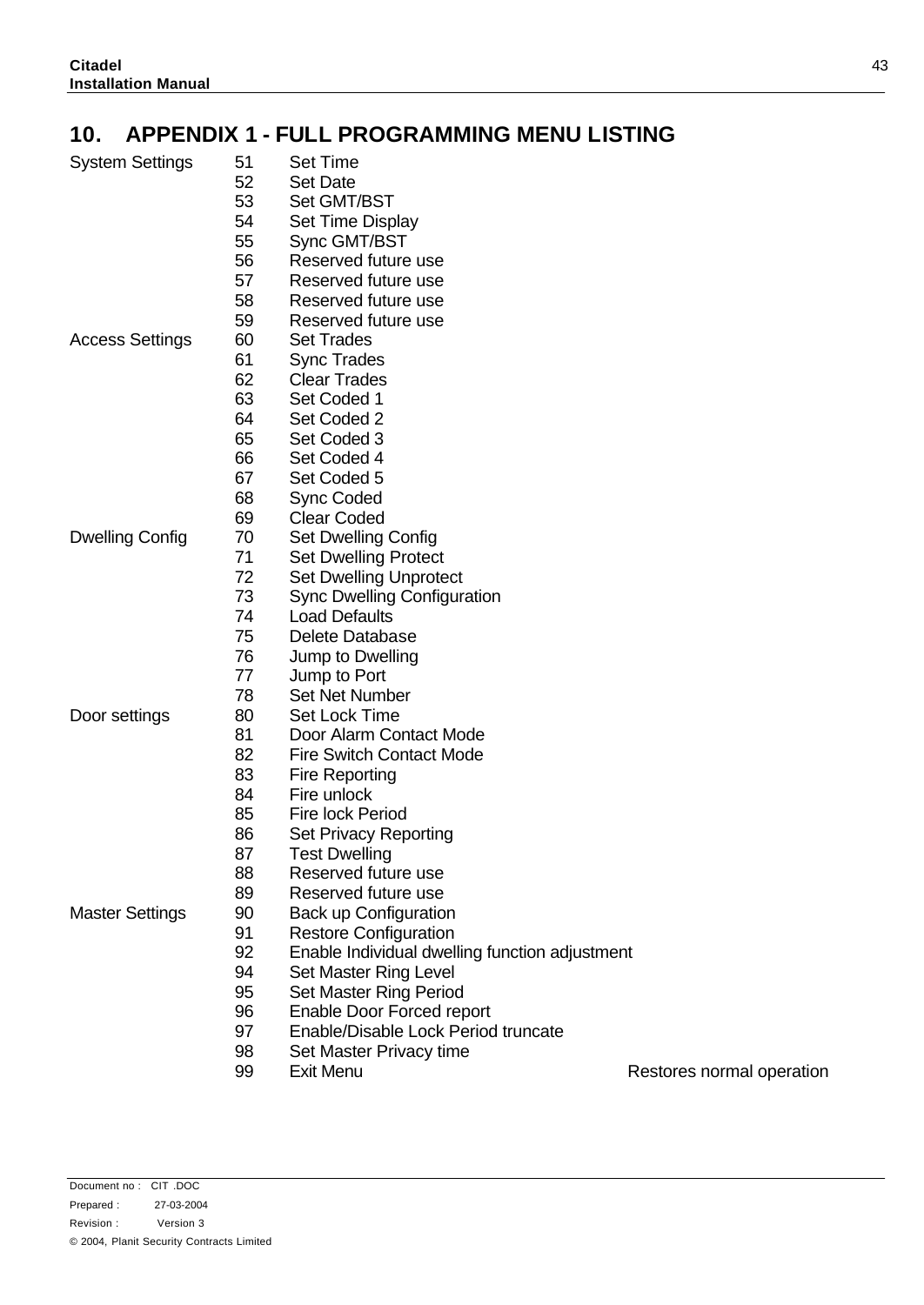### **11. APPENDIX 2 - SYSTEM DEFAULT SETTINGS**

The system default settings when supplied as new or re-initialised are as detailed;

| Time                                             | <b>Last Used</b>                                                                                                                                          |
|--------------------------------------------------|-----------------------------------------------------------------------------------------------------------------------------------------------------------|
| Date                                             | Last Used                                                                                                                                                 |
|                                                  | (or 08:00 on 01.01.96 if the values found by the software are non rational)                                                                               |
| <b>GMT/BST</b>                                   | 1996 - 2001 Programmed                                                                                                                                    |
| <b>Time Display</b>                              | 0                                                                                                                                                         |
| <b>Trades</b>                                    | $\Omega$                                                                                                                                                  |
| Coded 1 - 5                                      | 0                                                                                                                                                         |
| <b>Dwelling Configuration</b>                    | $1 - 256$                                                                                                                                                 |
| <b>Set Net Number</b>                            |                                                                                                                                                           |
| Lock Time                                        | 8                                                                                                                                                         |
| Door Alarm Contact Mode                          |                                                                                                                                                           |
| <b>Fire Switch Contact Mode</b>                  |                                                                                                                                                           |
| <b>Fire Reporting</b>                            | 0                                                                                                                                                         |
| Fire unlock                                      | 0                                                                                                                                                         |
| <b>Fire lock Period</b>                          | 20                                                                                                                                                        |
| <b>Privacy Reporting</b>                         | 0                                                                                                                                                         |
| <b>Master Ring Level</b>                         | 8                                                                                                                                                         |
| <b>Master Ring Period</b>                        | 30 Sec's                                                                                                                                                  |
| Enable Door Forced report                        | 0                                                                                                                                                         |
| Enable/Disable Lock Period Truncate (Door alarm) |                                                                                                                                                           |
| Set Master Privacy time                          | 0<br>(note no entry ie 0 results in the default<br>hardware privacy setting being utilised<br>(see section 6.3 for the hardware<br>configuration details) |

### **12. APPENDIX 3 - ERROR MESSAGE DEFINITIONS**

The system provides various error messages. If you are using a system with the 4 digit 7 segment LED display the following error messages have been applied;

- Err No access e.g. trades not "on" invalid access code dwelling not in table i.e., generally invalid user operation
- Er1 Communications error to selected device suggests cable error or device defective or not present ie: wrong board address etc. e.g. Dwelling number does not exist
- Er2 Communications error self recovering Suggests a transaction in progress on transmitting device i.e. o/p buffer full
- Er5 Telephone handset called is not connected see dwelling testing
- Er6 No communications when using dwelling test programme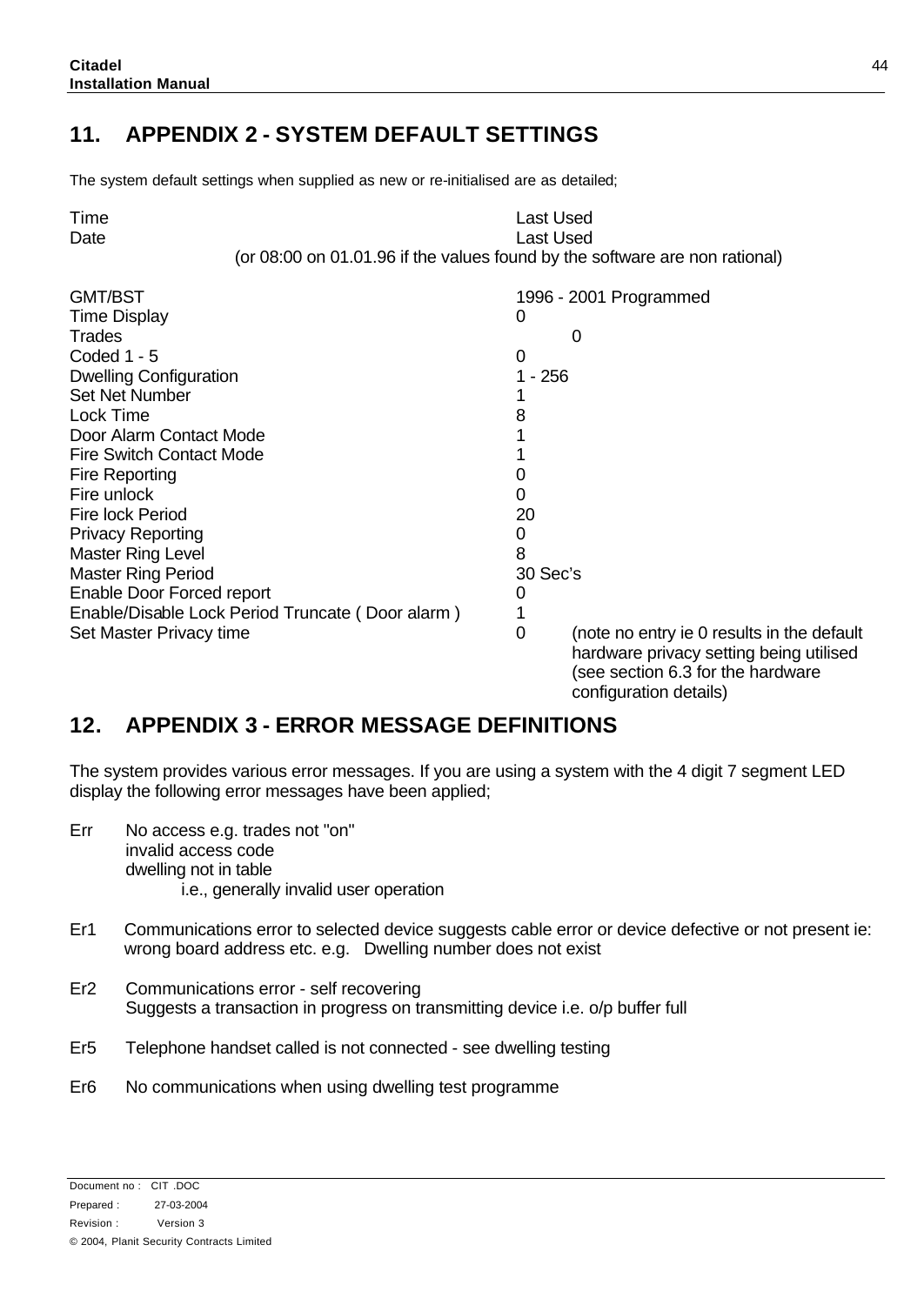### **13. APPENDIX 4 - DIL SWITCH SETTINGS**

| Switch ref                   | Switch No.                                  | <b>Function</b>                | Set (Value)                                                 |
|------------------------------|---------------------------------------------|--------------------------------|-------------------------------------------------------------|
| <b>Entrance Panel EP8154</b> |                                             |                                |                                                             |
| S <sub>2</sub>               | 1                                           | Keypad Select Type             | "on" for "Storm" Keypad (and individually wired<br>buttons) |
|                              | $\overline{2}$<br>$\ensuremath{\mathsf{3}}$ | Keypad Select Type             | "on" for "Dewhurst" Keypad                                  |
|                              | 4                                           | <b>Functional Panel Select</b> | "on" for functional panel                                   |
| S <sub>3</sub>               | 1                                           | <b>Address Select</b>          |                                                             |
|                              | $\overline{c}$                              | <b>Address Select</b>          | 2                                                           |
|                              | 3                                           | <b>Address Select</b>          | $\overline{\mathbf{4}}$                                     |
|                              | 4                                           | <b>Address Select</b>          | 8                                                           |
|                              | 5                                           |                                |                                                             |
|                              | 6                                           |                                |                                                             |
|                              | 7                                           |                                |                                                             |
|                              | 8                                           | Re-initialise panel            |                                                             |
| Digital Decoder DD8153       |                                             |                                |                                                             |
| S <sub>1</sub>               |                                             |                                |                                                             |
|                              | 1                                           | <b>Privacy Period</b>          |                                                             |
|                              | $\mathbf 2$                                 | <b>Privacy Period</b>          | 2                                                           |
|                              | 3                                           | <b>Privacy Period</b>          | 4                                                           |
|                              | $\overline{\mathbf{4}}$                     | <b>Privacy Period</b>          | 8                                                           |
|                              | 5                                           | <b>Address Select</b>          |                                                             |
|                              | $\,$ 6 $\,$                                 | <b>Address Select</b>          | $\overline{2}$                                              |
|                              | $\overline{7}$                              | <b>Address Select</b>          | 4                                                           |

### **14. APPENDIX 5 - TYPICAL LOCK RELEASE CURRENTS**

8 Address Select 8

The following table illustrates the power consumption of some of the more common lock releases. These figures were derived from bench tests using a 12 volts calibrated power supply using common stock. There may be some variation between samples and these figures are supplied without warranty. You must always check the consumption of the lock releases that you intend to use using the manufacturers supplied data.

| Magnalock 32C-12  | $0.32 \text{ mA}$                      |
|-------------------|----------------------------------------|
| Magnalock 62C -12 | $0.25 \text{ mA}$                      |
| <b>LR130M</b>     | $0.16 \text{ mA}$                      |
| <b>LR120M</b>     | Not Suitable for 12 Volts DC operation |
| <b>LR500</b>      | $0.37 \text{ mA}$                      |
| <b>LR650</b>      | $0.48 \text{ mA}$                      |
| <b>LR114</b>      | $0.20 \text{ mA}$                      |
|                   |                                        |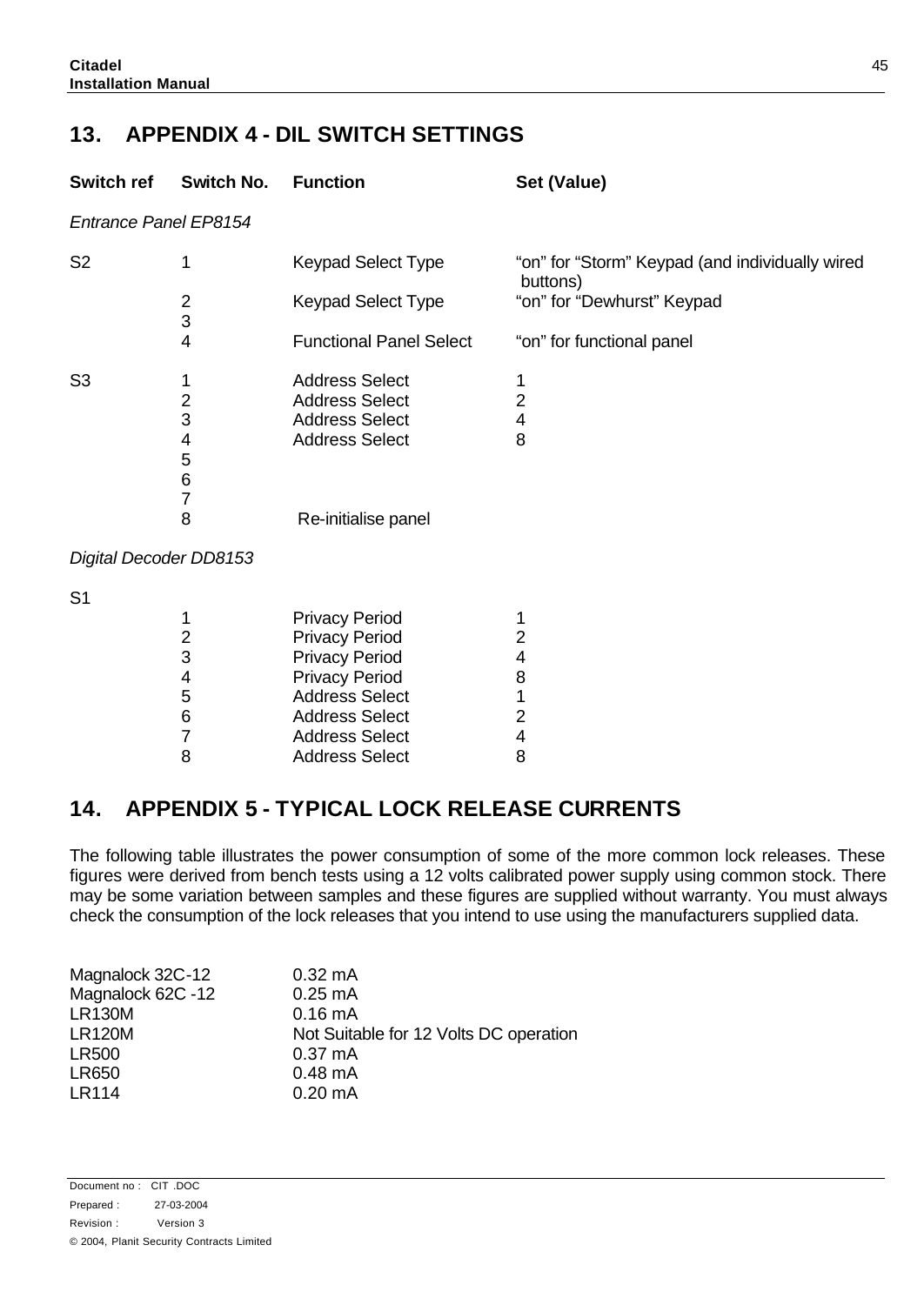### **15. APPENDIX 6 - TYPICAL ENTRANCE PANEL KEYBOARD MATRIX INFORMATION**

The entrance panel for your system will generally supplied pre-wired, assembled and tested. However the following matrix information is included for the use of service and maintenance personnel.

Type "Storm" Keypad matrix. Note: most individually wired button panels are configured in this manner.



Type "Dewhurst" Keypad Matrix



Document no : CIT .DOC Prepared : 27-03-2004 Revision : Version 3 © 2004, Planit Security Contracts Limited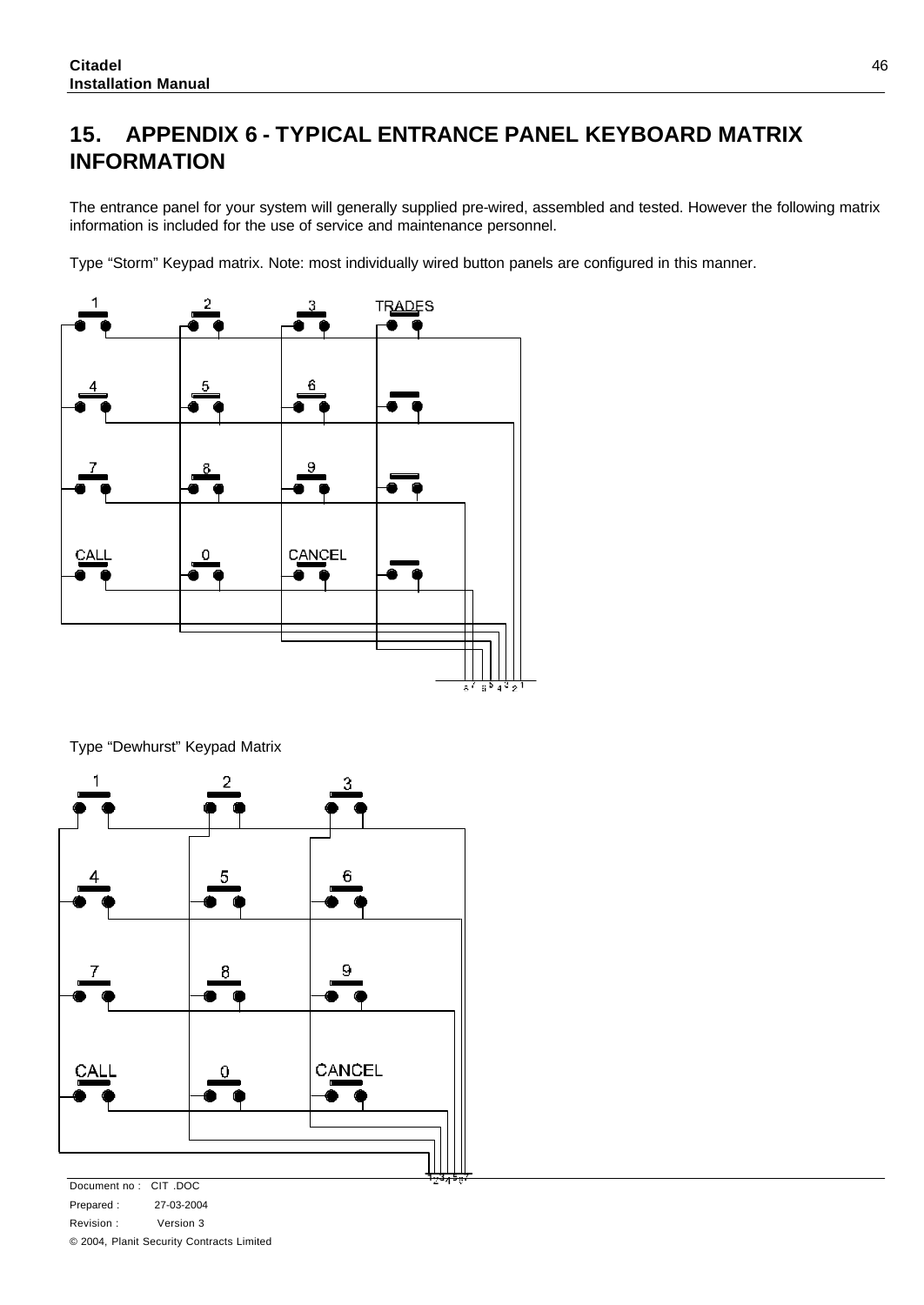## **Appendix 6 - continued**

Functional panel button wiring matrix. Note for functional panel operation the "number" designated within the matrix is the effective system number called i.e., dwelling number.

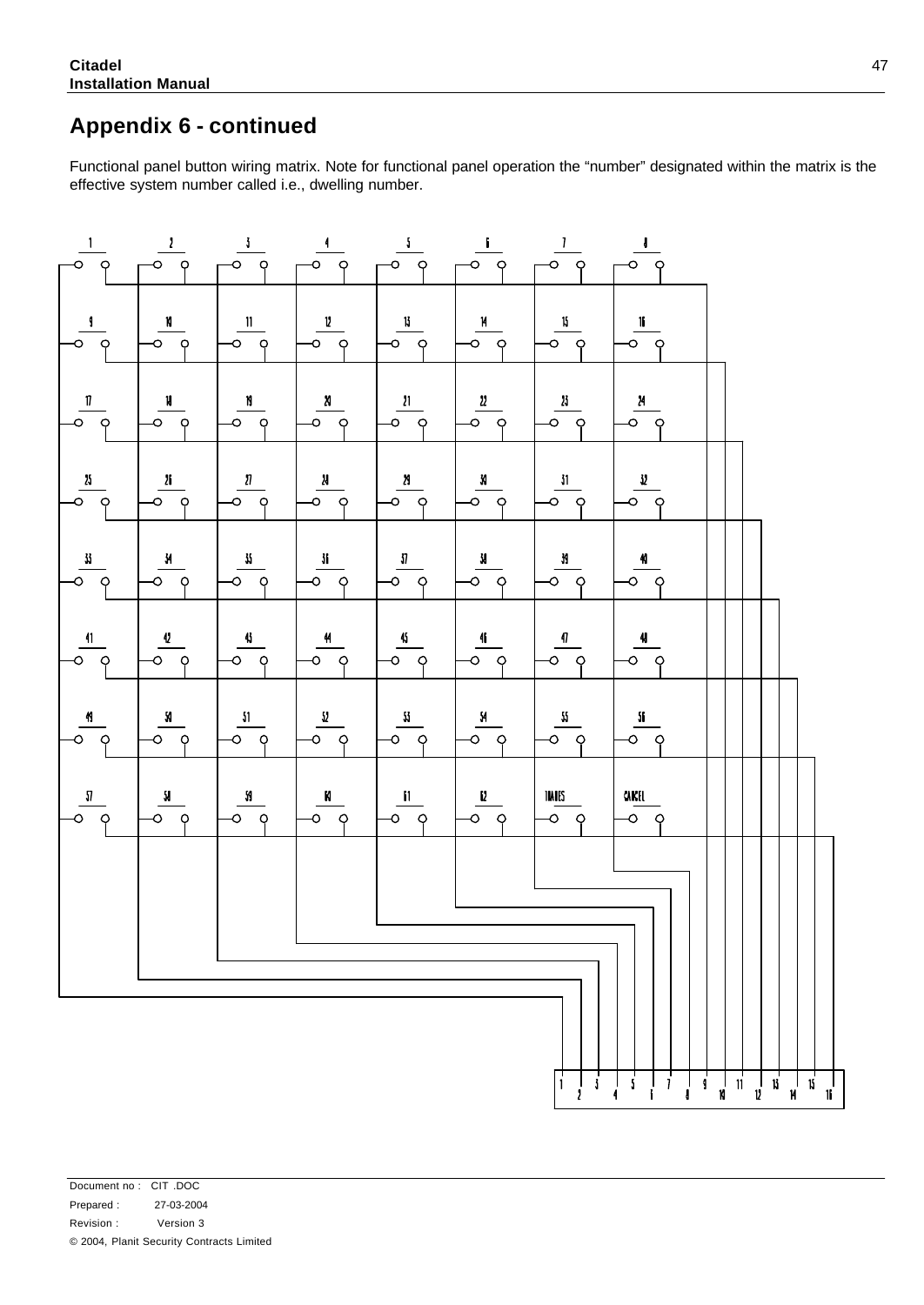### **16. APPENDIX 7 - SPECIFICATIONS**

### **16.1 System**

Power requirements: 230V AC, Continuously wired supply.

### **16.2 Digital Decoder**

Support 16 dwellings per decoder Programmable Privacy Timer Fully isolated speech Power supply for strobes and sounders Variable call tone Variable confidence tones EMC compliant Individually programmable ring level Individually programmable ring period

| Power Input             | 15-22 volts        |
|-------------------------|--------------------|
| Power Consumption (Max) |                    |
| Auxiliary power output  | 12 volts 500mA max |

### **16.3 Entrance Panel**

Power Consumption (Max) ( no lock release) Lock Power 1 amp Power Input 15-22 volts DC Lock Release **Relay Switched, fail safe** 12 volts at 1 amp available for lock supplies derived from the system 15-22 volt rail. This supply is short circuit protected.

Keypanel Max buttons 64

Keypanel Support Type Vandal Resistant Buttons

Alarm Inputs 2 Designated as follows: Alarm 1 Door monitoring Alarm 2 Fire switch

Switching threshold 5.00 volt Open circuit voltage 12.00 volts

#### Alarm outputs

Output 1 Camera switch Output 2 Not designated Max current sink 250ma each output

A 12 volt and 0v supply is provided with each alarm output. Note that these outputs are NOT isolated, and when used to connect to third party systems, a relay must be used for isolation.

Clock A day/date clock is integral to each panel, self contained battery, life 15 years, date and time is system wide synchronised.

Document no : CIT .DOC Prepared : 27-03-2004 Revision : Version 3 © 2004, Planit Security Contracts Limited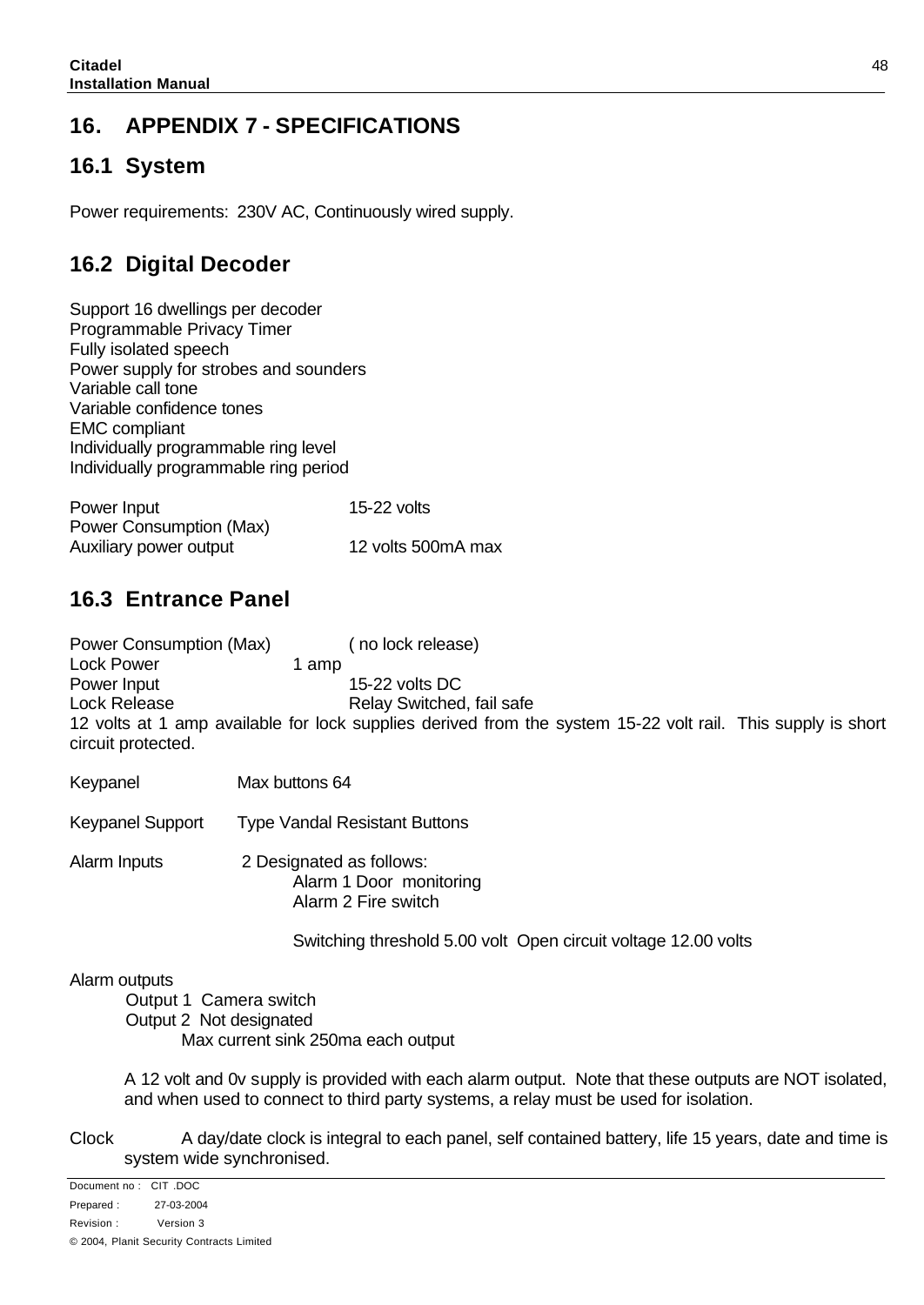Confidence tones are provided for calling and button push, and a tone level control is provided on the board.

An audio interface connector provides 12 volts, 0 volts, and two speech lines to the amplifier.

20MM 7 segment display as standard 16 Character LCD option Separate configuration for each panel on multiple panel installations. Installer configurable. Integral Trade timer with Day Of Week programming (10 off standard). Default coded as button 'A' Alpha Numeric Options Fire Switch Reporting Global Fire reporting Global Fire Unlock Integral GMT/BST switching with programmable forward/lag time. Timed lock release. Lock release cancel on door open with 3 second hold Automatic RTE timer. No extra wiring (Patented) single pole RTE buttons provide fire regulations compliant timed lock release Door open alarm input. Call progress messages. Call Confidence tones. Confidence tone level adjust. Time Display ( user option ) Coded Access with linked time profiles. Supplied with a default 'plug and play' configuration. Busy Indication ( system on multiple panels ) Phone off hook Individually coded panels for multiple panels with restricted access

### **16.4 Power Supply**

5 amps Stabilised at 18.00 volts DC 4 separate fused outputs 4 Power OK output LED's 5 Fuse fail LED's AC Fail indication LED AC fail alarm relay 4 Audio loop through connectors 4 Data loop through connectors 1 Overload indication LED 1 Input fuse Battery charge circuit 24 volt Cable screen termination

Deep discharge protection

### **16.5 Telephone Handset**

High impact white ABS Manufacture Duplex Speech Lock Release Permanent function indication Door Open LED option (NID)

Document no : CIT .DOC Prepared : 27-03-2004 Revision : Version 3 © 2004, Planit Security Contracts Limited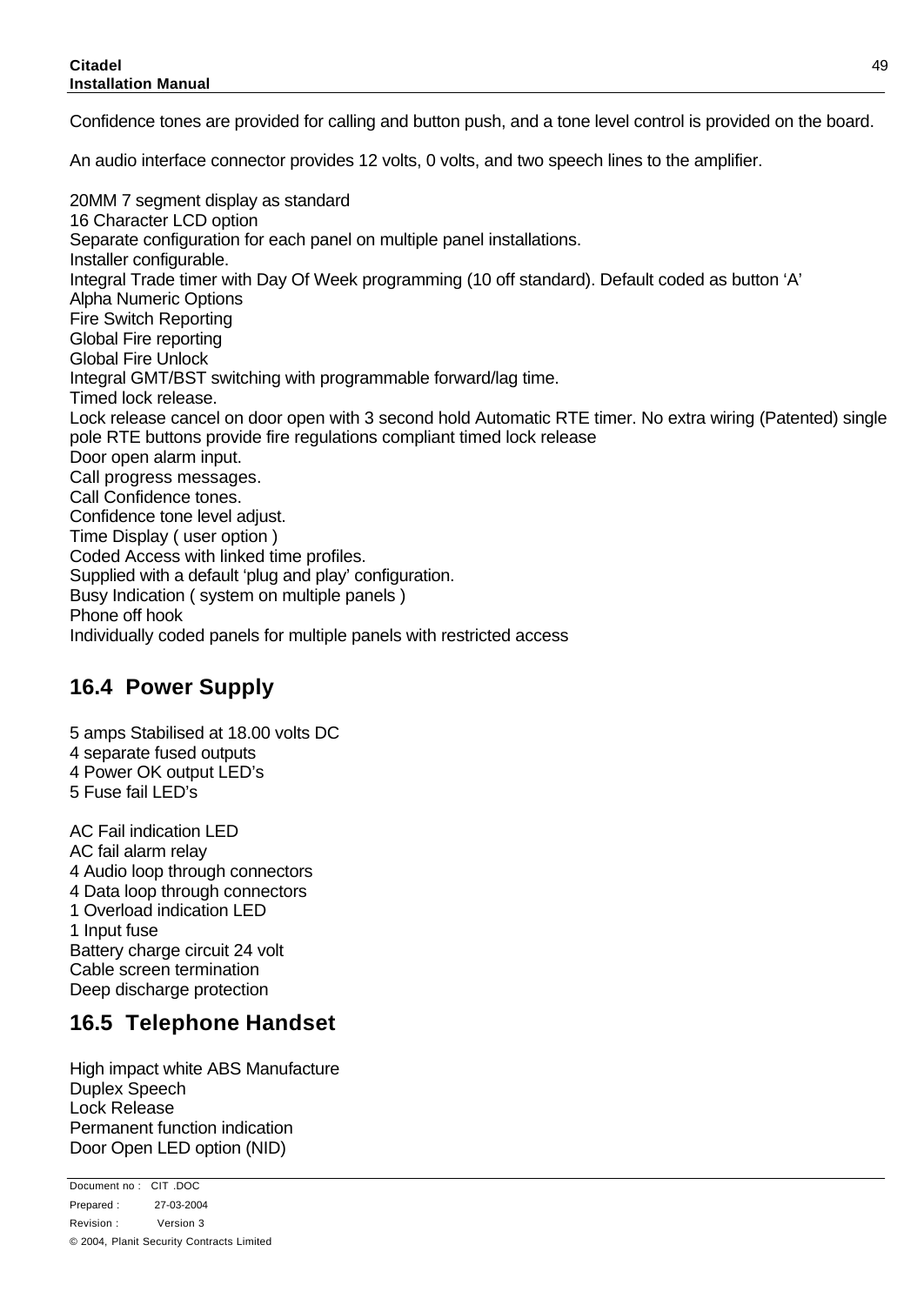Privacy Switch option (N, NI. NID) with timed privacy function Privacy LED option (NI, NID) Privacy set clear confidence tones Lock release confidence tone. Lock Release confidence flashing LED option (NID)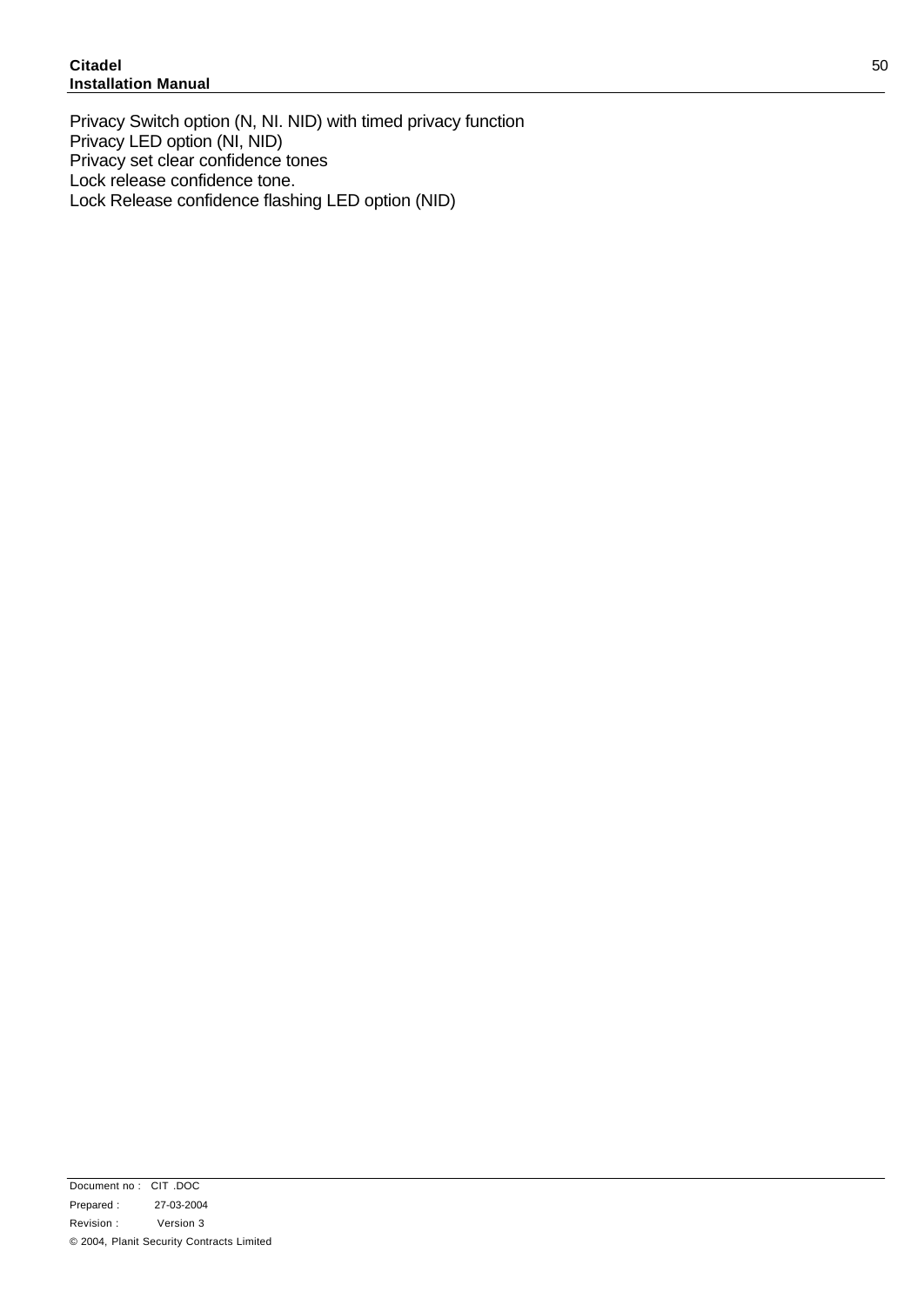### **16.6 Citadel Range Ordering Information**

The following list is a selection of the extensive product support for the Citadel range. Planit Security Contracts Limited can supply systems tailored to most applications. Please contact us at the number below to discuss your requirements.

| <b>Description</b>                                                                                                                                                                          | <b>Product Code</b>                                     |
|---------------------------------------------------------------------------------------------------------------------------------------------------------------------------------------------|---------------------------------------------------------|
| System Power Supply 18V dc @ 5A In standard case                                                                                                                                            | PU8162/80                                               |
| Digital Entrance Panel complete with<br>Vandal Resistant individual 20mm dia rotating Buttons<br>Mitred Bezel Back Box<br>Amplifier                                                         |                                                         |
| 7 Segment LED display                                                                                                                                                                       | EP8154/M/L                                              |
| 16 Channel Digital Decoder in Standard Case                                                                                                                                                 | DD8153                                                  |
| 12V, 6Ah sealed lead acid battery.<br>12V, 15Ah sealed lead acid battery.<br>12V, 24Ah sealed lead acid battery.                                                                            | <b>PUA12-6</b><br><b>PUA12-15</b><br><b>PUA12-24</b>    |
| Telephone handset with lock release switch.<br>As above with privacy switch.<br>As above with addition of privacy On/Off indicator.<br>As above with addition of door monitoring indicator. | AT1131<br>AT1131/CN<br><b>AT1131/CNI</b><br>AT1131/CNID |
| Strobe lamp for hard of hearing applications. Clear lens.                                                                                                                                   | ATA1121/CLR/C                                           |
| Extension call tone sounder.                                                                                                                                                                | ATA9854/40/C                                            |
| Entrance panel amplifier                                                                                                                                                                    | EPA5150/500                                             |
| Planit Security Contracts Limited also supply a wide range of lock release units to suit this product range in various<br>applications.                                                     |                                                         |

For further information please telephone your enquiry to: 0181 502 0136

Or fax your enquiry to us on 0181 508 4670

Please note: Enquiries can only be dealt with during normal working hours.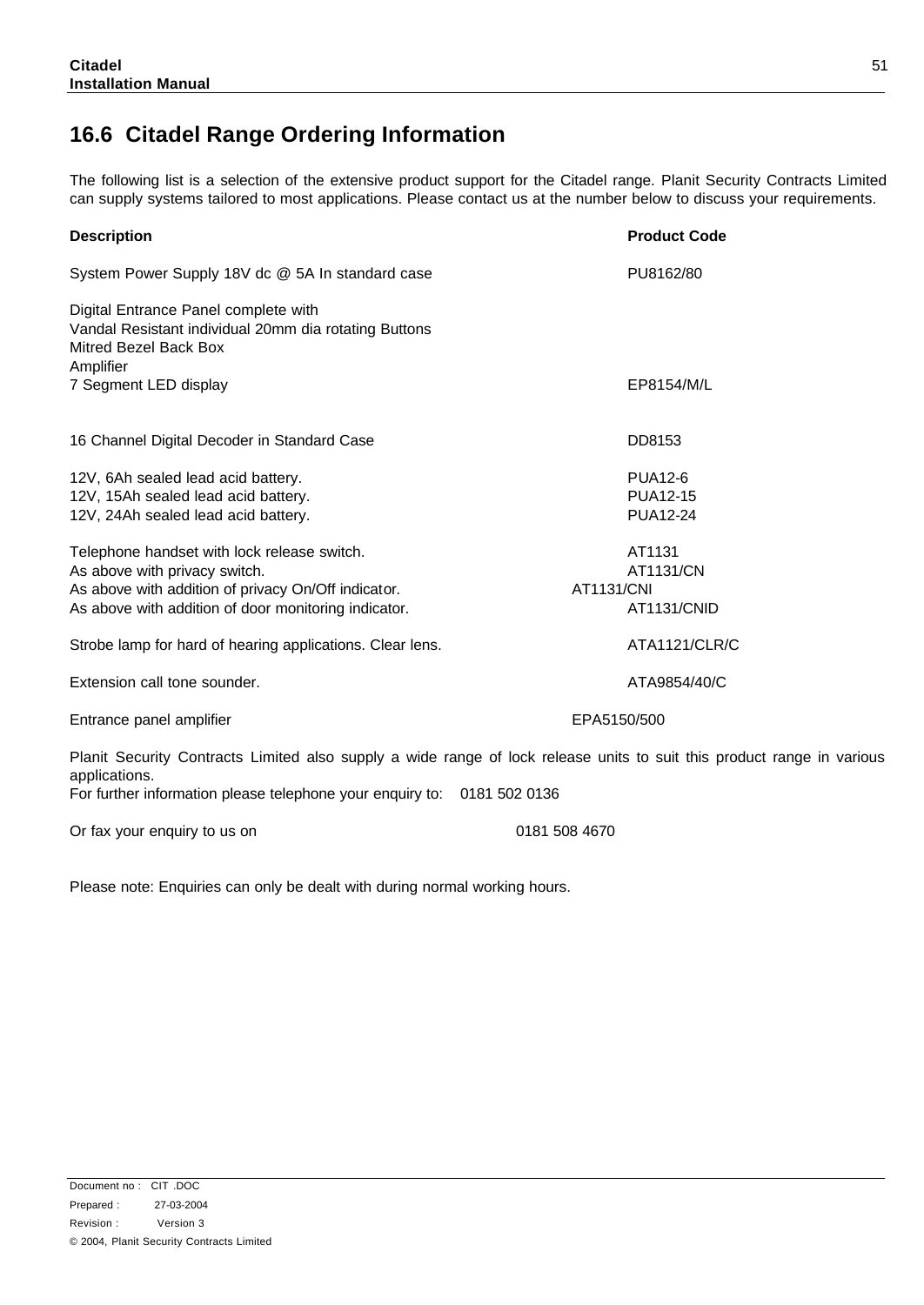### **17. APPENDIX 8 - GLOSSARY OF TERMS**

**Address**: a unique number assigned to a device that indicates to the rest of the system a messages origin and ensures that only messages destined for the device are received (Addr)

**Coded access**; the ability to enter a normally 5 digit number that if correct releases the door.

**CW1308**; the specification issued for telephone cables, single draw PVC insulated 0.5mm dia twisted paired conductors.

**Database**; the list stored within the software that defines the values and configuration of a system

**Digital Decoder**; a device on a door entry network that receives network messages and decodes them to effectively call a dwelling handset. Generally located within a riser with a series of dwelling handsets connected.

**Digital Entrance Panel**; and entrance panel where the required dwelling number is dialled on a 0 - 9 keypad followed by a call button, usually accompanied by a digital display of some description facilitating the user to check the entered number prior to calling.

**DIL switch**; Dual in Line switch, a bank of switches that are usually used to configure a hardware function e.g. the address.

**Door Monitoring**; the ability to display the status of the door, indicating that the door is open or closed by illuminating an indicator on the telephone handset. Usually red most will flash when the door has been legally released and the steady when the door is actually open.

**Duplex speech**; the ability for the audio circuit to be used in both direction simultaneously ie you can talk and listen at the same time.

**EMC**; Electro magnetic Compatibility all electronic equipment sold must now comply with the European directive on EMC meaning that the equipment does not emit or is not susceptible to Electro magnetic interference. Compliance is indicated by the CE mark

**EMF**; Electro Motive Force, usually experience as back EMF within DC lock releases where the relocking mechanics produces a a high peak of electrical energy that can cause damage to equipment connected to it. Generally eliminated by the connection of a suppressing diode to the lock.

**Fail Safe**; a type of lock release where power is applied to lock, when power is removed (or fails) the lock is released (or safe).

**Fail Secure**; a type of lock release where power is applied to unlock, when power is removed the release remains in its locked state (secure).

**Functional Entrance Panel**; an entrance panel where the operation is functional i.e. 1 button per flat, as an alternative to *digital*.

**Hub**; A digital Decoder

**Isolation**; the ability for an element within a system to be disconnected or damaged without causing adverse affects or damage to the remained of the system.

**LCD**; Liquid crystal display

**LED**; Light emitting diode, a low current, high intensity illuminator

**Network**; a data and/or audio electronic "chain" of devices allowing communications between each device. **Off Hook**; when the telephone handset is off its cradle.

**Passive Isolation**; a form of isolation that under fault conditions provides full isolation to the device but self recovers upon fault clearance. (Fused systems are not passive)

**PCB**; Printed Circuit Board

Port; the channel or connection point for a handset on a digital decoder.

**Privacy**; the ability to switch off a telephone handset and therefore not receive calls.

**Privacy Indicator**; an visual indicator mounted on the telephone handset that is illuminated when the privacy function is selected to indicate that the handset is turned off. Usually green.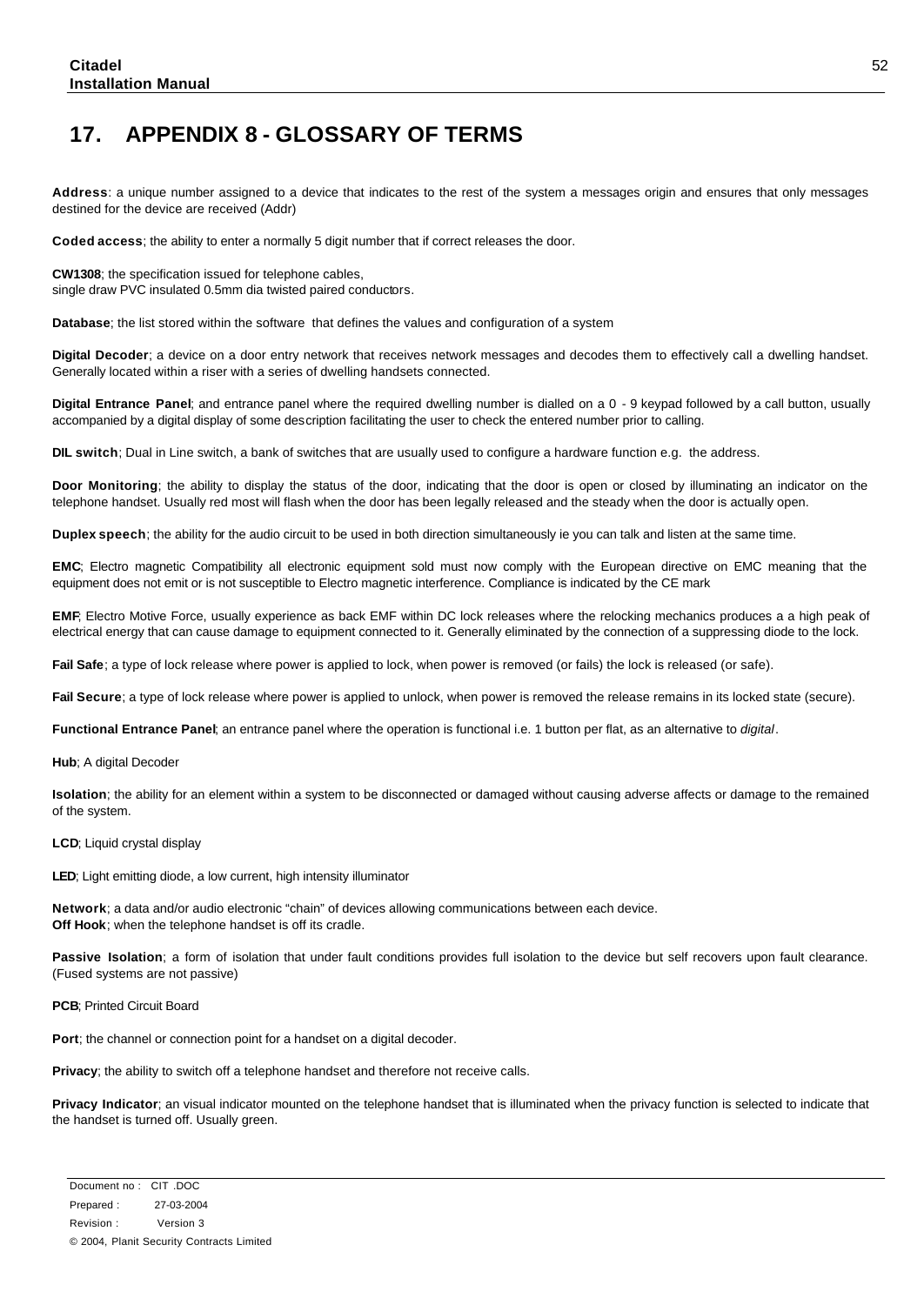#### **Citadel Installation Manual**

**Privacy Timer**; a timer function that when the privacy facility has been selected it is effectively automatically reset after a predetermined period and the handset can now again receive calls

Protocol; the type of communications that is used wihin a network system

**PSU**; Power Supply unit

**Reassurance Tones**; audible tones that are produced by a device to generate reassurance that a button has been pushed or a function is being activated

**RTE**; Request to exit switch / button usually a button located near the inside of a controlled door that when pushed release the door allowing exit.

**Secrecy of speech**; the feature of a system that stops another dwelling listening into the conversation between entrance panel and handset.

**Simplex speech**; the ability for the audio circuit to operate in one direction only. Usually changed by a switch or button, i.e. you can listen but push the button to talk

**Software**; the part of the system that controls the functions. (S/W)

**Strobe**; a xenon beacon generally located with the dwelling that flashes when a call is initiated.

**System busy**; the state adopted by an entrance panel when a system is in use by another panel connected to the systems and the required function cannot be processed.

**Terminal**; a generic name for a device connected to a network

**Time Profile**; a numeric identity applied to a period or time/date window where a function requires to be active e.g. trades period etc.

**Trades Function**; the ability for trades persons to gain access through a controlled door generally by activation of a button. The button is normally only active for predetermined period of the day.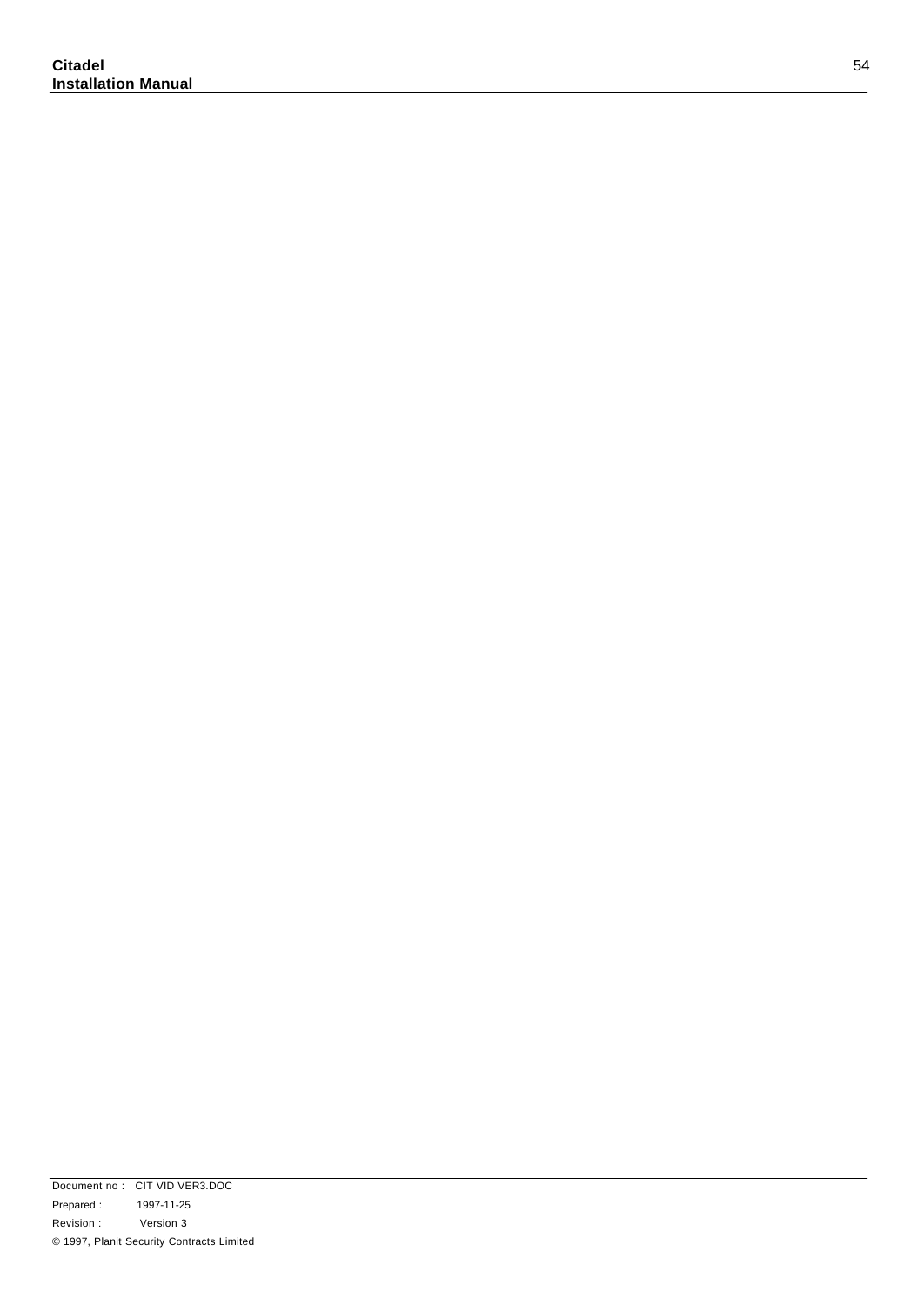### **18. APPENDIX 9 - COMMISSIONING CHECK SHEET (AUDIO)**

Please note: Completion of this check sheet does not replace, negate or modify any contractual or legal obligations of the installer, including compliance with specific installation specifications or requirements as detailed in the Installers Handbook supplied with this product.

| NET No        |                                                         |       |                 |                                            |      |
|---------------|---------------------------------------------------------|-------|-----------------|--------------------------------------------|------|
| <b>HUB No</b> |                                                         | Augio |                 | <b>COLLEGE SPENIES STREET OF A SPENIES</b> |      |
| <b>PORT</b>   | <b>DWELLING</b>                                         |       |                 | <b>RESIDENTS</b><br><b>SIGNATURE</b>       | DATE |
|               |                                                         |       | <b>OPTIONAL</b> |                                            |      |
| $\mathbf{1}$  |                                                         |       |                 |                                            |      |
| 2             |                                                         |       |                 |                                            |      |
| 3             |                                                         |       |                 |                                            |      |
| 4             |                                                         |       |                 |                                            |      |
| 5             |                                                         |       |                 |                                            |      |
| 6.            |                                                         |       |                 |                                            |      |
| 7             |                                                         |       |                 |                                            |      |
| 8             |                                                         |       |                 |                                            |      |
| 9.            |                                                         |       |                 |                                            |      |
| 10            |                                                         |       |                 |                                            |      |
| 11            |                                                         |       |                 |                                            |      |
| 12            |                                                         |       |                 |                                            |      |
| 13            |                                                         |       |                 |                                            |      |
| 14            |                                                         |       |                 |                                            |      |
| 15            |                                                         |       |                 |                                            |      |
| 16            |                                                         |       |                 |                                            |      |
|               | Commissioning Engineer ________________________________ |       |                 | Signature _____________________            |      |